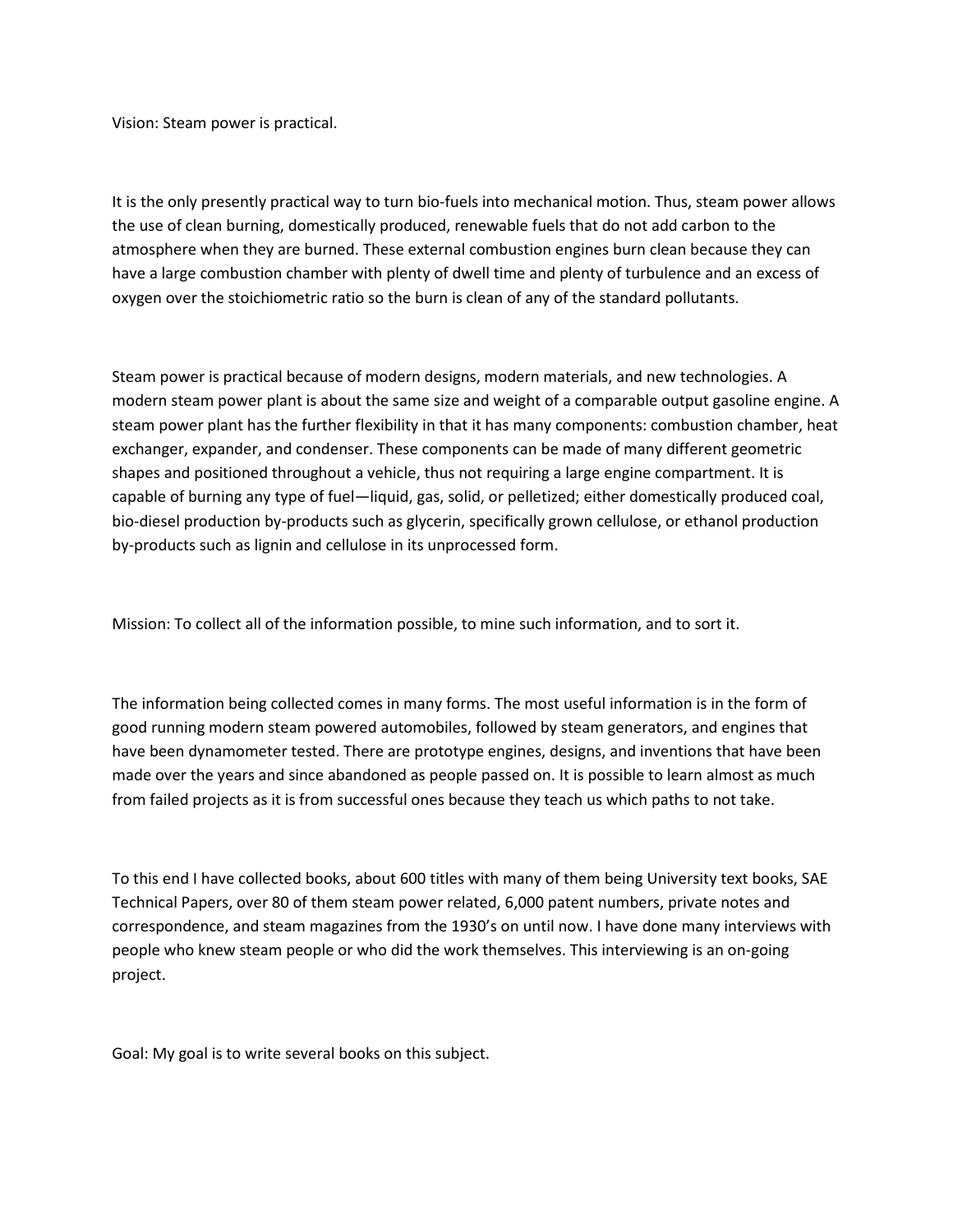One book will be about the people who spent their lives working in their garages and shops, trying to make something that works. Another book will be a technical how-to book on modern steam design. To that end I am presently traveling around the country interviewing people. I have found steam people to be the most interesting, intelligent, and friendly people in the world. They do not all agree. Not only do they not agree with other steam people, few even agree with themselves. This is because steam power is very complex. It has many possibilities for designs. The many different theories and designs is what makes the study of steam so interesting.

The Conclusion: The conclusion is that enough information is available to make an efficient modern steam power plant.

New inventions and new engine designs are not needed. What new engine designs that are publicized every so often usually involve some variation on the rotary engine and they do not work with steam because of sealing problems and differential expansion from the heat in the steam. Steam enters the engine very hot and then rapidly cools as it expands and work is done which is the cause of differential thermal expansion. In a conventional piston and cylinder engine there is always room for incremental improvements and people are working on improved burners, heat exchangers, control systems, valves and valve timing, and variable clearance volume engines that will increase the thermal efficiency of steam. A great deal of engineering will be necessary before commercial production begins. The engineering is going to be very expensive, as is all engineering, but the basic knowledge for a good design is in existence.

A steam power plant is very complex because multiple heat exchangers are needed, corrosion and lubrication problems need to be solved, high turn-down ratio burners need to be engineered, and there are very few off-the-shelf components available. An even more serious problem comes from the fact that engineering schools no longer teach steam technology. Thus there is no reservoir of experience to draw on when doing the engineering work and people with experience are a critical part of the infrastructure necessary for a new technology to be engineered and practically manufactured.

Steam power has application in our modern world both in a high technology modern transportation system, in distributed power generation, and in a very low technology application for stationary power in a Third World setting. In both areas renewable fuels that are non-polluting can be used.

Reason: The reason for engaging in this project is because my interest in steam is based on emotion, as are all great passions. There is a primal fascination with making a fire and then using it to produce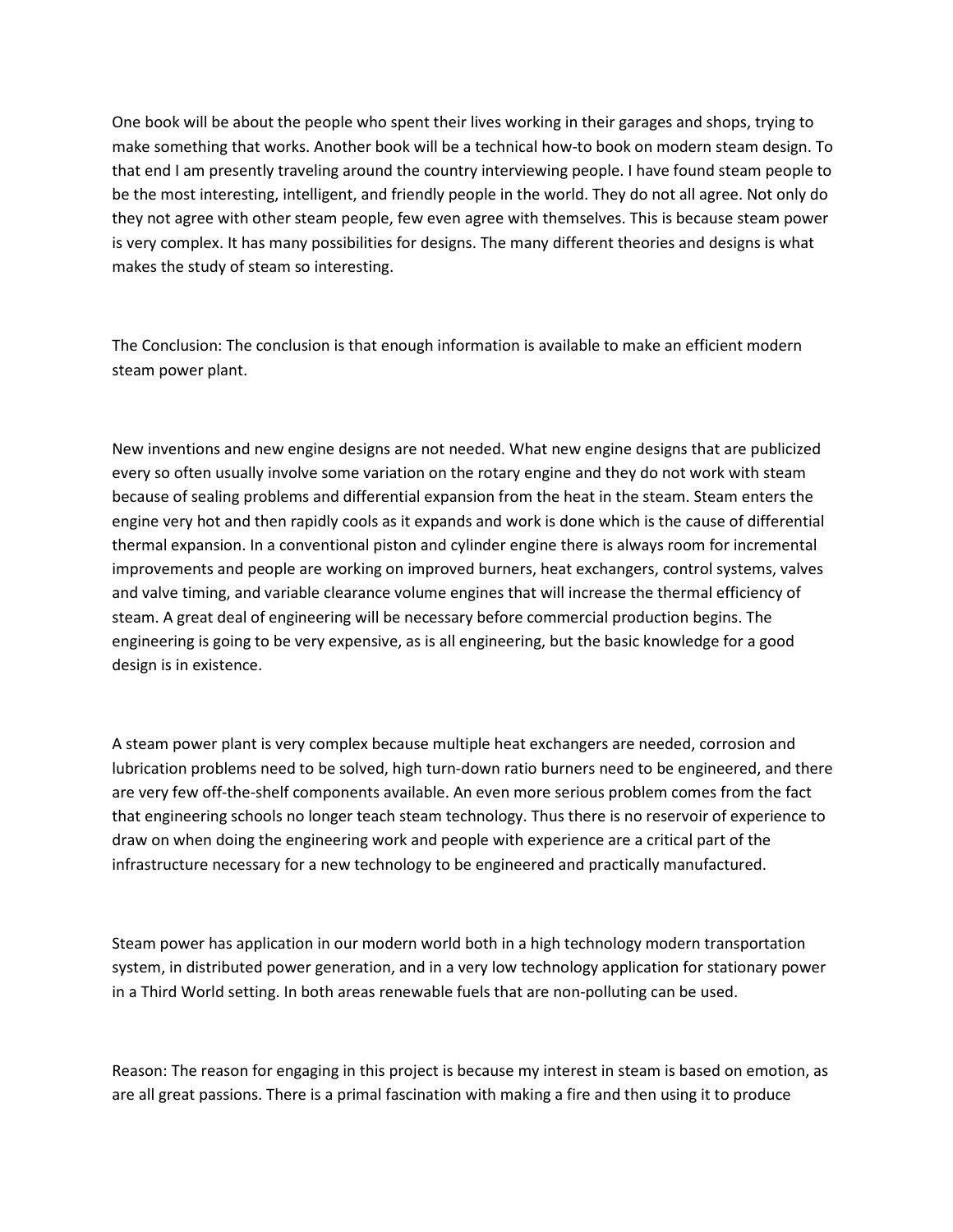power. Any fuel can be burned and the whole process is nearly silent with just some fan noise and the clicking of moving metal parts. An internal combustion engine (hereafter IC), in contrast, has the fire unseen and inside the cylinders and because the combustion consists of intermittent explosions it is very noisy. The power produced by a steam engine can be made with highly variable torque, thus allowing it to operate without clutches and transmissions if one so desires, greatly simplifying the drive train. The entirely different feel while driving a steam powered automobile, as compared to an IC powered one, is one of the main emotional attractions to steam cars.

Modern steam developments are little known. The people who are working on them seldom write things down. When they die their work dies with them. There is a need to preserve the stories, the visions, and the experiences of those who have devoted their lives to working in this obscure field. Sometimes all we have left is a piece of equipment and all that we can do is to take it apart to see what the thought processes were of the builder. I want to preserve this technology. I want to save these pieces of iron. I want to remember these people.

Another attraction to steam power is that it is something a person can do in their garage with a lathe and a mill and a welder. It has not gone to the stage of complexity of present day computers and microchips where an individual cannot make a contribution to the world.

A steam power plant is made from fabricated metal. It does not use unseen electrical impulses to do its work. It is an area where one person can think and work and produce something of value to the larger society.

Steam power is a useful technology at many different levels and in many areas of life still in the 21st century. The modern rich person living in suburbia would benefit from a totally quiet, totally nonpolluting steam lawn mower or leaf blower, for one example. The peasant in sub-equatorial Africa would benefit from a passive solar collector powering a low-tech steam engine that could pump clean water from deep wells. This would replace a noisy diesel engine dependant upon expensive imported fuel and requiring regular maintenance by a skilled mechanic. The Micronesian living on an atoll in the middle of the ocean would benefit from a golf cart sized vehicle that could burn whole and un-processed coconuts, husks and all, or just the husks after the copra was extracted, to drive around the island. They could use the same technology to power a fishing boat. The American farmer could burn excess, cracked, or moldy corn to power his farm tractors freeing him from the expense and logistics of using foreign oil. The maker of small robots or small two wheeled personal transportation vehicles needs a power source more compact, more long lasting, and more capable of using renewable fuels than batteries. At the present time everything from video cameras to mobile telephones to golf carts is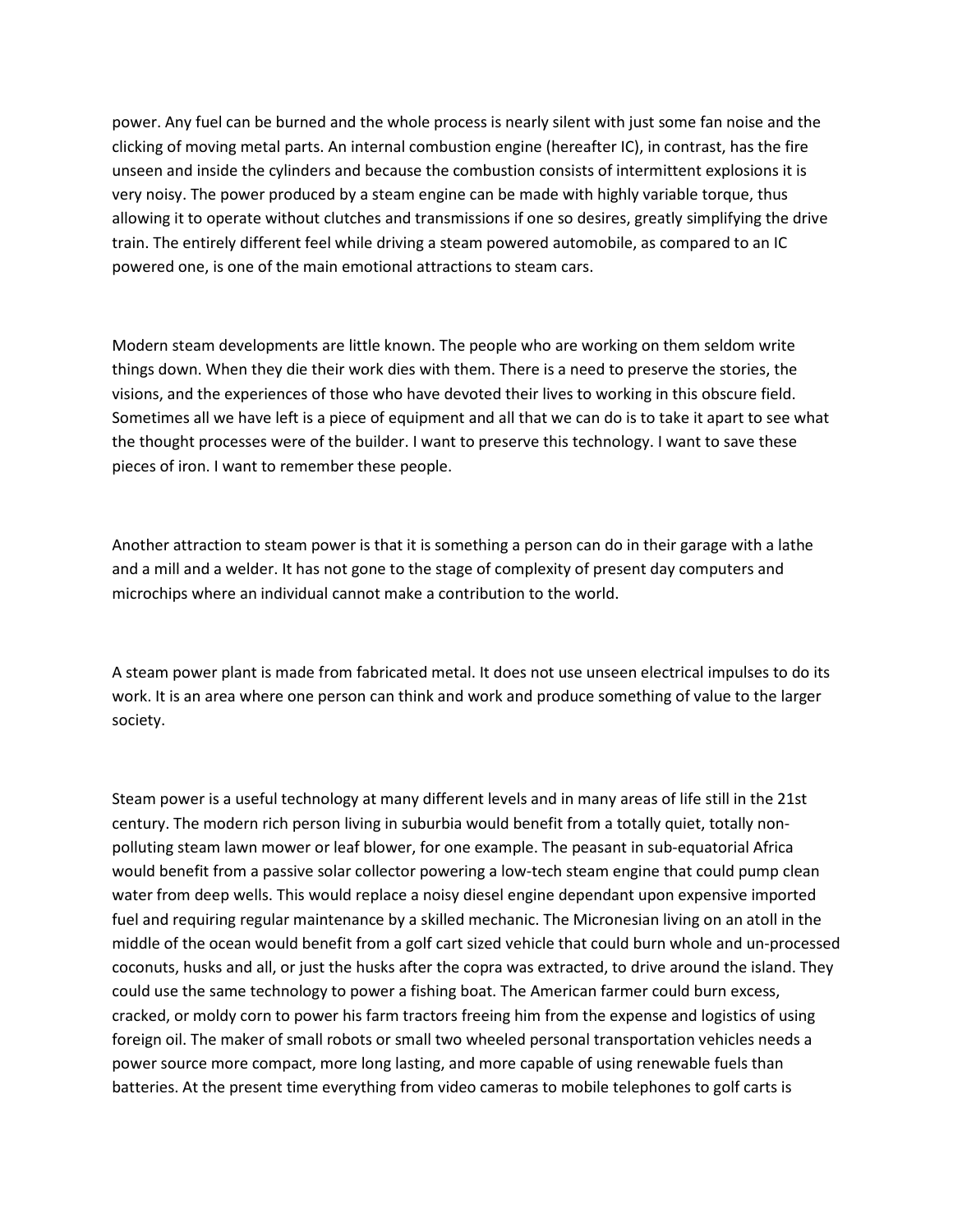dependant on battery power. The battery can either be replaced by a very small steam engine or can be locally re-charged by a small steam engine that burns locally produced fuel. The fuel can be anything from thorn bushes to oil palm nuts to camel dung.

There are two examples of these small electrical generators that were used during WWII. One was a radio battery charging unit that went in with the paratroopers and burned gasoline and the other was used by the British in isolated areas. It burned wood. It was very clever and it all fit in a small foot locker.

There are other possibilities, endless and unbelievable to the uninitiated into the technology of modern steam. As one example there are many benefits from and possible designs for a light weight high-torque low-speed steam engine for use in an ultra-light airplane which would eliminate both the exhaust noise and the propeller noise of the present power sources. Because a steam engine can be engineered for any torque and rpm range desired, the engine for an ultra-light aircraft would be more reliable than an IC engine because it would not need a gear reduction and the propeller would be much more efficient because it could be very large and slow turning.

A great deal of time could be used correcting the common misconceptions of steam power such as the belching of clouds of black coal smoke, the long time period required to get them fired up and started, the danger of the boilers blowing up, the need to stop every few miles to tank up with water, and that steam vehicles have to be heavy, rusty, and run on steel wheels. These were true conceptions about antique steam power, a technology 150 years old. None of these are true about modern steam, which is why, in fact, it is called modern steam, and why I am interested in it.

And finally, there is an element of idealism in working on an idea that has the potential to make the world a better place. A person's standard of living improves when there is no noise pollution or air pollution. The societies' standard of living improves when there is no pollution from the heavy metals used in batteries and when carbon is not added to the air when fossil fuels are burned, and when fuel sources are indigenous and not transported in tanker trucks and railroad tank cars. Economists refer to all of the above listed negatives as external costs. Usually they are borne by the larger society.

I have been fortunate to have been in the right place at the right time to have met some of the grand old men of the steam hobby; I have collected all of the steam hobby periodicals—Steam Car Developments and Steam Aviation, Light Steam Power, The Steam Automobile, Steam Power Quarterly, Steam Calliope, Modeltec, Live Steam, and the Steam Automobile Club of America Bulletin, as well as many steam boat periodicals. I have collected the classic steam texts as they are being thrown out of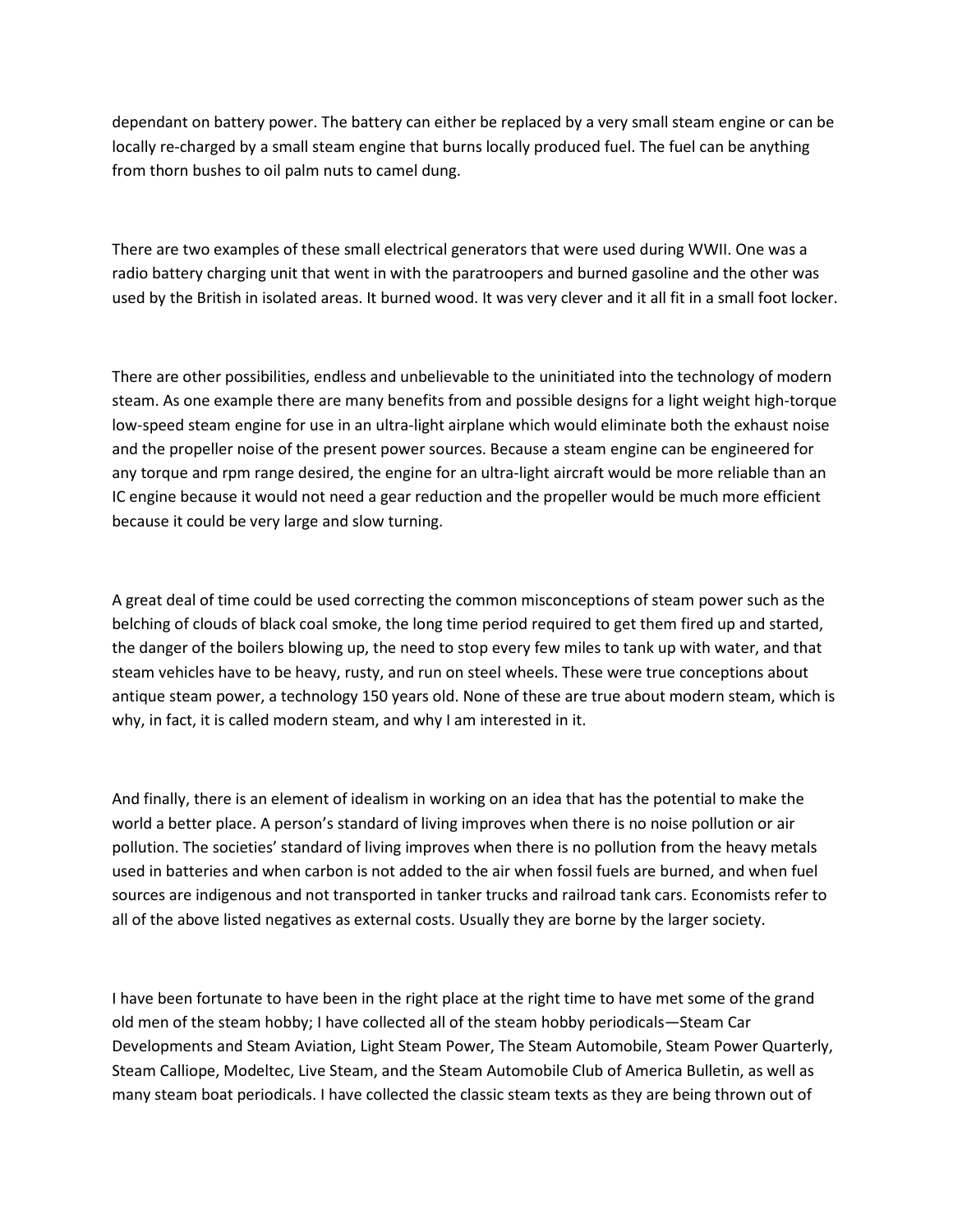libraries and offered for sale on the used book internet market. I have been given access to the files of Bob Lyon who collected much and saved all and who was the first head of the Steam Automobile Club of America, founded by him in 1957. This material was preserved by his successor as SACA president, R. A. Gibbs. His son, Ed Gibbs, saved it all and gave it to me to keep. I have looked at, sorted through, and made scans of 20 file cabinets full of material from the twins, Calvin and Charles Williams, of Ambler, Pennsylvania. These files contain detailed records of the work of three generations in steam as well as a collection of reports not available anywhere else. I was given the steam literature collections of the late Bill Seiple, who attended many local steam meets and recorded most of them and of NASA engineer Doug Garner when he cleaned his garage out. I am the beneficiary of a complete listing of Society of Automotive Engineers technical papers relating to steam that Dave Nergaard has collected during his lifetime. Ken Helmick has put together a CD with 5,000 steam related patents on it in a searchable form. From George McNeir II in Wilmington, North Carolina I received the Stover engine and boiler that is all that is left of Professor Stover from the University of Pennsylvania lifetime's work in steam. I was at the late R. A. Gibbs' auction in 1995 and purchased many home made and unique steam engines. I collected much of Bill Cartland's home made steam engines and boilers and, more than that, have several hundred pages of his hand written thoughts and designs that distill a lifetime of work in steam. I have most of the steam things that the late John Wetz made. These are enormously clever designs, to be appreciated the more once one gets past the fabrication. John did not have much money to work with when making things. These are the main sources of information that I have access to and that I uniquely have access to. Something is learned from everyone that I come into contact with and this is not the place for an exhaustive listing of all of the knowledge available about steam.

All of these sources of knowledge have put me in a position unique in this world to present the story of modern steam developments. I take this responsibility seriously. My only wish is that I had the awareness, this 'Road to Damascus' experience, much earlier in my life.

There is an assumption in this modern day and age that all information is available on the internet, accessible with a little word description and a clicking of the mouse. It has been my experience that this is not true. Not only do I find very little solid steam information available on the web, I also find much of the easily accessible information; that put out by the proponents of Tesla turbines and complex rotary engines, to be less than useful. Often what is self-described as being modern and efficient is neither.

I hope that the reader will find this digest of the work that has been done in steam to be as interesting as I have found it.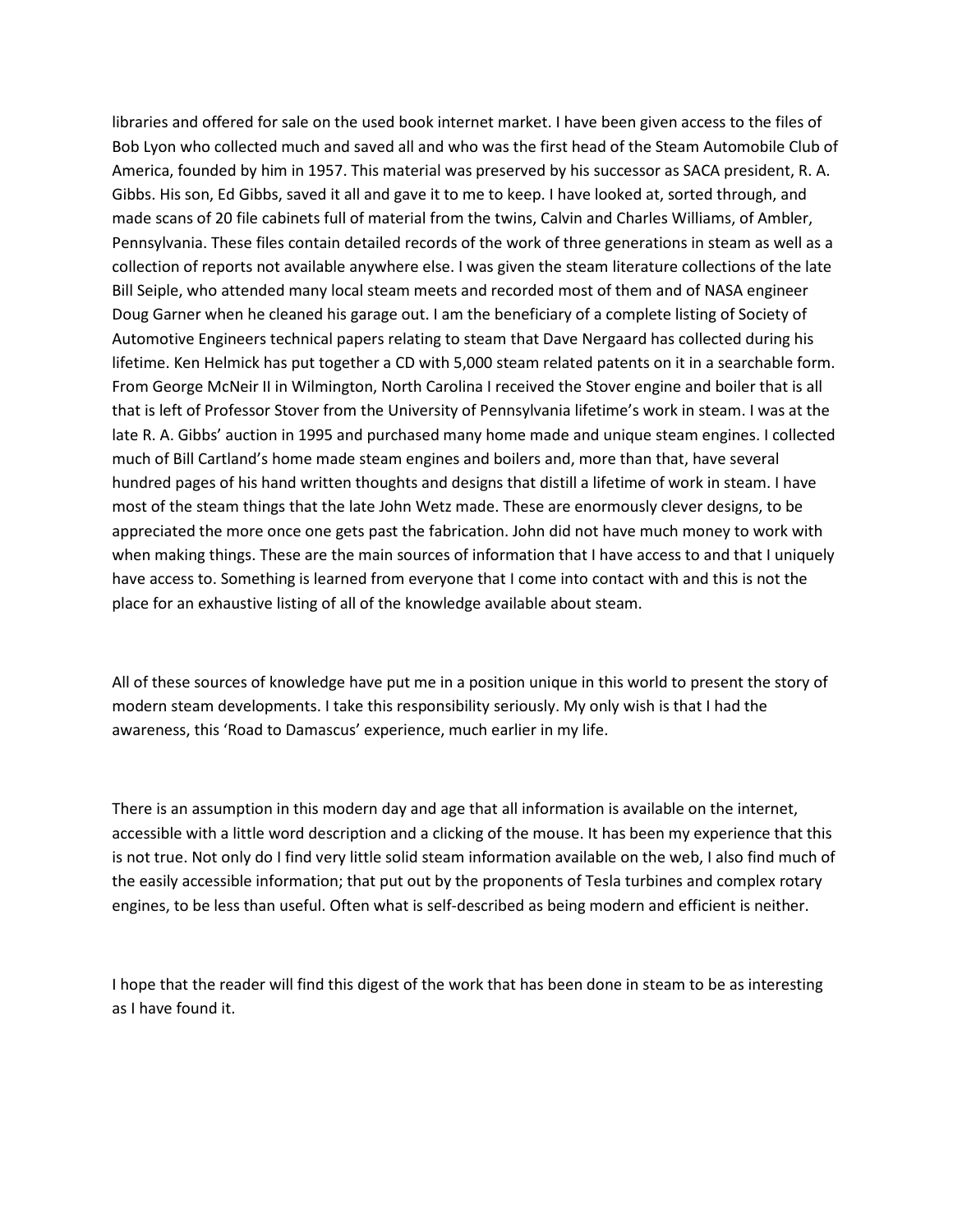Design options: One of the problems with steam engine design is that there are a great many different ways to design a heat exchanger and a great many different ways to build an engine, otherwise known as an expander, powered by a pressurized gas that comes from a source outside of the engine, such as the boiler or steam generator. The IC (internal combustion, Otto Cycle) engine has many constrictions on its design and thus there exists a standardized design well perfected over years of engineering, manufacture and use.

People thus see the limitless possibilities of ways of making steam and of turning it into rotary power and think that what the steam world needs in order to be practical is another good idea.

Therefore I am going to begin this dialogue by telling the right answer about design. The right answer is to use a mono-tube steam generator that turns out steam in the 2,000 psi pressure range and 1,000 degree F temperature range to make the steam and then to use a high re-compression uniflow engine running at high speeds, of close to 5,000 rpms using poppet valves and very short cutoff, to make the mechanical power. There have been two very successful developments based on these principles; the work of Jay Carter and his son Jay Jr. in Burkburnett, Texas and the work of the Williams brothers and their father in Ambler, Pennsylvania. There are differences in their work but each produced a modern steam powered vehicle that drove over 5,000 miles on the highways with performance and efficiencies approaching that of an IC engine powered vehicle. They achieved efficiencies 4 times greater than was possible with the historic Stanley steamer.

They each worked in near isolation and financed the work entirely with their own money. They tested their engines on dynamometers making incremental improvements as they went along. They were not promoters and thus their work is not widely known.

Presently Harry Schoell out of Pompano Beach, Florida, doing work under the name Cyclone Power Technologies, is doing development work on a steam power plant of his own design. Some of his design work is awaiting patent protection before it can be disclosed. What we do know is that Harry has a firm grasp of the thermodynamics of steam and that he is trying to solve many of the classic problems of steam, that of corrosion and lubrication. He is working on a unified engine which is one where all of the several components are in a very compact package.

By contrast, many people remember Bill Lear's work on steam engines from 1968 to 1971. He spent \$10 million on steam development while engaging in endless publicity and self-promotion. Because of all this publicity many people say that because Bill Lear was a smart person and because he spent a lot of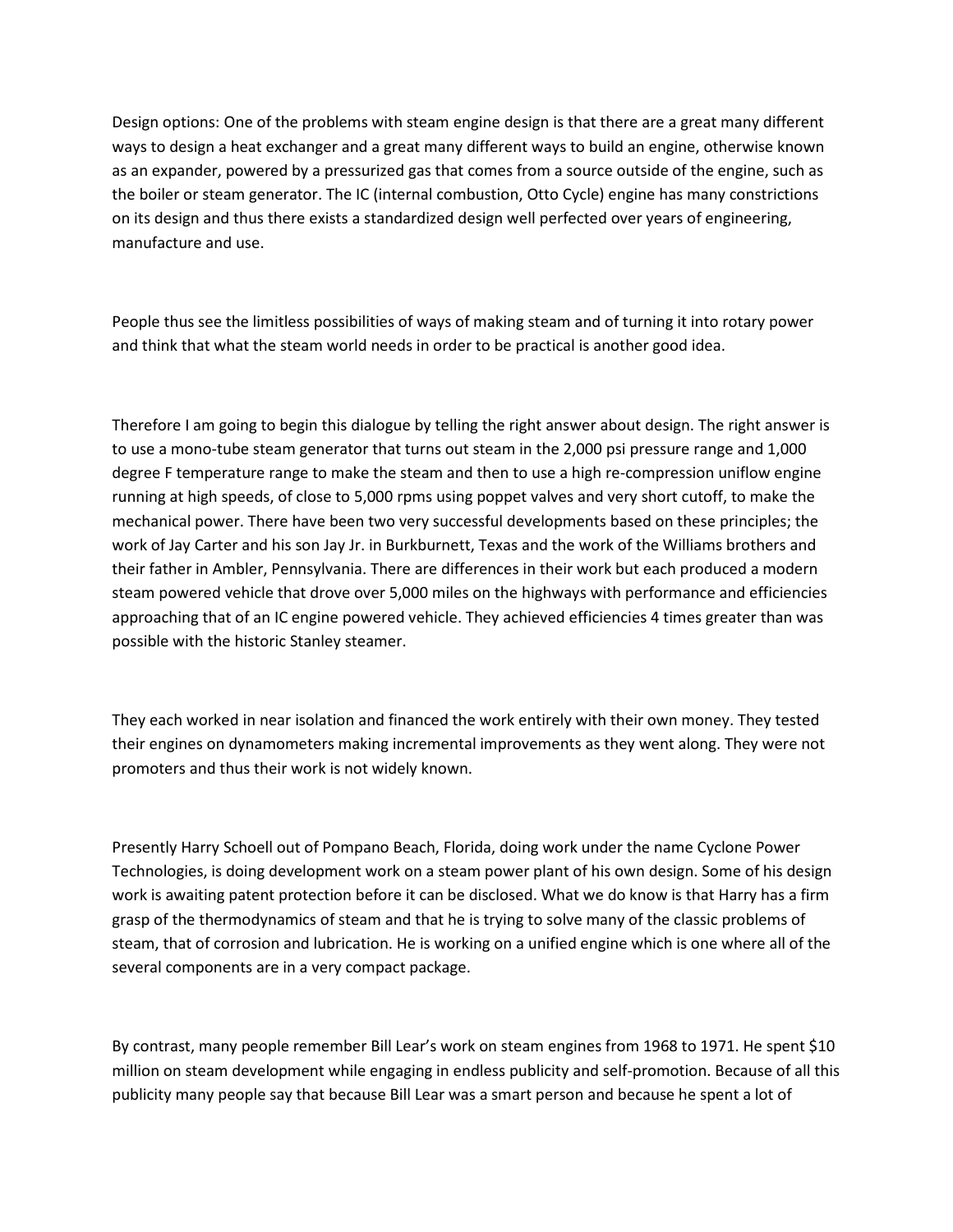money trying to develop modern steam and he failed, therefore it cannot be done. It would take a book to document the mistakes made and lost opportunities of Lear's work. While this study would be instructive in showing how people can go about doing things the wrong way it would take time away from presenting the right answer. In the last two years I have located ten of the people who worked for Lear and interviewed them. Most of them went on to work for Cornelius Dutcher of Steam Power Systems in San Diego. There they made a bus for the California Clean Bus project and a small car for the Clean Air project. The car is presently on loan to the Petersen Museum in Los Angeles. The last work done at SPS was on a test engine that achieved 22% thermal efficiency while its goal was 27% thermal efficiency. The work on this engine and a further analysis of the engine are available from the Steam Automobile Club of America Storeroom.

Just to finish up a little more on the Bill Lear story, Peter Scott Brown, who had worked on steam projects in England for Sir Alex Moulton and then with Abner Doble in the early 1950's on the McCullough-Paxton steam project before working for Lear, said that Lear was the smartest person who ever fired him. Lear hired several people from the McCullough project but the real problem was that the first person to get him started on steam was Ken Wallis who only wanted to find some way to cheat at Indianapolis. He had tried gas turbines and now wanted to try steam in an attempt to get more power than the IC car engines were developing. Therefore the first people hired were race people from Southern California and only when the race car did not develop did Lear start to go into other and more practical areas of steam power. He was in too much of a hurry to do good development.

Here is basic steam theory, useful information both for those who do not know anything about it and for those who think they know something about it. Steam works because of the volume increase of 1640 to 1 that happens when water does the phase change from liquid to vapor. As a practical matter that expansion ratio does not continue as pressure increases, at 100 psi the expansion ratio is 270 to 1, and at 250 psi it is 114 to 1. The expansion ratio is important because it takes power to pump water into the boiler and given the large expansion ratio at the same pressure the water pump takes up a small percentage of the power generated. As an aside, the jet engine and gas turbine, using the Brayton Cycle, uses half of the power generated by the heated gases to compress air into the system.

Steam power is intrinsically inefficient because of the loss of heat used to boil water, to affect the phase change, because of the high latent heat of vaporization. When steam is condensed back into water, something necessary to do so it can be pumped back into the boiler to keep the process going, all of the latent heat of vaporization is lost. This is why there is a low thermodynamic efficiency intrinsic to a steam cycle. Needless to say many people have devoted much time to getting around basic laws of thermodynamics. It is not easy to do and a book can be written about the attempts. Davoud and Tinker and Jeremy Holmes have worked on re-using steam without condensing it.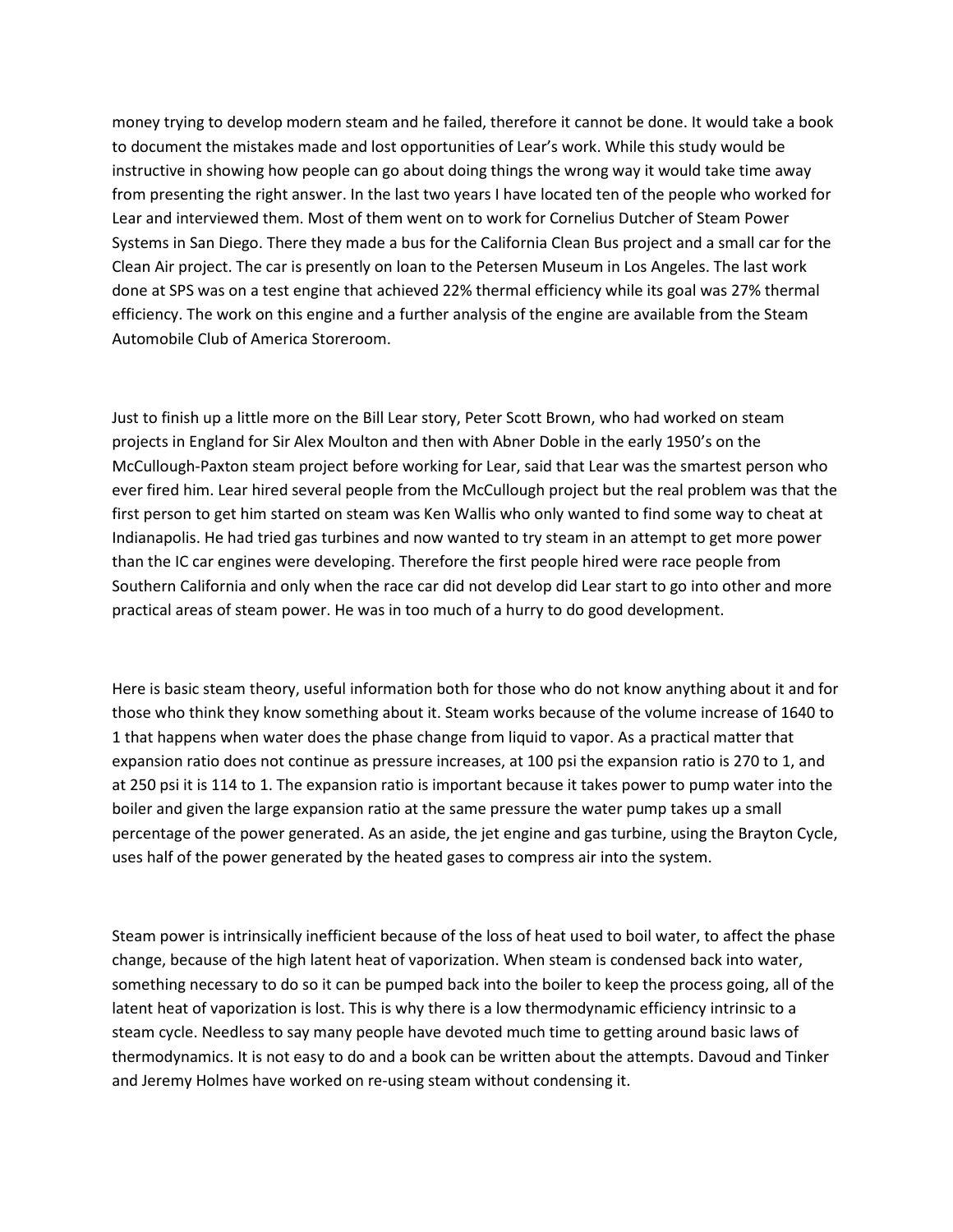A good and brief explanation of why the Rankine Cycle is not as efficient as the Otto or Diesel Cycle is given in the book: Introduction to Thermal Sciences, Thermodynamics, Fluid Dynamics, Heat Transfer by Schmidt, Henderson, and Wolgemuth on page 155: "The simple Rankine cycle does not have a very high thermal efficiency. The efficiency of the ideal cycle under the conditions given in Example 5-13 was found to be only 40%, yet the Carnot efficiency between these temperature limits is 59%. The difference is due to the fact that the Rankine cycle is not an externally reversible cycle. Heat is added to the Rankine cycle at temperatures below the maximum cycle temperature." And then the book goes on to give examples of regeneration to improve the theoretical thermal efficiency.

Steam power is very attractive because it is an external combustion engine which means that all fuel types can be used and they can be burned in such a clean manner as to eliminate air pollution. Air pollution is defined as carbon monoxide, unburned hydrocarbons, particulate carbon matter, amd nitrous oxide. It is attractive because of the flexibility in power transmission because it is a high pressure gas, able to be used in almost any kind of an expander.

There are many problems with steam power. A book could be written on the subject. What is needed more is a book that instructs people what not to do much more than what to do in making a steam power plant. There are many ways to err and someone somewhere has already made every possible mistake.

A smart person once said that engineering is a series of compromises. A steam power plant is a work of engineering and a very complex one at that because it uses heat and heat does many things. It melts metals. It carbonizes lubricating oil. It flows, always, and by radiation, conduction, and convection, from the heat source to the heat sink, obeying the Second Law of Thermodynamics. The efficiency of a heat engine was determined by Sadi Carnot as increasing with the difference in temperature between the heat source and the heat sink. Thus there is always the tension in steam engine design between using the hottest combustion temperature possible to make the hottest steam possible for high thermal efficiency purposes, and of designing for reliability and convenience of operation, which means lower temperatures and pressures. One of the stories told in steam circles has to be apocryphal. It is still worth repeating. The story comes from the 1950-53 McCullough-Paxton project under the direction of Abner Doble who was working on his Ultimax engine design. The documentation of the Ultimax steam engine is in Volume 1 of The Collected Papers of Abner Doble as sold by the SACA Storeroom. Abner was trying for maximum efficiency and thus was using very high steam temperatures. As the story goes, the steam was so hot that the cylinder walls glowed a dull red making it transparent enough so that the piston could be seen going up and down.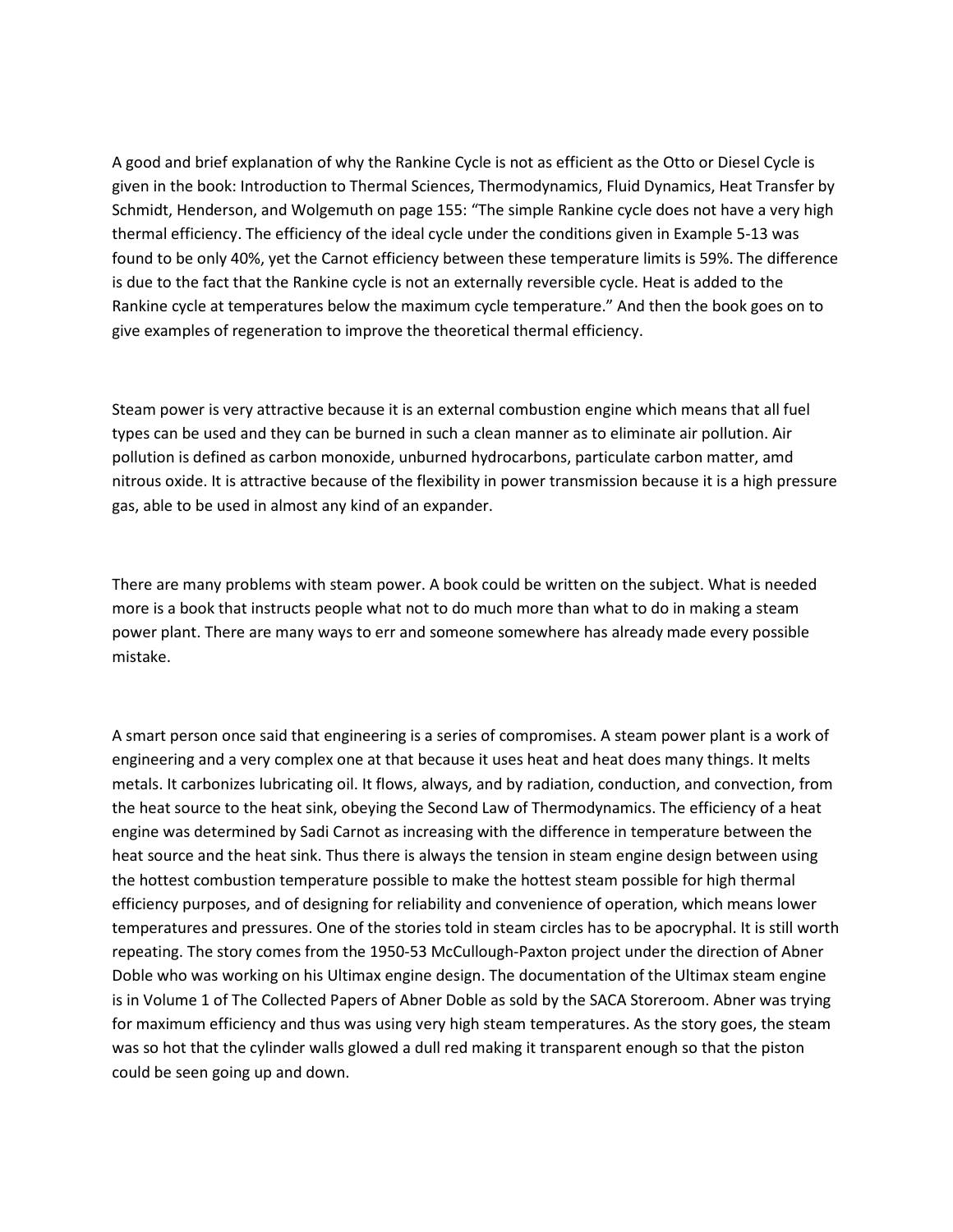The basic principles of steam engine design were written by Professor Stumpf in his book; "The Una-Flow Steam Engine" 1922 by J. Stumpf, Second Edition. This is what is listed at the top of page one: 1. Steam Engine Losses.

The losses in a steam engine may be classified as follows:

- 1. Losses due to cylinder condensation (surface loss).
- 2. Losses due to the volume of the clearance space (clearance volume loss).
- 3. Loss due to throttling or wire drawing.
- 4. Friction loss.
- 5. Loss due to leakage.
- 6. Loss due to heat radiation and convection.
- 7. Loss due to incomplete expansion.

The genius of each of these points will not be appreciated until a person has spent half a lifetime thinking about and working with steam.

They are presented here, early in this explanation, for the purpose of reassurance, so that the new steam person will know that someone somewhere has already thought about steam theory at great length and has come to the right conclusions.

Professor Stumpf's work can be condensed to the simple axiom of steam engine design: keep the hot end hot and keep the cool end cool and do not let any pressure leak away. The hot end is the cylinder head where the steam enters at boiler pressure and temperature. The cool end is the other end of the cylinder, where the piston is at bottom dead center and where the steam has been cooled by expansion, and where the cooled off steam is exhausted if it is a uniflow design. Because a cylinder is a pressure vessel it is usually made in one piece and thus does not have any thermal breaks so there is a temperature differential from one end to the other. It would be better if the cylinder were made from a non-conducting material. In order to do this successfully much research needs to be done into materials.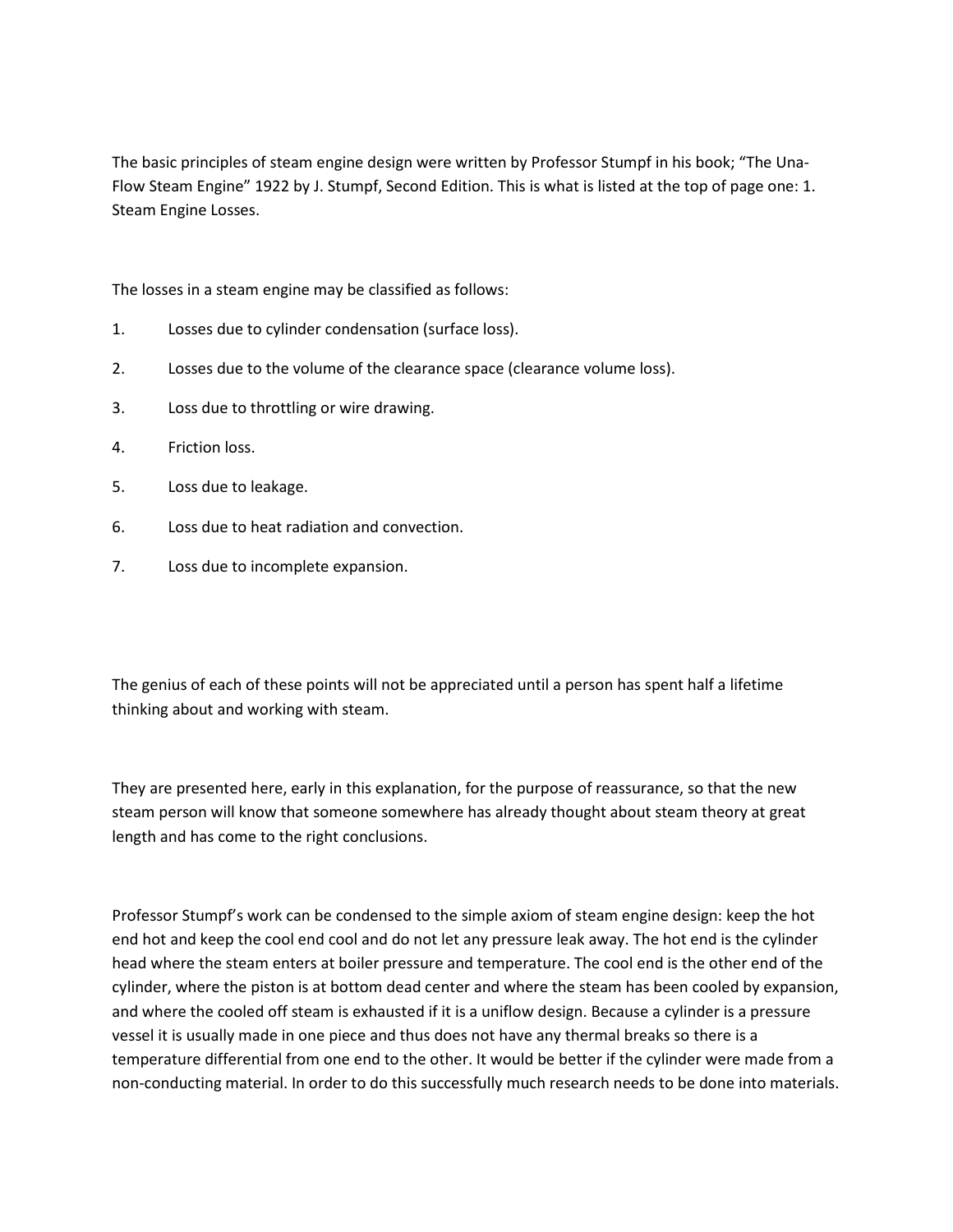It is not easy to find a ceramic or carbon fiber material that will handle the high pressures, the friction of the piston rings or the trunk piston, and the many heat cycles.

The reason for the great temperature difference between one end of the cylinder and the other is because steam contains a lot of energy in it. This is called enthalpy, sometimes spelled, enthalapy, and this means that steam has a lot more energy in it than compressed air at the same pressure and temperature. Therefore in a modern short cutoff engine, as steam expands 25 times in a cylinder it cools off from 850 degrees to 300 degrees F cooling off the surrounding metal surfaces. For purposes of thermal efficiency it is important to not lose any heat from the incoming steam, but to use all of its heat to do work. This will give a person some idea of the basic parameters of steam engine design. We understand that not everything important to steam engine design can be explained on one page. There is even less of a likelihood of a person understanding everything needed to know about steam by reading one page. Thus many important points will be made as conclusions first, and then the detailed explaining, and hopefully the complete understanding, will come much later.

The reason for bringing up Stumpf's Principles and the keeping the hot end hot rule is to explain why a the conventional IC engine design of a piston in a cylinder is also the best possible steam engine design and what is the basic weakness of a complex rotary engine design. And this brings up another important point that everyone thinks about when they first start thinking about steam power. More precisely this is what most people waste a lot of time thinking about when they go to design a new steam engine. The waste of time is to try to find a better working fluid than water. The perfect working fluid is the Holy Grail for which everyone seeks. It is equally unattainable. Cal Tinkham has even named it, unobtainium. Water is the best fluid. You can either take my word for it or waste a lot of energy that would be better spent solving the many other real and important issues in modern steam design. If an organic fluid is absolutely necessary then toluene is the most workable choce.

Before going into the fine points of achieving steam practicality and efficiency; not necessarily compatible goals, a real basic explanation of steam power is needed. The basic principles upon which steam operates are covered in mind-numbing detail in Keenan and Keyes.

This book is more properly called: "Thermodynamic Properties of Steam including Data for the Liquid and Solid Phases" by Joseph Keenan and Frederick Keyes, 1936 and 1948. These little 89 page hard cover books are going for one dollar on the used book internet market and everyone needs two or three of them around. Libraries are throwing them out as fast as they can to make room for more computer stations.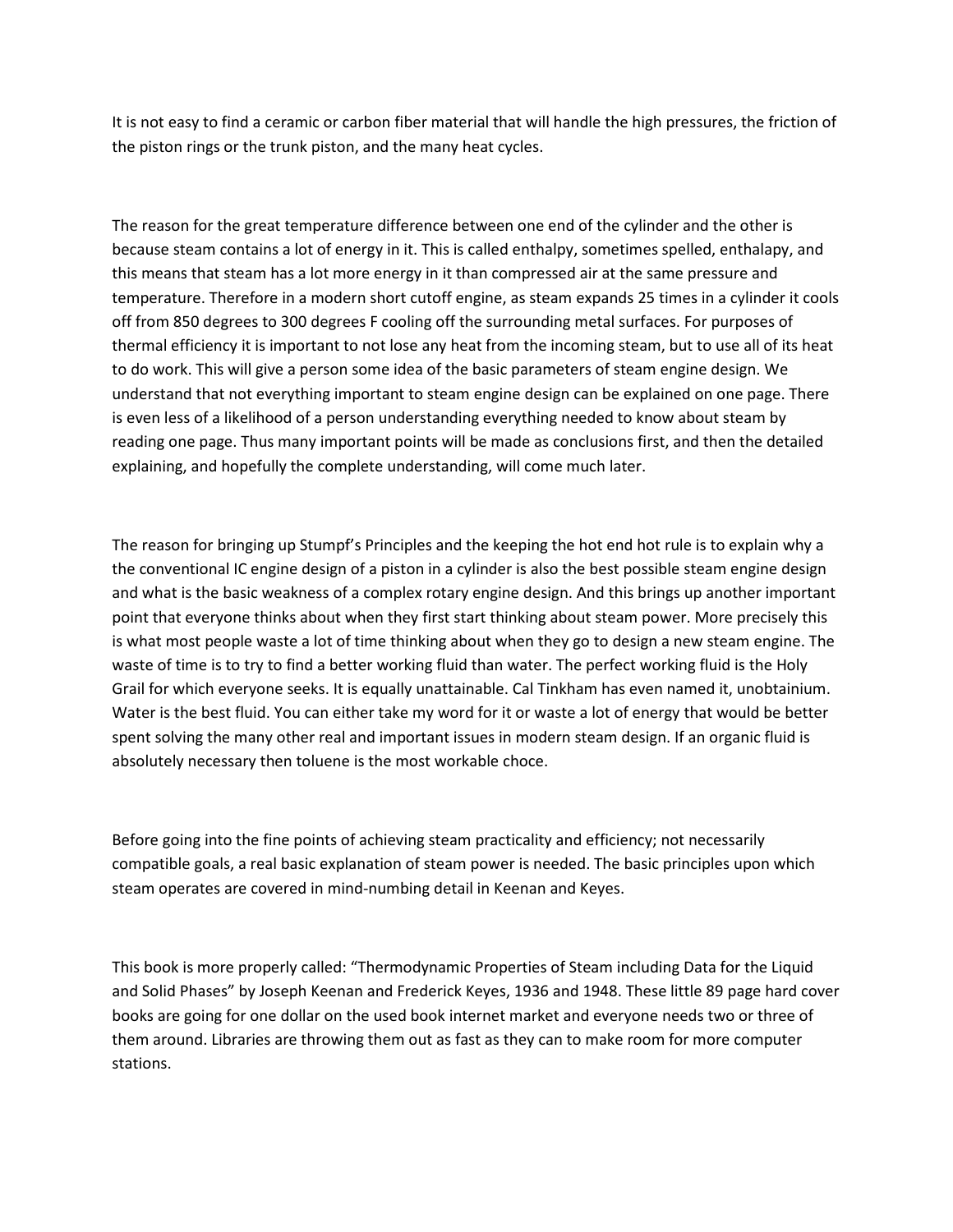The mono-tube steam generator is a much better term to use than a boiler because boilers in the past were made of iron plates and used to blow up and kill people. Sometimes this type of a steam generator is called a flash boiler. Although a true flash boiler works on a slightly different principle, it is a good name for a monotube because it makes steam in less than one minute from cold startup. It is typically a few hundred feet of ½" schedule 80 black iron pipe coiled up into some combination of helical, frustoconical, or pancake coils. Either way it is all one long piece of pipe. It is heated with a flame. Water is pumped into the pipe at the end furthest from the fire/flame, thus achieving counter-flow and good heat exchange of the heat from the combustion products. Somewhere along this length of pipe the water turns into steam at a high temperature. Technically that is called the transition zone and it is difficult to know exactly where this is happening. A monotube is a fairly effective heat exchanger. There is a high surface area to volume ratio. There is a good safety factor because of the pipe's 8,000 psi burst strength. It is cheap and can be made using simple jigs. There are very few welds. There are many issues, but the purpose here is introductory, which is to show that water is pumped in one end of the pipe with a high pressure water pump, that takes work to do, and then it expands by volume about 500 times by the time it comes out of the other end as steam, and at the same pressure the water is pumped in at because it is one long pipe. The steam is a vapor, but it acts substantially as an ideal gas and according to the rules of Boyles' Law. This pressurized gas runs through an expander, more commonly referred to as an engine, and gets turned into power. The big difference between a vapor and an ideal gas is that if the vapor cools too much it begins to condense into droplets of liquid and this phase change causes a serious reduction in thermal efficiency. As long as the steam is highly super-heated then it will not begin to condense while in the engine.

Therefore the first half of a steam power system, which is the burner and the boiler and the water pump and the control system for both the burner and the water pump, is just a means of turning fuel burned in an open flame at nominally atmospheric pressure into a high pressure gas enclosed in a pipe. There are very few other ways to use heat to make a high pressure gas. The other ways are the Ericsson Cycle, the Stirling Cycle, and the Brayton Cycle. None of these are as compact or as flexible as the steam engine, the Rankine Cycle. A good introduction to the principles of all heat engines can be found in the book: "The Evolution of the Heat Engine" by Ivo Kolin.

The second half of the steam power system is the engine. As a general rule the modern steam engine looks a lot like an I.C. engine. It has a crankshaft, connecting rods, pistons, cylinders, and poppet valves. As another general rule it is one fourth the size of an I.C. engine of equivalent power. This is because it has twice the number of power strokes per revolution as a four cycle Otto engine and it has double the MEP of an I.C. engine. MEP stands for Mean Effective Pressure. MEP is a way of measuring or defining the pressure pushing down on the piston during its power stroke. It is a useful piece of information because this is what causes torque. What this shows it that the steam engine itself, the expander, is only a small part of the entire steam power system. The burner, boiler and condenser are equally important and together they often weigh more than the engine.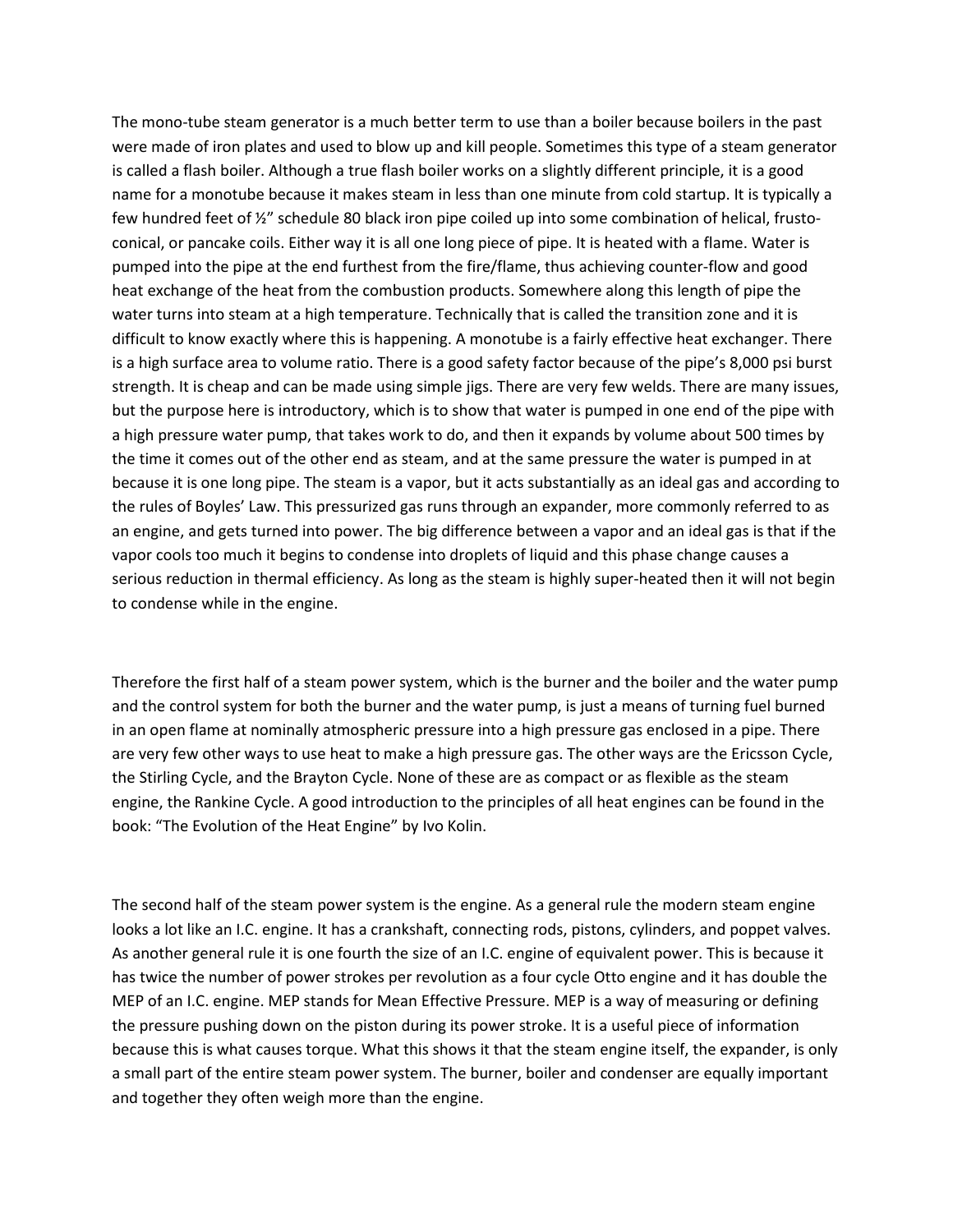Valves: The steam engine needs valves to let the steam into the cylinder and to let the exhausted expanded steam out of the cylinder. There are any number of valve varieties out there. At last count I have seven different types in my collection. Which kind a person chooses determines much about steam engine design. You would do well to not respond as did one new and enthusiastic attendee to a steam meet who announced that he was going to make a steam engine. Whereupon one of the old timers politely inquired, by way of making conversation, about which kind of valve he was planning on using because this is the usual icebreaker for a long steam discussion, and the newbie said that he had not thought about it much, he just planned on going to the hardware store and buying some valves.

The great axiom of steam engine design is that there are two kinds of valves: poppet valves and those that leak. That said, for years Doble used piston valves (also known as spool valves, the same thing and the exact same design used in hydraulic power systems) because they could be operated by a harmonic drive, which is another way of saying an eccentric drive or crank drive. The harmonic drive produces a sine wave. A crank is easier to make than a cam shaft with lobes, which is necessary to actuate poppet valves and involves some complex machining.

Another common error made by all new people to steam is to suggest that it should be easy to convert a regular I.C. gasoline engine to steam. They think that all one has to do is to take the carburetor off the intake manifold and replace it with a pipe fitting for the incoming steam line. Some minor fiddling with the cams is in order to change it from a 4 cycle to a 2 cycle action and then it is done. This has been tried more than once and never with any success. A listing of all of the reasons why this does not work would fill a book and our time may better be spent at this stage in our steam education to explain what does work and why instead of enumerating all of the things that do not work.

A cautionary tale is in order before leaving, albeit temporarily, the subject of valves. That caution is about rotary valves. Rotary valves are like rotary engines; there is an initial and seductive attractiveness to them. Everyone thinks that they are the solution to all the world's steam problems. Without going into detail I will just state that they leak when they are cold and seize up when they are hot. This leaves a very short time period during which they actually work. Richard J. Smith had years of success using rotary valves and converting Mercury two-cycle outboard motors into steam engines, but he was a genius.

There are many reasons why steam powered automobiles did not become the standard instead of gasoline powered ones. One of the many reasons is because at the time automobiles were being developed, in the 1890-1910 years, steam power had been in wide use for a hundred years. During that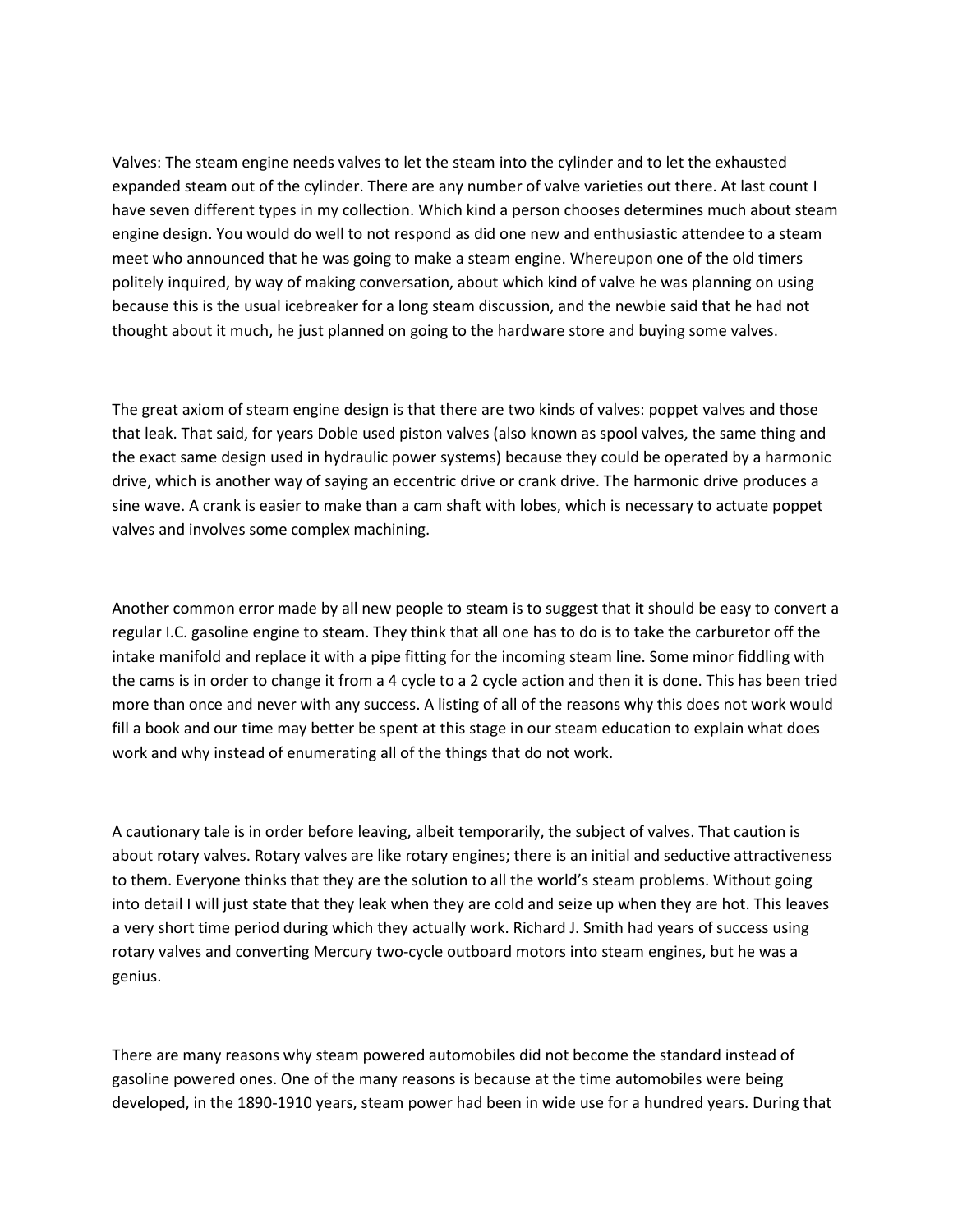time not much had changed in the way of technology. Because it was successful, or at least useable, little innovation took place. As an example of this way of thinking, the Stanleys used the same boiler and engine principles of the locomotive in their automobiles. They were clever in making everything as light weight as possible thus creating a high performing vehicle. However they were not forced to be innovative as were the IC engine developers. So there was a psychological problem in that the infrastructure, which means engineers, universities, text books, and mechanics, were all set up to make and use big pressure vessel boilers and old slow double acting slide valve engines. Therefore there was a lot of inertia built in. To some extent new technologies were needed, such as electric arc welding and high strength tubing, to make light weight steam generators. It all did not happen fast enough to save steam cars.

High Recompression Uniflow: The high recompression uniflow engine was popularized by Professor Stumpf. He was trying to use a piston and cylinder engine to achieve the same thermal efficiencies as a steam turbine. Thus he studied the heat flow within the engine and hence the uniflow engine.

The father and sons Williams, Calvin and Charles, in the 1940's and the team of Dick Smith and Karl Petersen in the 1960's independently and both apparently inadvertently, discovered the high efficiency steam engine while doing empirical research. No one has made public any of the test results; hence the matter is being debated to this day by believers on each side of the matter. Assuming the truth of the alleged and hinted at results, here is how it works: The Williams called it the Williams Cycle and claimed that it was different than the regular steam Rankine Cycle, which is what a steam engine is called. This nomenclature has only added more fuel to the fire and the creation of more smoke to obscure a rational discussion. The reason for exploring this matter at great length is because both the Williams and Karl Petersen claim efficiencies higher than is theoretically possible with a steam engine. Such claims are always a good way to lose credibility. If such claims are true, then a steam engine can achieve the thermal efficiencies of a gasoline, or even possibly, a diesel engine, thus making it a whole new world of prime mover possibilities.

If the high thermal efficiency claims are really true, then it is because during part of the cycle the steam engine works as a heat pump. A heat pump turns mechanical motion into heat by compressing a gas. It is a well known concept and it is used to provide heat to houses because more heat is produced by compression than is produced by simply using electricity in a resistance wire or by burning a fuel to produce heat. Until some dynamometer tests are done with a Williams' steam engine it will be the discussions that are the most heated.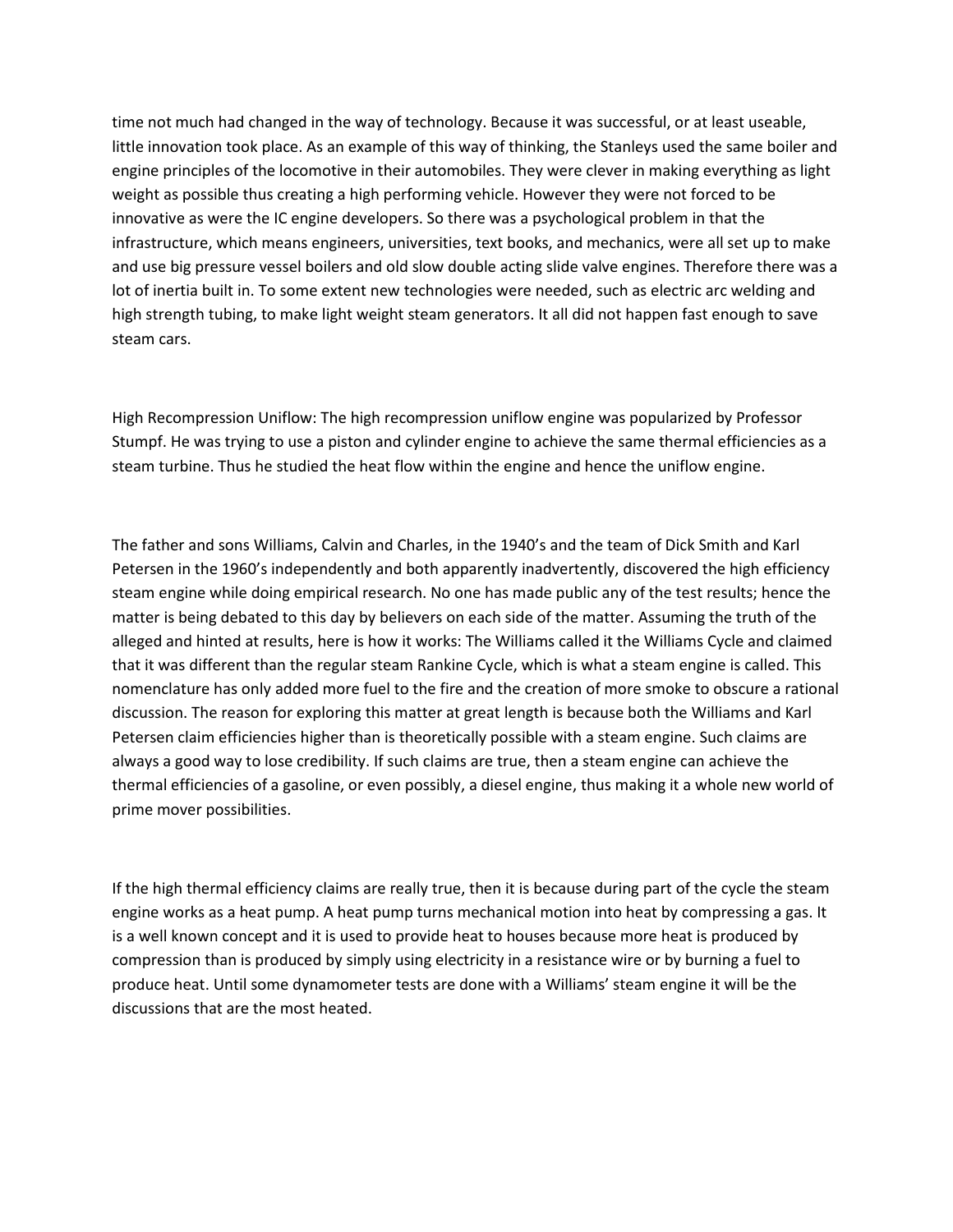Tradition, psychology, or just plain human nature has quite a bit to do with steam engine design. The earliest use of steam power was to propel paddle wheel boats and then locomotives that pulled very heavy loads at slow speeds. Steam power worked very well in these applications and it was the only possible motive force that could work. This is because there did not exist, for well over the first one hundred years of steam power, either a clutch and gear box drive train that could handle the kind of low speed torque required in these applications, or a hydraulic pump and hydraulic cylinder combination, or an electrical generator/electrical motor combination that could produce low speed high torque and easily reversible mechanical motion. Locomotives and even more so paddle wheel boats needed very slow speed and high torque power in order to work. To this day the transmission of very high torque is by some system other than a clutch and gearbox.

As one example of the practicality of coal fueled steam power, the Panama Canal was dug with coal burning Bucyrus-Erie steam shovels. Earth moving equipment ceased being steam powered only when diesel powered hydraulic systems were perfected. Railroad locomotion ceased being steam powered only when diesel powered electrical generators and motors were perfected. Both the hydraulic and electrical power transmission systems avoid the used of a clutch and gear box. A large enough and durable enough clutch is still not available that will handle these high torque demands.

Because the Stanleys followed locomotive design, their engine was geared directly to the ring gear in the rear axle. It had neither a clutch nor a gear box. Both reversing and changing the torque of the engine were done by a sliding block that changed the valve timing. This was the Stephenson reversing link and it provided forward and reverse directions as well as shortened cutoff. Many steam enthusiasts to this day prefer this type of a power transmission system in a steam automobile. These engines have a very smooth torque transmission. Thus they accelerate smoothly and because of the low rpm's of the engine they have very little mechanical engine noise. Other builders of steam cars, such as Jay Carter and the late Pete Barrett, have designed steam engines with torque characteristics very similar to that of an I.C. engine. Jay Carter's bump valve engine would run at 5,000 rpm. Pete Barrett's engine was a modified VW engine bolted to the standard VW transaxle and so it ran at I.C. engine speeds of around 3,000 rpm. These employed a very short cutoff of the intake valve and a long expansion of the steam before exhausting. These engines, then, are bolted to the existing conventional automotive drive train of clutch and manual transmission. There are plenty of arguments either way and sometimes in the middle of the arguing a good reason is actually given.

Burners: Steam power uses an external combustion burner. This can be fired with anything that burns. Most of the automobiles use liquid fuel for energy density reasons and convenience. The burner types are many and difficult to make. The early steam vehicles used vaporizing burners and pressurized fuel tanks. This is because they did not use any electrical power on the vehicle and the standard burner gun that is so common in house furnaces had not been invented yet. It was invented by Abner Doble's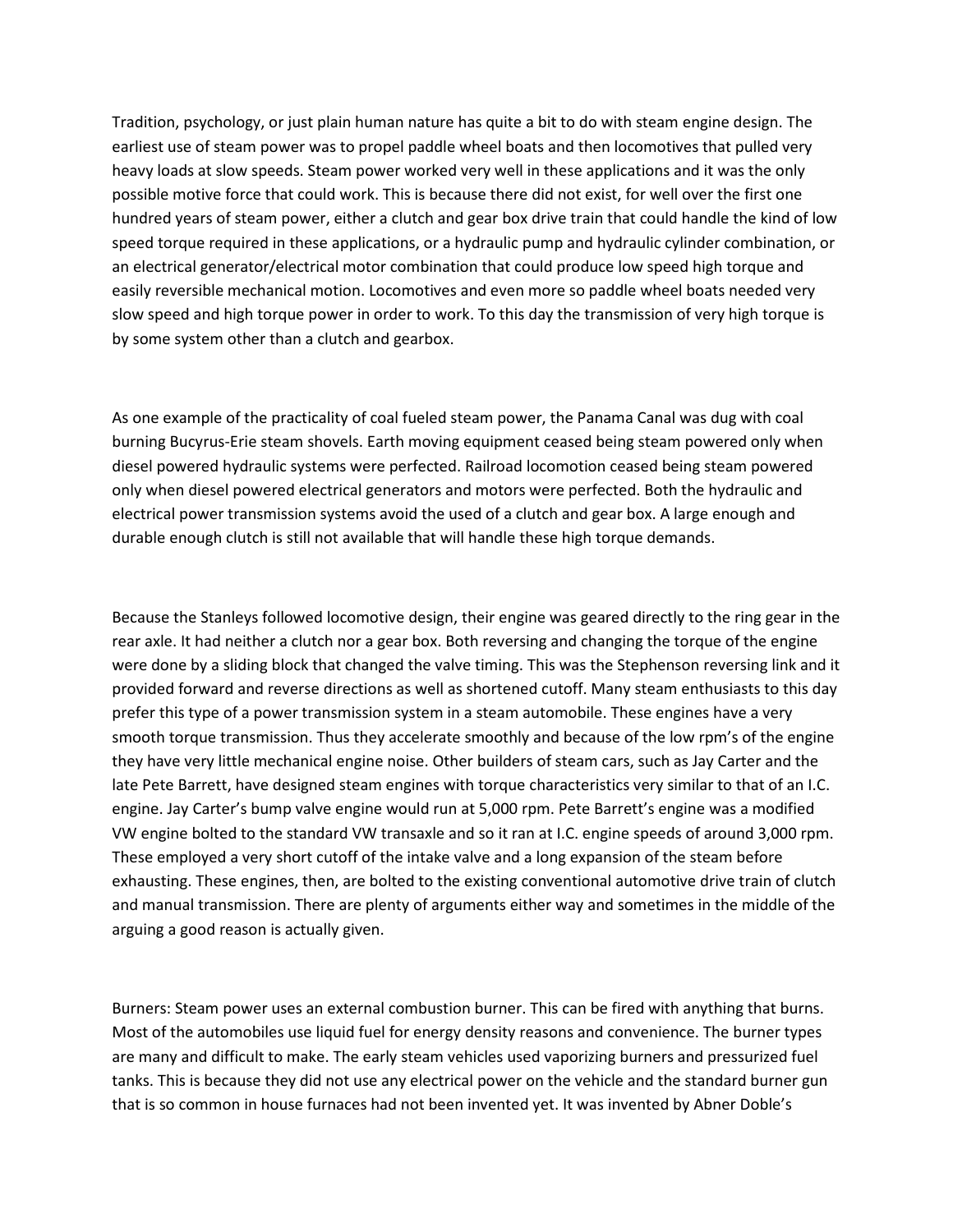brother in 1911 and called the NOKOL specifically for use in a steam engine boiler and for the convenience of starting the car by turning on a switch while sitting inside the car. It pumps kerosene or Number 2 fuel oil through a nozzle at about 100 psi and this makes a find mist that is lit using an electric sparker. The more common models now are the Beckett and Riello burner guns. These do not have a turn down ratio.

Vaporizing burners were a good idea until the pilot light blew out in the wind or the vaporizing tube filled with carbon because it got too hot or any of many other problems developed. Other than that they were quiet and compact with a blue flame. The advantage is that they are self contained not needing a fuel pump or an air blower. All one needs is a match and a blow torch to get the forks heated up to start the pilot light. With the pilot running all night both the car and the garage it was in were kept warm all winter and then it was ready to go in the morning. In fact, one of the real advantages of a steam car at the turn of the last century is that it would start in cold weather whereas an IC car was very difficult to start in the cold.

Attempts to get high turn-down ratios for the burner, which were important for vehicles that had widely varying power requirements, often used a spinning cup burner. Ed Blakeman was one of the first to demonstrate it at the early meets. Then both Jay Carter and Pete Barrett used them. They had a very low power requirement and did a fine job of atomizing the liquid fuel. They could use a variable flow rate.

Recently the Babington burner was resurrected for use with waste oil or used french fry oil or any heavy liquid fuel contaminated with solids that would not work in a pressure atomizing nozzle. This burner used a very small amount of compressed air to atomize the fuel and a low pressure-high volume pump to get a fuel flow over a small hole that had the compressed air blowing through it. A person has to see one of these things work in order to both understand it and to believe what a good idea it is. The fact that it is analogous to the way a whale breathes does little to assist in the understanding. I have seen one working on waste oil and it does a beautiful job.

John Walton out in the Isle of Man for years was selling plans for what he called a Freeheat burner. He did a variation on the vaporizing burner/blow torch concept by using an air compressor to blow a large volume of compressed air through a helical coil that was placed in the fire. This very hot air was then used in an air atomizing nozzle to both atomize and partially vaporize waste oil. This again was very effective because there were no small nozzles to be plugged with solids and because there was no oil being vaporized in a tube in the fire. A vaporizing tube carbons up quite easily and is to be avoided if possible.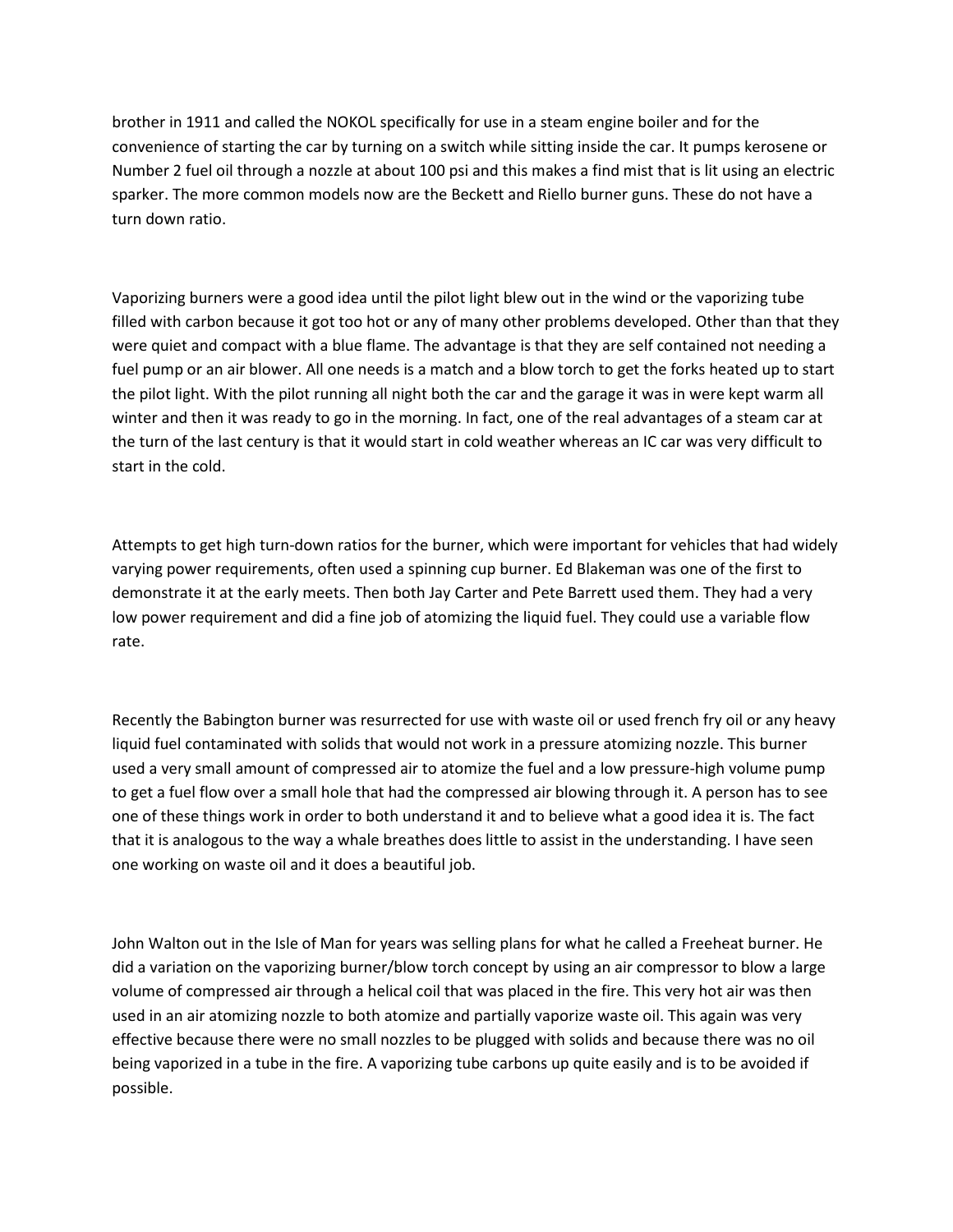Besler preferred the air atomizing nozzle and used one on the 1969 Chevelle SE-124 car. He wanted foolproof burning and went to the trouble of putting a small dc motor powered air compressor in the corner of the engine compartment to supply the compressed air.

Right now people are working on corn and pellet burners to power a steam vehicle. These are a little more difficult to design than one would first suppose. However, they are the future of steam power because corn kernels and wood/sawdust pellets and bio-mass pellets are easily handled with grain augers and stored in grain bins and transported in grain trailers. They are also pure bio-mass and have all of the benefits of biomass as regards domestic fuel production, non-production of greenhouse gases, and locally diversified fuel production. They are much more efficient than the process that makes a liquid bio-fuel. Liquid bio-fuels require large processing plants and a great deal of energy input to distill the alcohol. Usually this energy input comes from either coal or natural gas, and thus the fuel produced costs a lot in the way of carbon dioxide production. Ethanol from corn is just another way to turn two solid fuels into one liquid fuel. The advantage of the liquid fuel is that the whole infrastructure of IC engines is already in place.

One of the better designs for a solid fuel, meaning wood, burner for steam production comes from the late John Wetz. He placed the fire physically above the boiler coils and pulled the fire through the boiler with a fan. Thus when the vehicle is stopped and does not need steam the heat from the hot coals is above the coils and does not heat them up. Jay Carter made a design for a small solid fuel fired electrical generator plant that used a movable sheet metal shutter to protect the super-heater coils from the flame when they did not need heat. Either of these principles can be used as they both show a possible design solution to what could be a very serious problem. The basic problem with solid fuel is that it takes a while for the combustion to get going and a similar time lag for it to quit producing heat. The solution is to have some type of a storage system where the heat is stored in a pressurized water tank. This would save the heat otherwise wasted when the car engine was stopped and have an instantaneous source of power when starting up. If designed properly, a steam engine is a natural hybrid.

Combustion theory is a whole another complex engineering question. We could go on, but the message at this point is that building a good fire that is controllable and has a high turn-down ratio and that burns cleanly is a critically important part of the steam engine. This is the starting point. Much work has been done and solutions have been developed for the clean burning of all fuel types. The history of steam automobiles has been that the fuel burned is always the by-product from something else. Because any fuel can be used by a steam car, the cheapest one is always chosen. The early cars burned gasoline because petroleum was refined into kerosene for lighting purposes with the by-product gasoline being dumped into the streams. Then when gas cars became popular the steam cars burned kerosene which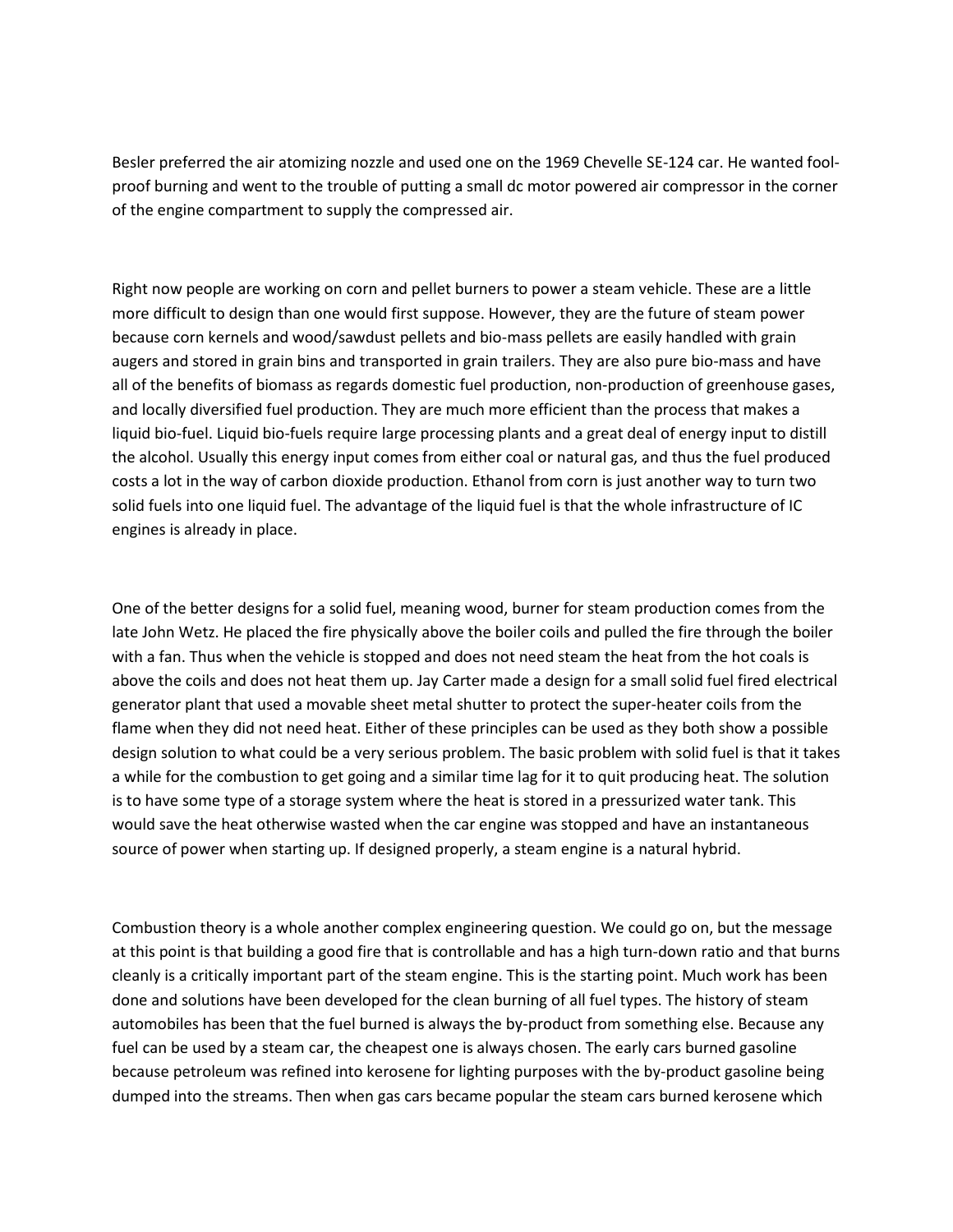was a by-product of gasoline production. Now a steam car can use by-products from the bio-fuel industry as well as waste products from the agriculture, wood and paper industries.

Because steam vehicles use whatever is the cheapest fuel it is difficult to predict the future well enough to tell what fuels will be used. At this time and with the present infrastructure the cheapest fuels are wood chips and small coal pellets. The reader may be puzzled at the mention of both coal and wood chips as potential fuels for a steam engine. Depending on the times and on the ideology there are two goals for alternate fuels. One goal is domestic production; meaning no use of imported oil. This means coal, which is available and cheap. The other goal is a clean, non-polluting, non-carbon dioxide producing fuel. This means wood chips.

A few years ago when corn was \$2 a bushel, then corn kernels were by far the cheapest source of fuel.

Some people get emotional about the issue of fuel and therefore we have no illusions that this attempt at a rational presentation will be successful. When discussing coal there are two great issues: the one being that there is no such thing as clean coal aside from the term sounding good; and the other being that the U.S. has huge reserves of coal and it is the cheapest of all fuels. Burning coal does not involve someone shoveling chunks of coal into a large fire box. Coal can now be powdered and sprayed through an ordinary fuel nozzle and burned in a small combustion chamber. Powdered coal costs the equivalent of 20 cents a gallon of gasoline. If it is cleaned up of sulfur then it costs the equivalent of 40 cents a gallon of gasoline.

At the present time half of the electricity in America is produced by burning coal. This means that half of the purportedly clean electricity used by purportedly non-polluting electric cars comes from burning coal. Therefore it is my suggestion that symmetry prevail and that steam cars should be given the same dispensation as electric cars and so the ideal fuel for steam cars should be half coal and half wood chips thus achieving cheap and domestically produced fuel.

Controls: The next subject is one of controlling a mono-tube boiler. Many people have tried and few have succeeded. At the present time people are developing the small LaMont type of a boiler that has the combined the benefits of a mono-tube and of a water level boiler. It has the advantages of being reliable because the tubes are always full of water and thus they do not burn out and of being half the size of a similar capacity mono-tube because of increased heat exchange. A circulating pump is required in order to gain all of these benefits. One has been made and proven but it is not available to copy. As soon as a reliable circulating pump is available then the LaMont will be the heat exchanger of the future.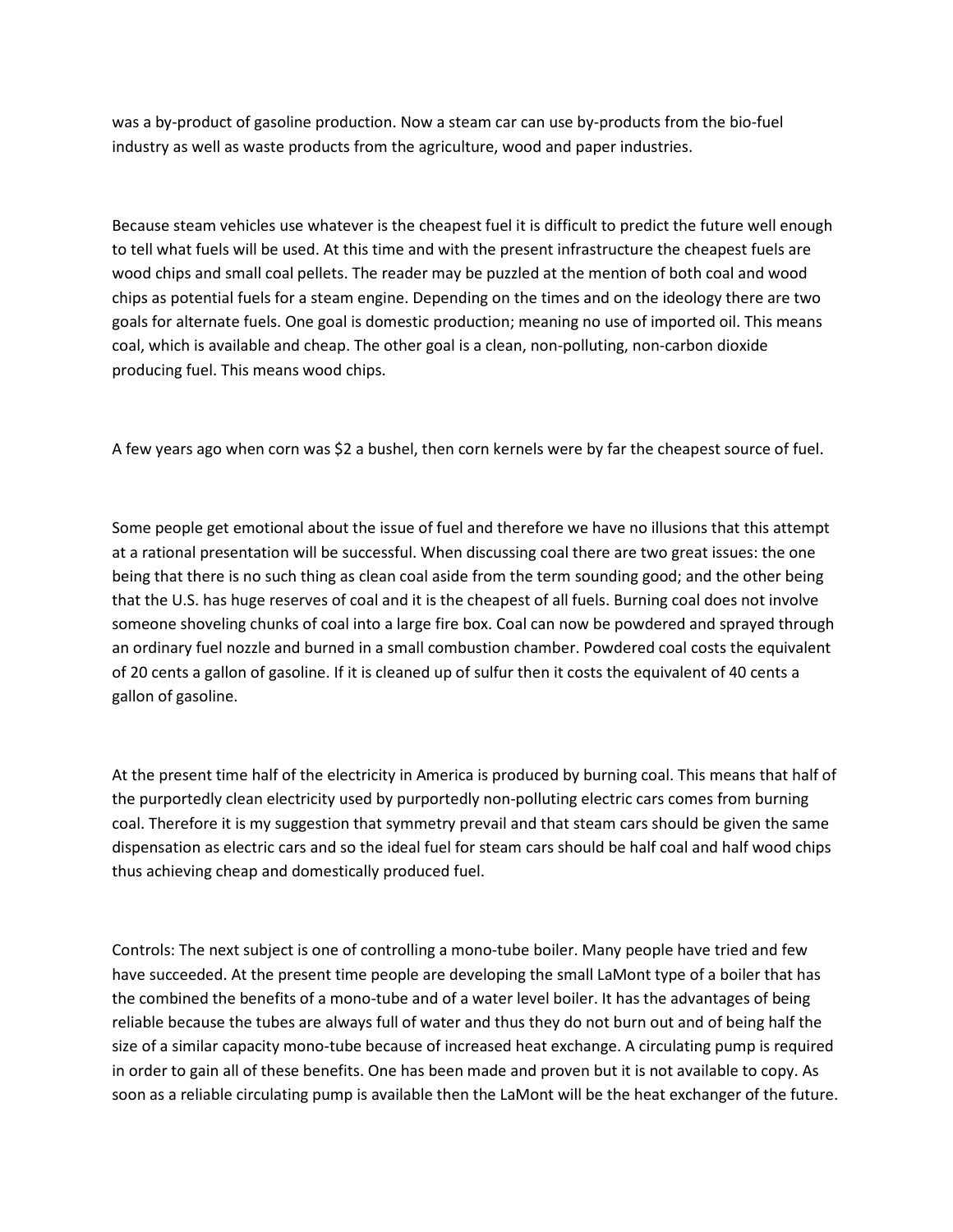In the meantime this is a synopsis of the various approaches to controlling the mono-tube. It is said that Henry Ford did not look to steam for automobile power because he did not believe that mono-tube control was available. Abner Doble worked on this subject his entire life and did not come up with a completely satisfactory engineering solution, which indicates how difficult the problem is. The problem is that there is no way to tell what is going on inside the mono-tube which is about 500 lineal feet of  $\frac{y''}{z''}$ to ¾" diameter tubing. Except for the control issues it is a very good design. It has a lot of surface area to volume so that there is good heat exchange between the fire and the water. It has very little water, generally less than half a gallon, thus being quick to start and safe to operate. There is almost nothing to blow up and explode. There are very few welds so it is cheaper to make than most boilers. It is very difficult to control. Control has to do with producing steam at a precise temperature and pressure and maintaining that temperature and pressure under all kinds of driving conditions from sitting at the stop light to accelerating up a hill.

Controlling a boiler means that the water is pumped in when needed and the fire is modulated as needed. Both of these inputs affect the quality of the steam coming out the other end of the tube. What is desired is steam at a precise pressure and temperature. The reason for the steam temperature being critically important is very complex and will be dealt with later. For now you just need to know that steam temperature needs to be at least 700 degrees F in order to have sufficient power and it needs to be kept under 850 degrees F so that the lubricating oil is not carbonized. Interestingly enough, the pressure is controlled by turning the fire up and down and steam temperature is controlled by turning the water pumps on and off. The basic control is to read the exit steam temperature and when it gets too hot to turn on the water pumps. The water coming through the tubing cools things off and thus cools off the steam temperature. This is a good idea except that it does not work because the monotube is a very long tube and there is a lot of specific heat in the tube and it takes a long time for the incoming water to change the output steam temperature. This is called hysteresis. Therefore what happens is that by the time the steam cools off enough to be read to turn off the water pumps, the coils are full of water and this means that the boiler is flooded. When this happens very little steam is produced and what is produced is too saturated to have any power and there is a very real possibility of priming which means that slugs of water will leave the boiler and go to the engine and this completely destroys the engine because of the incompressibility of a liquid.

The various solutions involve some type of a feed-back loop being designed into the design. Doble used a normalizer, which is really a small de-superheater. He had most of the water from the water pumps going into the bottom of the boiler and a small tube going to the tubing a few feet from the end and just before the quartz rod controller, which reads the exit steam temperature. This feed-back mechanism worked by telling the temperature sensor when the pumps were working and this cooling off of the steam turned off the pumps before the boiler became flooded.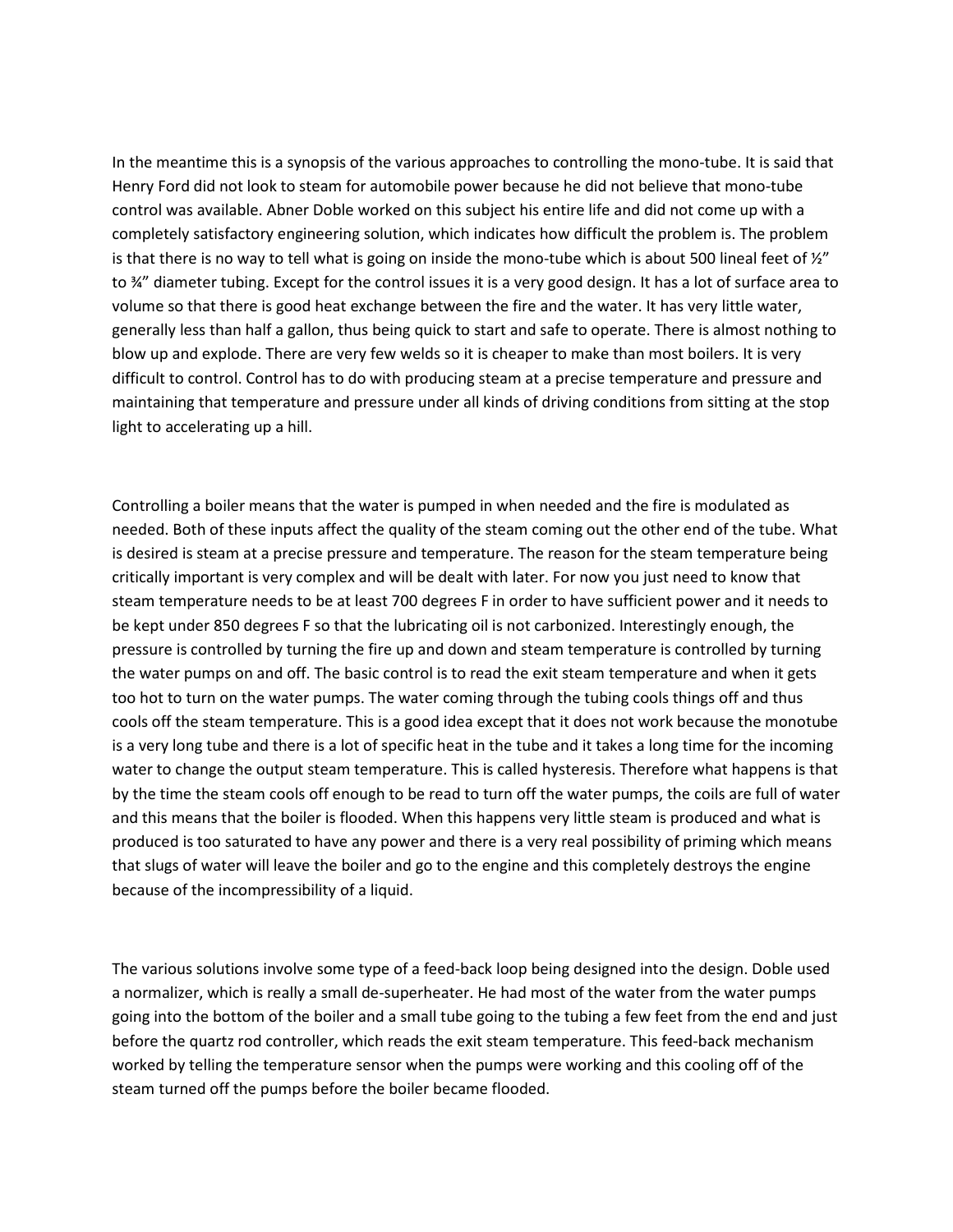The Mobile Steam Society tried to put a temperature transducer about a third of the way into the tubing from the steam end. Actually they put a temperature sensor on each pancake coil. The purpose was to read the steam/water temperature and thus to determine the location of the transition zone, which is where the water was boiling. If this could then be kept a set length back from the end of the mono-tube coils, then the boiler would never be flooded and never run dry. The original temperature transducers were welded to the outside of the boiler tubing at various spots. Unfortunately this did not work out well. For one thing the reading was of the temperature of the outside of the tube and not of the steam inside the tube. For another thing the frequency and degree of temperature cycling caused the welds to break and the temperature sensors to fall off.

Roger Ulsky developed a controller that was dependant on a computer program. He read exit steam temperature and used it to turn the water pumps on and off, the same as others had tried. The difference is that in his the computer chip that got input from the temperature transducer read very small changes in the temperature and took many readings a second. The program sensed very minute changes in the trend of the temperature and used these trends to turn the water pumps on and off. This appeared to work very well.

The Williams brothers used two quartz rod controllers. One of them read the water temperature before it went to the superheater. This would turn the pumps on and off and prevent flooding of the coils. The second controller read exit steam temperature after the superheater coil and would control the normalizer to adjust the final steam temperature precisely. This makes a lot of sense.

Richard Smith designed helical coiled boilers. He attempted to use the entire length of the coils in the boiler as expanding and contracting to control the water and fuel. Few people were able to make this work well, or at all.

John Wetz came up with a very clever controller that was based on simple expansion and contraction of the iron tubing without needing the quartz rod to provide the fulcrum for the control lever. John's system is too simple to look at and far too complex to explain. The system reads three inputs: the temperature of the cold water coming in, the temperature of the hot steam going out, and the heat from the fire as it comes on and off. The expansions and contractions of the iron tubes caused by these three factors were mechanically hooked up so that they multiplied the effect, thus exaggerating the motion and making the reading very quick acting. The feed-back loop took into account the fire coming on to start to turn on the water pump and also took into account the cooling effect of the incoming water to start to turn off the pump. The way this works is absolutely genius.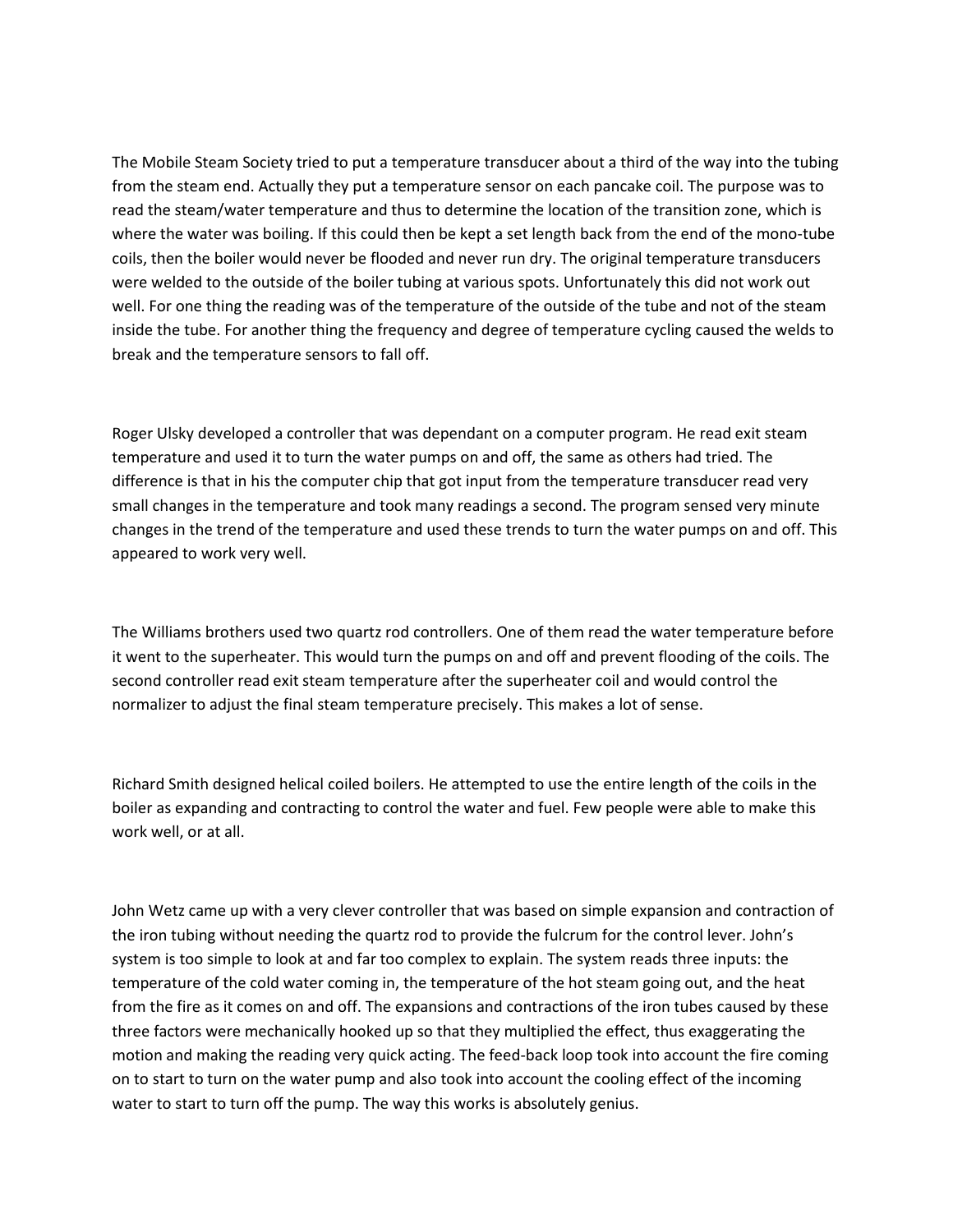Gar Dickerson has designed a mono-tube boiler scale that weighs the boiler and thus controls the amount of water inside it. This prevents the boiler from flooding. If it works as planned it is a very clever and original idea. The boiler is hinged on one side and mounted on springs on the other side. Gar has calculated that his boiler holds three gallons of water and the springs can be specified to respond to this amount of weight change. Gar is making the Doble Triple as described in John Walton's Doble book. Doble designed this engine while he was in England in the late 1930's working for Sentinel Truck. To our knowledge he never made one. As a triple expansion engine with re-heat it was designed to get better than a ten pound water rate. That means ten pounds of water boiled per hour to produce one horse power. As a benchmark, the Stanley operated at the 25-30 pounds of water per horse power hour.

Many people have attempted to combine the benefits of the mono-tube boiler with that of a pressure vessel water level controlled boiler. The names Olfeldt, Bolsover, and Lanterman all come to mind here. It is a good idea and many people have made many variations on that theme.

The latest popular idea for a steam generator is the LaMont boiler. This boiler has many advantages; it is half the size of a regular mono-tube boiler and the tubes are always full of water so they never burn out. This is another good idea and one that keeps getting re-invented every few years. There is much to learn about boiling water and many books on that subject. At this point I am reminded of a comment someone made a few years ago on one of the green energy website discussion groups. There were the usual comments about how to turn a heat source into mechanical motion and someone said that steam was a good idea and it was simple because all one had to do was to boil water. You should keep this in mind as we go into the details of nucleate boiling, multi-path steam generators, and the combination of radiant, convection, and conduction heat transfer. Besides the LaMont there is the Benson boiler that also has some renewed popularity. This works at super-critical pressures and also does not burn out the tubes because they are always full of liquid, in this case a liquid at 3200 psi that is one fourth as dense as water and can be called either hot water or liquid steam.

### Boiler Efficiency

A boiler's efficiency is simply the ratio of the amount of heat that is put in one end, from the fire, and the amount of heat that goes up the smoke stack. Usually 80% efficiency is good enough. It is always possible to get higher efficiencies, but that involves a much larger and heavier heat exchanger because after most of the heat is extracted from the flue gases the temperature difference between the gasses on the outside of the tubes and the water inside the tubes is so low as to make heat exchange happen slowly. There are a number of means of assisting this and finned, or as it is also called, extended surface,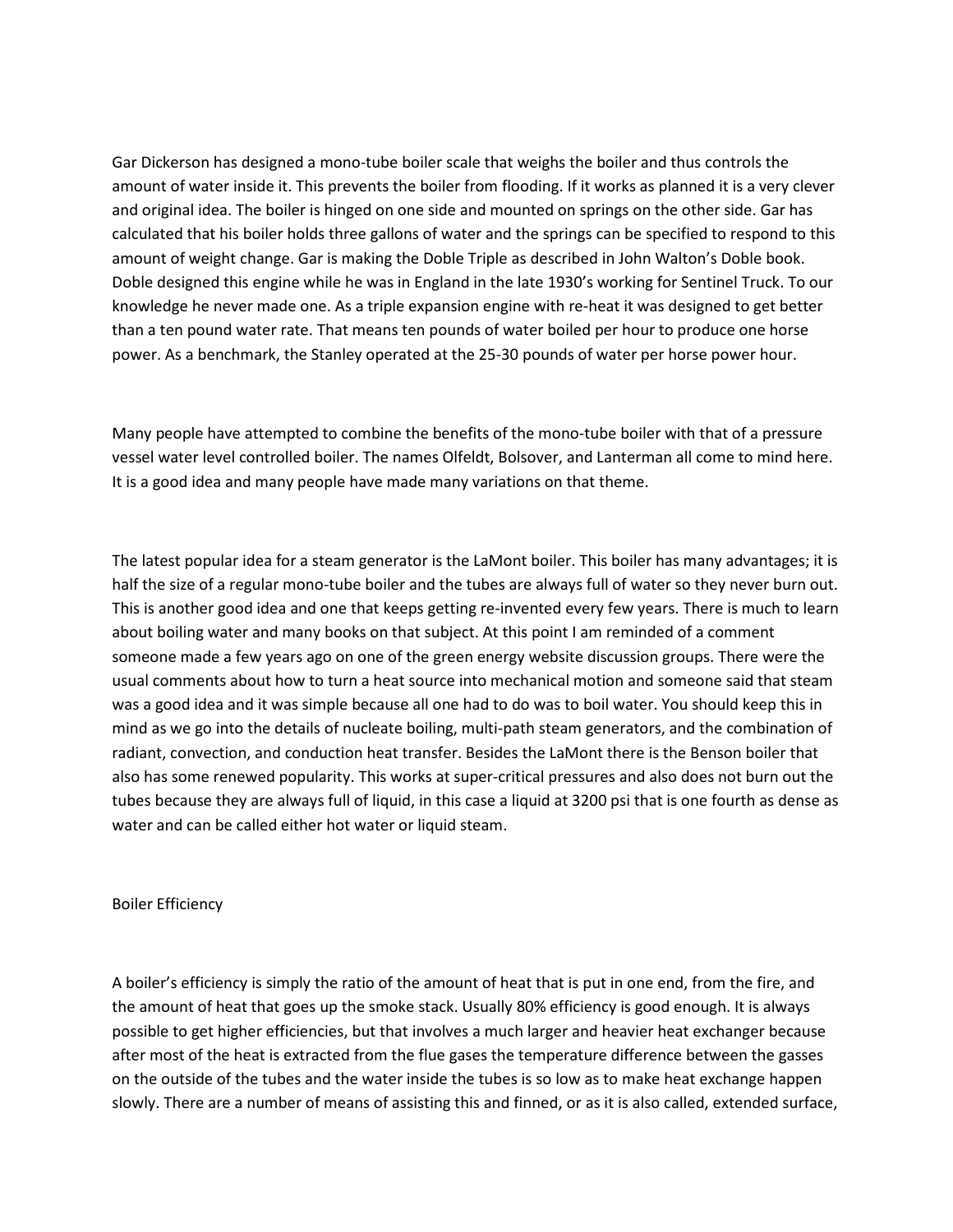tubing is one means and multi-path tubing is another. As with all engineering designing a practical boiler consists of a series of compromises. It is always a balance between size and weight and efficiency and cost of fabrication and reliability.

Multipath means that there are a lot of small diameter tubes for the water and steam to flow through instead of just one larger tube. The cross section area of all of the small tubes has to equal the cross section area of whatever monotube pipe it replaces, in order to handle the same amount of water flow, plus the total area needs to be somewhat larger to account for the increased surface friction resistance to the flow. The reason a multi-path works is because of geometry. The cross sectional area of a round pipe is a square function and surface area of a pipe is a linear function. "So, a lot of small tubes has a lot more surface area than one big tube and one of the important factors in heat exchange is surface area. There is another and more subtle benefit to smaller tubes, which has to do also with geometry and that is the smaller the tube the tighter the arc and the stronger it is as a pressure vessel, meaning that the wall thickness can be less for equivalent strength.

There is a long history of multipath boilers for large stationary power plants. There is John Thompson Water Tube Boiler Ltd, of Wolverhampton, England as a good example. In the auto area, Saab-Scania in the 1960's designed a steam car that used tubes that were nearly as small as hypodermic needles. Lear had a six path multi-path boiler with circulation provided by a six cylinder water pump. The recent, 2009, British Land Speed Record steam car had a 40 multipath boiler. The distribution manifold was about 3" in diameter with 4mm OD and 2mm ID stainless steel tubes. They did not get good even circulation and had a tendency to burning out tubes.

The advantages of a multi-path steam generator are balanced by the disadvantage of burning out tubes because of uneven flow and the extra engineering of a circulation pump. Finned or extended surface tubing is another way of accomplishing the same thing. The downside is that any time the water pump does not pump enough water everything overheats and the fins are melted.

Fins are theoretically a good idea because the metal that is doing the heat exchanging is not under pressure. The problem with a monotube boiler is that the heat exchange surface is the outside of a tube that has to withstand high pressure, so it is thick and heavy. Any time one can get heat exchange without a pressure differential is a big plus. Some work is being done using eutectic salts as an intermediate heat exchange fluid. This works because the salts will have a high temperature and not a high vapor pressure, so one gets the heat exchange from the gas to liquid at atmospheric pressure, meaning cheap construction using thin materials, and then the high pressure heat exchange is liquid to liquid which is much more efficient than gas to liquid.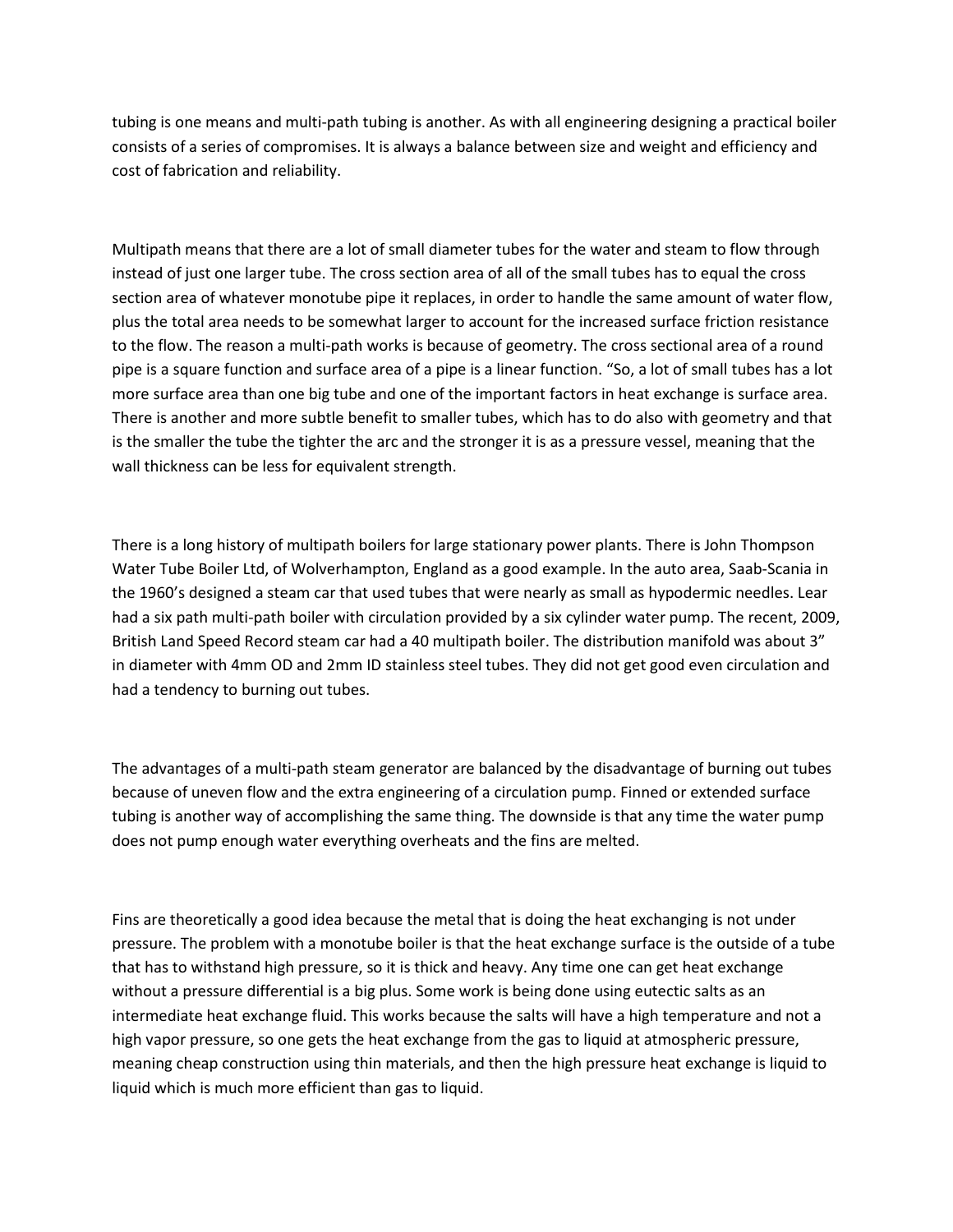## Velox Boiler

A good description of a Velox boiler is found in the text of patent #4,455,837 by Joseph C. Firey. He was trying to make a coal burning gas turbine power plant that made steam as a by-product as there was heat here and there in the process. It looked pretty complex to me and thus probably not of practical value. The description is good:

"The common form of pressurized furnace steam boiler is the Velox boiler wherein an air compressor delivers compressed combustion air into a sealed and pressurized furnace where combustion with added fuel occurs. The combustion gases are cooled when passing over the boiler heat transfer surfaces and steam is generated at pressure inside the boiler. After being thusly cooled, these combustion gases are then expanded through a gas turbine engine whose work output is used to drive the combustion air compressor. By use of adequately high combustion pressures, the net work of the gas turbine engine can exceed the work input to the air compressor and a net useful work output results. As compared to the more usual atmospheric pressure furnace steam boiler, the Velox boiler has the advantages of a smaller size for a given capacity and the possibility of generating a new useful work output, whereas the atmospheric furnace boiler requires some work input to drive the forced and induced draft fans."

Firey does not explain why the Velox is more compact. That is because heat exchange is a function of many factors and one of them is the densities of the two fluids that are exchanging heat. Therefore if the combustion gases are compressed to three atmospheres, which is what was done in some of the Navy experimental destroyers, then theoretically, the heat exchange is three times better than that done at atmospheric pressure. Later on Firey describes the problems of using a solid fuel in a Brayton Cycle engine; which is mostly turbine blade erosion from particulate matter, ash and all. His patent was an attempt to get around this problem.

The reason that boiler temperature control is important is because steam quality is critical to a steam engine operating properly. The steam temperature needs to be at least 700 degrees F for there to be any heat energy at all contained in the steam. Theoreticians are able to explain why this is so. I am told that this can be gleaned from studying the steam tables and looking at a Mollier Diagram. Then the steam temperature cannot be over 850 degrees F or the oil that is injected into the steam line to provide upper cylinder lubrication to the piston and rings is carbonized. This is a bad thing to happen. Then, according to Carnot Theory, the hotter the steam the more efficient the engine is going to be which is why people talk about 1000 and 12000 degree F steam as an ideal. That is where compromises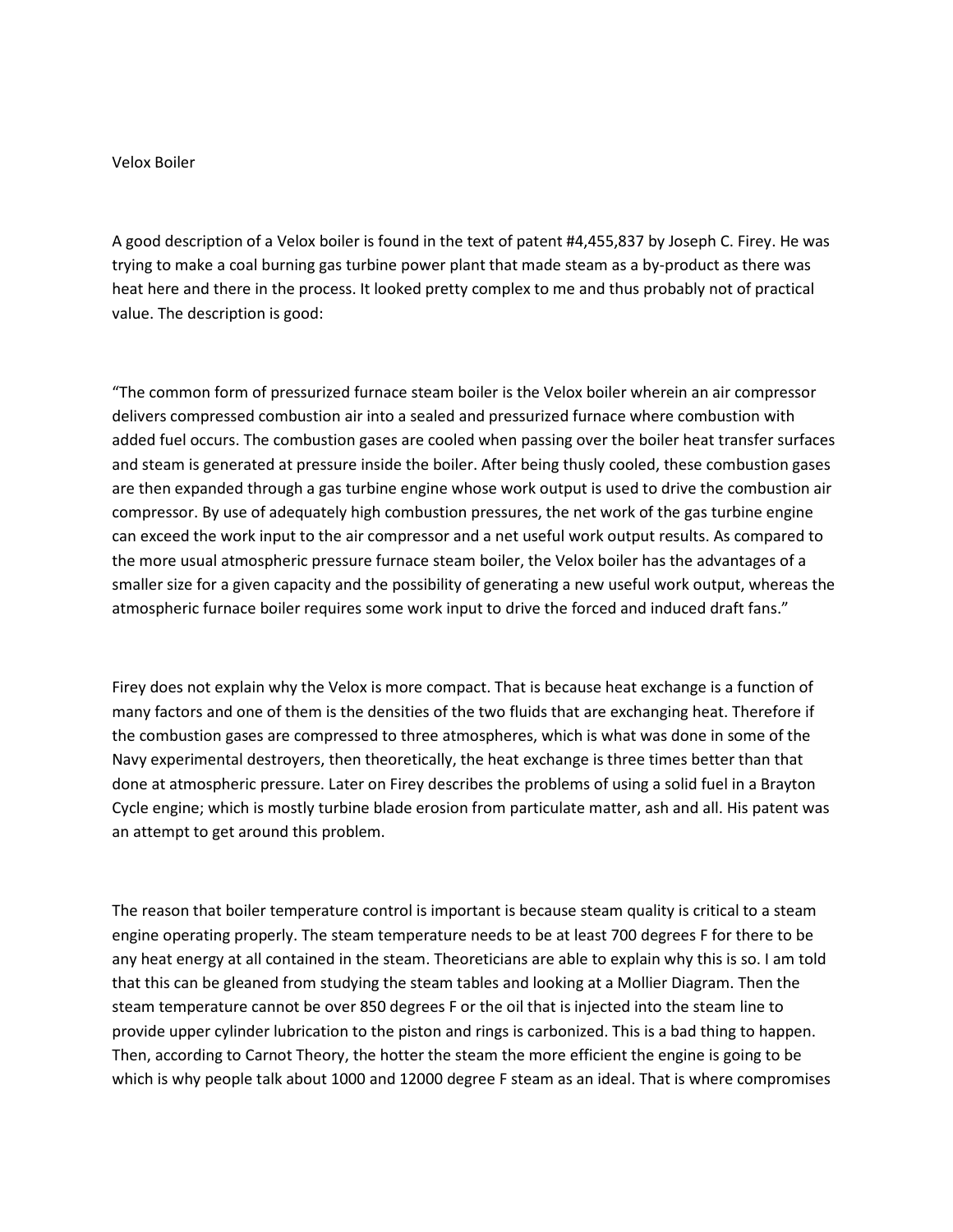start to take place and why Harry Schoell is trying to lubricate his engine with water, thus avoiding the oil lubrication issues.

Most people would like to start their steam experience making something that is fun. This means something that is safe, possible to build, and reliable. It usually means solid fuel fired with relatively low pressure and low efficiency. A high efficiency steam engine involves some thought and a lot of expensive engineering. That can always come later on. It is psychologically more rewarding to have something that actually runs to look at while designing the ideal future engine.

What is needed then is a low speed-high torque engine that is self-starting. This would be a two cylinder double acting one with harmonic valve drive to either a slide valve or piston valve setup. The two cylinders can have either a side by side or a 90 degree Vee shape with a flat crank. If side by side then the cranks have to be at 90 degrees to be self starting. This is the standard Stanley steam engine layout. It is intrinsically unbalanced and also impossible to balance with counterweights. This limits it to operating at less than 1000 rpm. A Stephenson reversing link is the standard method of reversing the engine and of shortening the cutoff. Shortening the cutoff is called "hooking up". The shorter the cutoff, the more efficient the engine is and the lower the torque.

There is a problem with having too short a cutoff combined with too low an intake pressure. One example was a small engine made by a person who had visited the steam club meet for a day and a half and listened to the experienced people talking about how good bash valves were because they were so efficient. They were efficient because there was a 25-30 to 1 expansion ratio. After that he spent a year trying to get a bash valve engine to run and without any success. The reason was because he was using 25 psi intake steam. A bash valve has something like 5% cutoff. Jay Carter made engines with this, or less, cutoff run very well. He used 2,000 psi steam and a 50 thousandth lift on the bash valve with the bash valve being a Chinese hat design with a lot of circumference for steam flow, which got enough steam into the cylinder to do some good. If a bash valve is used with 25 psi steam, then after the piston has moved half an inch it is pulling a vacuum for the rest of the stroke, which is why it does not run.

The Vee geometry with a 90 degree Vee uses a single throw crank in order to be self starting. It is self starting if it is a V-4 with single acting pistons or a V-2 with double acting and a fairly long cutoff for starting. It is a very good design if one is using a camshaft and poppet valves because one cam can operate the cam followers for both cylinders. A relatively long cutoff is needed for either of these double acting engines to be self starting.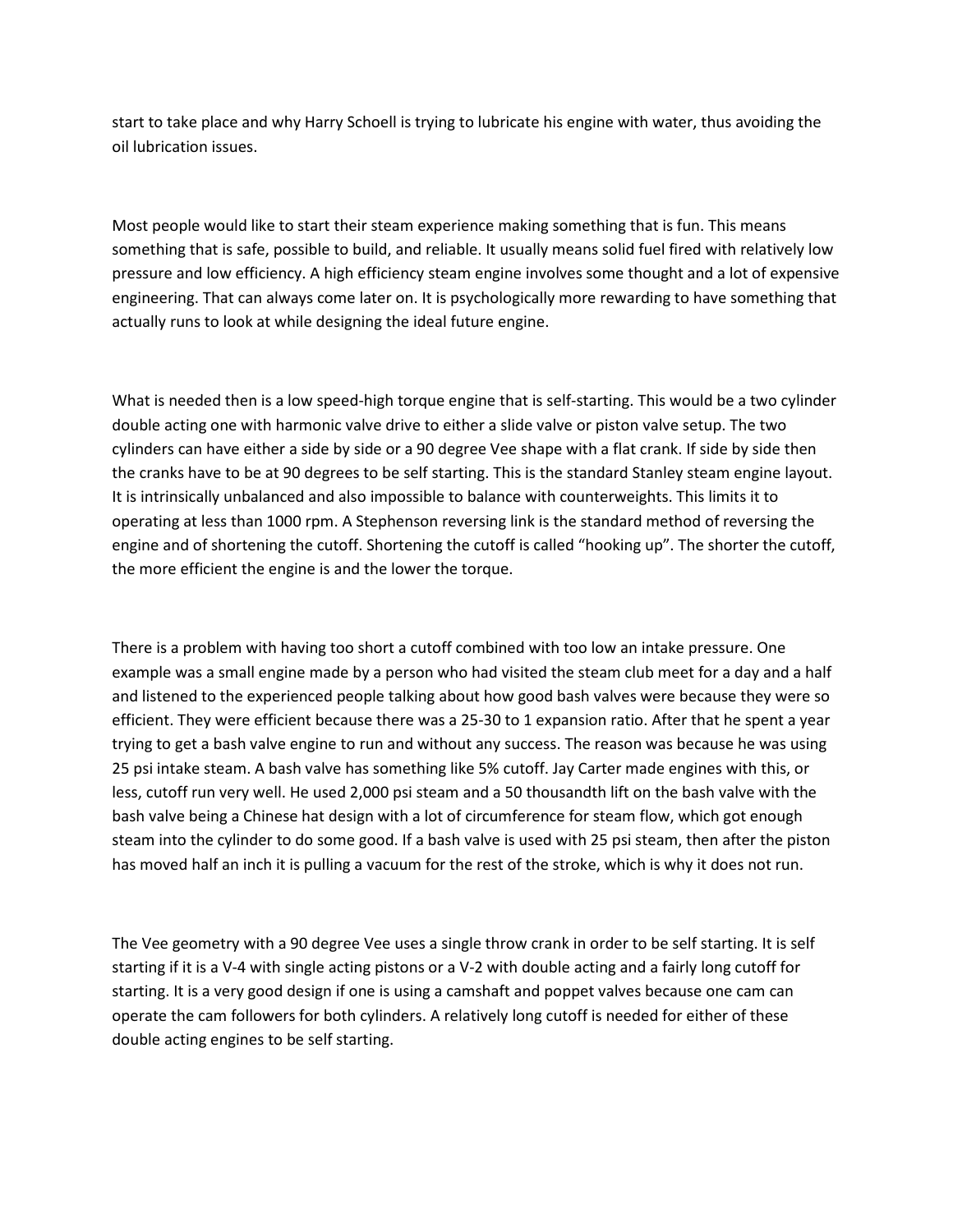One of the best examples of a vehicle made following these design principles is Jim Tangeman's wood fired garden tractor. It is such a successful design that it goes way too fast for its chassis. It is too high, too narrow, and too lacking in a suspension. The shortcomings in that area only emphasize the success it has in making steam and getting moving. I spent half a day driving it around, up and down the roads in high gear and around the orchards and through the mud puddles in low gear. A person should not have that much fun.

Jim Tangeman's tractor boiler was a Worthington Type with three drums on the top for steam/water separation and a lot of welding. It is referred to as a natural circulation boiler. A natural circulation boiler has up comers in the hot part of the fire and down comers in the cold part, or well shielded from radiant heat. These are vertical pipes that take the water from the steam separation drum at the top and transfer it to the distributor drums at the bottom of the boiler. What happens is that the steam bubbles form in the hot part—the up comers—and as they rise to the surface they draw the water in the tubes with them. At the top the water and steam bubble mixture shoot into a relatively large separator drum that is water level controlled to be about half full of water. Here the steam bubbles go to the top where they are drawn off to pass through a section of pipe called the superheater and then on to the engine. The water in the bottom of the separator drum then flows by gravity down through several relatively large diameter tubes—the down comers—to the bottom two drums. The up comers draw their water from these lower drums and the circulation flow continues. Make up water is pumped in from time to time to replace that water turned to steam. Some kind of a water level sensor tells the pumps when to pump.

There are innumerable numbers of lessons to be learned from a boiler such as this one. The first lesson is that it is almost impossible to ruin such a boiler. A wood fire does not burn as hot as a coal or petroleum fueled fire. The tubes are always full of water, at least if the operator is paying close attention to the sight glass to see where the water level is at and the electrical conductivity water sensor is working to sense water levels in the separator drum and there are no problems with the check valves in the water pumps or the drive to the water pumps and some debris has not clogged the bottom tube going to the sight glass thus giving a false water level reading there.

The other lesson to be learned from this boiler is the large amount of work involved in making it. There is much cutting, bending, drilling, and welding going on. A person needs to enjoy metal fabrication before making one of these.

The other lesson has to do with heat exchange theory. As one might imagine there are books written on this subject. To start with a person needs to understand the basic geometry of a circle and this means an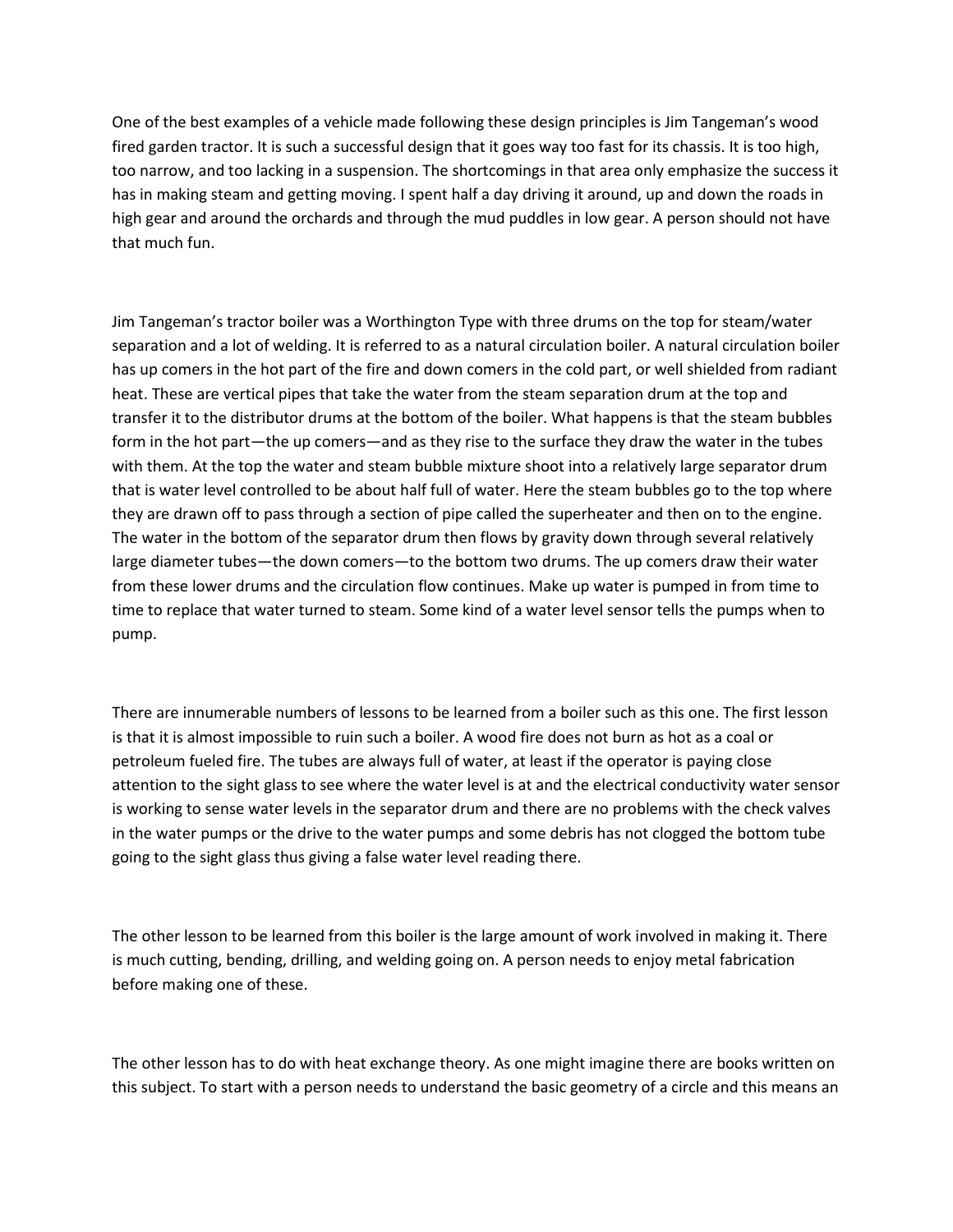understanding of the square-cube rule. In other words as the pipes or tubing get smaller the surface area to volume ratio gets higher. Heat exchange is a function of many factors and square footage of the surface area of the heat exchanger is one of the easiest design factors to control; the more the better.

What becomes clear is that the easiest and lightest way to increase surface area is to have a lot of little tubes. At some point practicality steps in. The small diameter tubes will clog with lime deposits from the water or from debris or flow will be restricted. As soon as this happens then the tube overheats and burns out causing a stop to the steaming activities. With a large leak the boiler quits putting out pressure although usually, just before that happens, the leak sprays water all over the fire, putting that out.

A water level boiler is easier to control than a monotube boiler. In a water level boiler it is real simple. The volume above the water level is always full of saturate steam. When this saturated steam is piped through a pipe that is closer to the fire, then the steam is heated and superheated, making it much more efficient. Non-superheated steam starts to condense and precipitate out droplets of water as soon as the pressure drops, which means as soon as the piston starts to make its down stroke. Water condensing in the cylinder during the power stroke is not a good thing because when steam turns to water a lot of volume is lost and thus pressure drops rapidly.

Another important issue is a slug of water getting into the engine. This is bad at several different levels. A slug of water can get into the steam line under several conditions. Having the boiler too full of water is the easiest way to have this problem. A poorly designed steam separator drum will also cause this problem. Baffles are needed. Then there is a condition known as priming. When the throttle is opened suddenly, a lot of steam is used up, the pressure in the boiler drops, and large bubbles of steam form and cause a surge of water to be carried to the top of the boiler. When a slug of water gets into the steam line two bad things happen: the engine produces no power, because it is steam that has pressure and enthalpy and can expand, and secondly, because water is incompressible, the turning rotating engine breaks. Usually the head is broken off, ruining the casting and sometimes the connecting rod bends or the overhung crank pin bends. It is a really bad thing to happen. It discourages people from working with steam.

We have talked about Jim Tangeman's boiler and now we need to talk about the engine. It is a very oldfashioned design, a two cylinder with piston or spool valves, as they are sometimes called, and a 90 degree crank. It also is very useable. Jim bought some casting kits that were made for a live steam small locomotive. He used these for the cylinders and built the rest of the engine up. It has a nominal two inch bore and stroke. The cylinders are cast iron and can be obtained from LocoGear of Lake Worth, Florida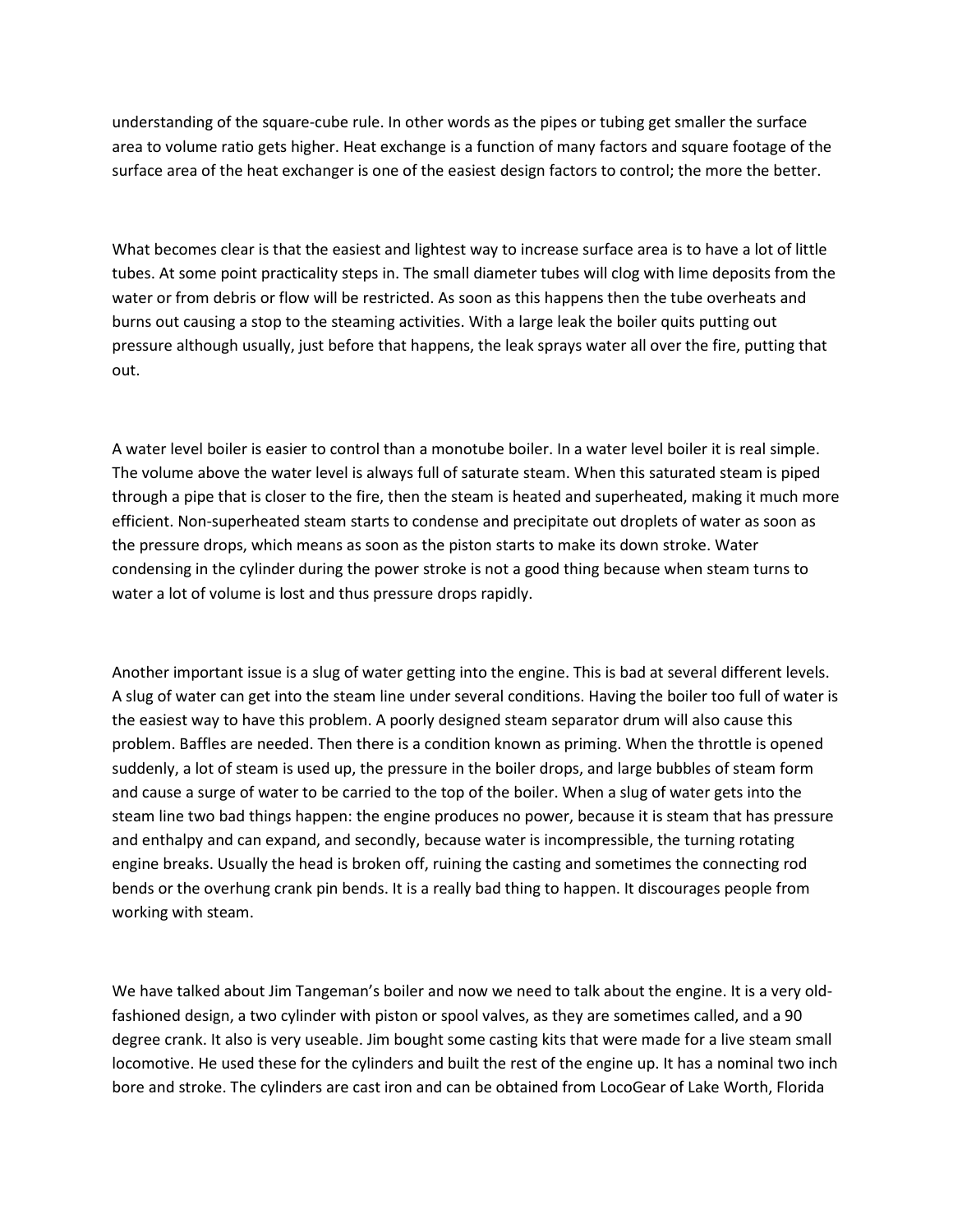to be found at www.LocoGear.com. The original casting kit was for a three cylinder Shay locomotive model

If a person wants to make something like this there are some casting kits available. To be self-starting there need to be two cylinders hooked together at right angles. Or a chain drive to a jack shaft is one possibility of doing this. From England there is the Stuart-Turner 5A engine with slide valves. Or PM Research from Pennsylvania has castings for a small piston valve engine. R. F. Hasbrouck sells plans for small steam engines that do not require castings. They are machined from solid blocks.

If a person looks enough there are old Locomobile engines available in the \$1500 to \$2500 range. A new engine with piston valves and an enclosed crankcase can be purchased from Strath Steam in Australia. If one can afford it this is by far the best choice.

Bill Cartland converted small Briggs and Stratton engines to steam. The best way was to add a VW cylinder to the top of a small engine thus using the existing engine crankshaft with the piston and cylinder working as a cross-head. It is important to think about all of the problems caused by getting water into the oil in the crankcase. This is why the crosshead engine has its advantages.

Any single acting engine will leak water and steam past the rings and into the crankcase. There it mixes with the oil and makes a large amount of mayonnaise that not only erupts from the oil breather pipe every so often but also does the bearings no good. There are several solutions. One is to run a steam pipe through the crankcase heating it up to above 212 degrees before starting the engine. This keeps the steam as steam and boils the water off. Another solution is to use non-detergent oil that will not emulsify as readily. Another is to continuously pump the oil/water mixture into a centrifugal separator.

The Leslie engine used a long trunk piston with two sets of rings, top and bottom. The piston skirt was longer than the stroke. While the piston was not hour-glass shaped, the effect of having the two sets of rings was almost the same. Ports were very cleverly built into the side of the cylinder and open to the exhaust manifold going to the condenser. Thus any steam or water that leaked past the top set of rings was drawn through the ports to the condenser by the condenser vacuum. The lower set of rings helped to prevent leaking into the crankcase. This was a clever system to keep the pressure from pushing the steam past the rings and into the crankcase.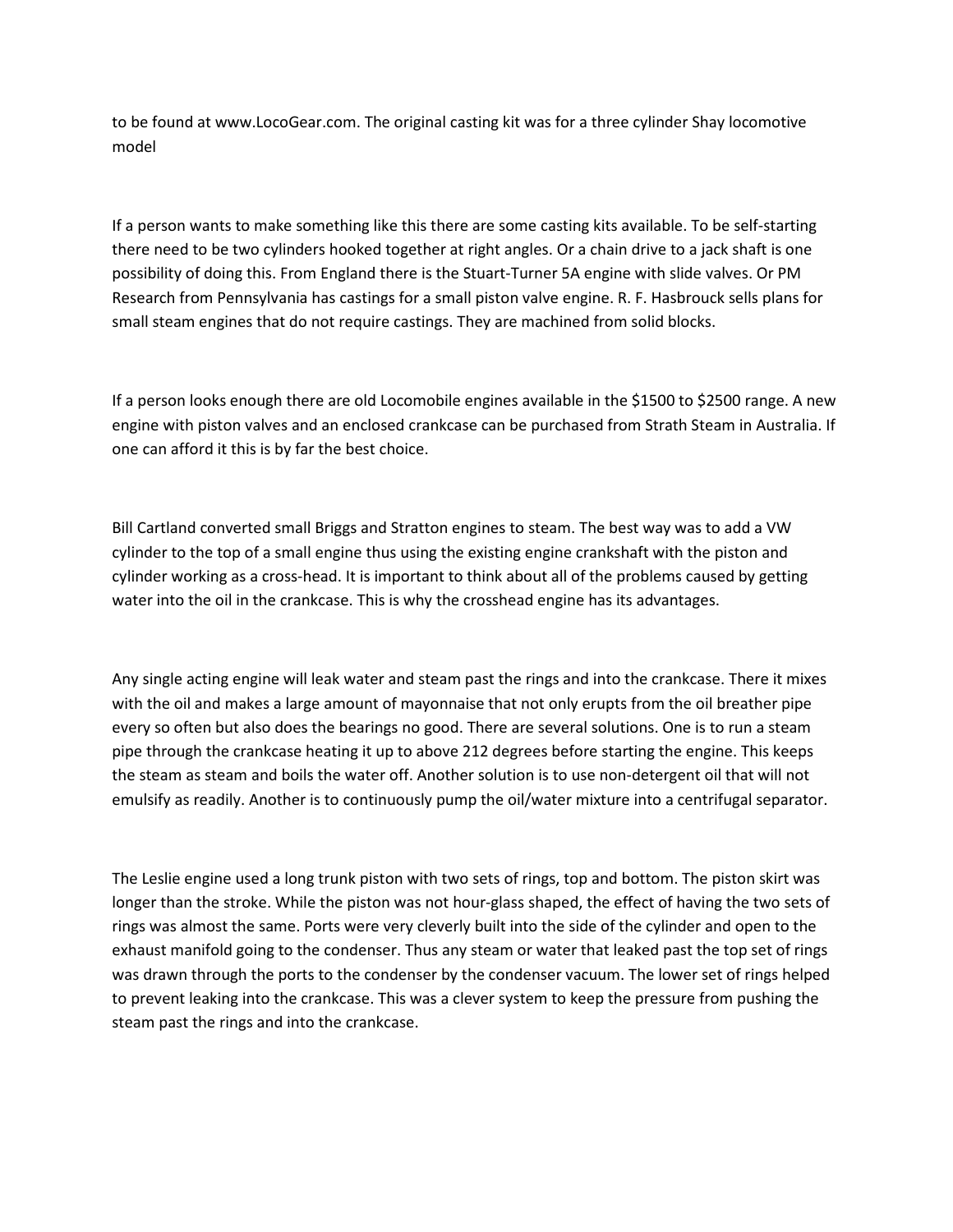The Williams brothers dealt with this problem by using the single-acting crosshead engine design. The engine was taller than a trunk piston engine but not as tall as a double-acting engine. This design also avoided the extra height of the double-acting uniflow engine and of the considerable extra weight of the long piston. In a double acting uniflow engine the piston has to be longer than the stroke so that the exhaust ports are not uncovered too soon on the power stroke. The piston is usually made in two parts so that it is hollow.

Improved Boilers: The monotube boiler is pretty good. An early example from the 1880's was made by Herreschoff. A montube boiler can be made from pancake coils, helical coils, frusto-conical coils, or hairpin bends and a cross grid design. Traditionally the monotube boiler is a single path; meaning that it is one continuous tube. There are advantages to it being a multipath, meaning more than one tube is used, usually parallel to each other and usually of smaller diameter than if only one tube were used. These are seldom successful. The current thinking among people who have spent their lifetime thinking about steam favors the LaMont boiler. A multipath LaMont has many advantages. One is that it is 40% the size of an equivalent monotube. The other advantage is that it never burns out.

The benefits of multipath are that it is a cheap way to get increased surface area for heat exchange. Another way, and one that is commercially available, is to use what is technically referred to as extended surface tubing. Commonly this is called finned tubing. Finned tubing is a good idea until one tries to bend it or until the battery supplying current to the burner blower motor runs low and soot forms and clogs up all of the fins or when for a brief period of time the water pumps do not work and the boiler over-heats and all of the fins melt off into little globules of glowing metal. It is also expensive.

In a multipath design there are usually 6-10 smaller tubes with a cumulative cross section a little larger than the single tube cross section would have been. The advantages are that as the tubing gets smaller its surface area to volume ration goes up and the tubing gets stronger because of the geometry of a cylinder, meaning that the tube wall can be thinner giving improved heat transfer across the tubing wall. Everything is good and better except for the fact that the tubes in a multipath boiler burn out often and many times. The reason the tubes burn out has to do with the difficulty of maintaining equal water flow in each tube. The reason for this problem is because when a lot of tubes come off of a long manifold there is not equal pressure, or flow, going into each tube. The disaster is that the tube with the least water flow will heat up faster than the others and then it will have more steam bubbles which will further slow down the water flow and heat up the tube until it is all steam and no water flow and the tube glows red hot and burns up.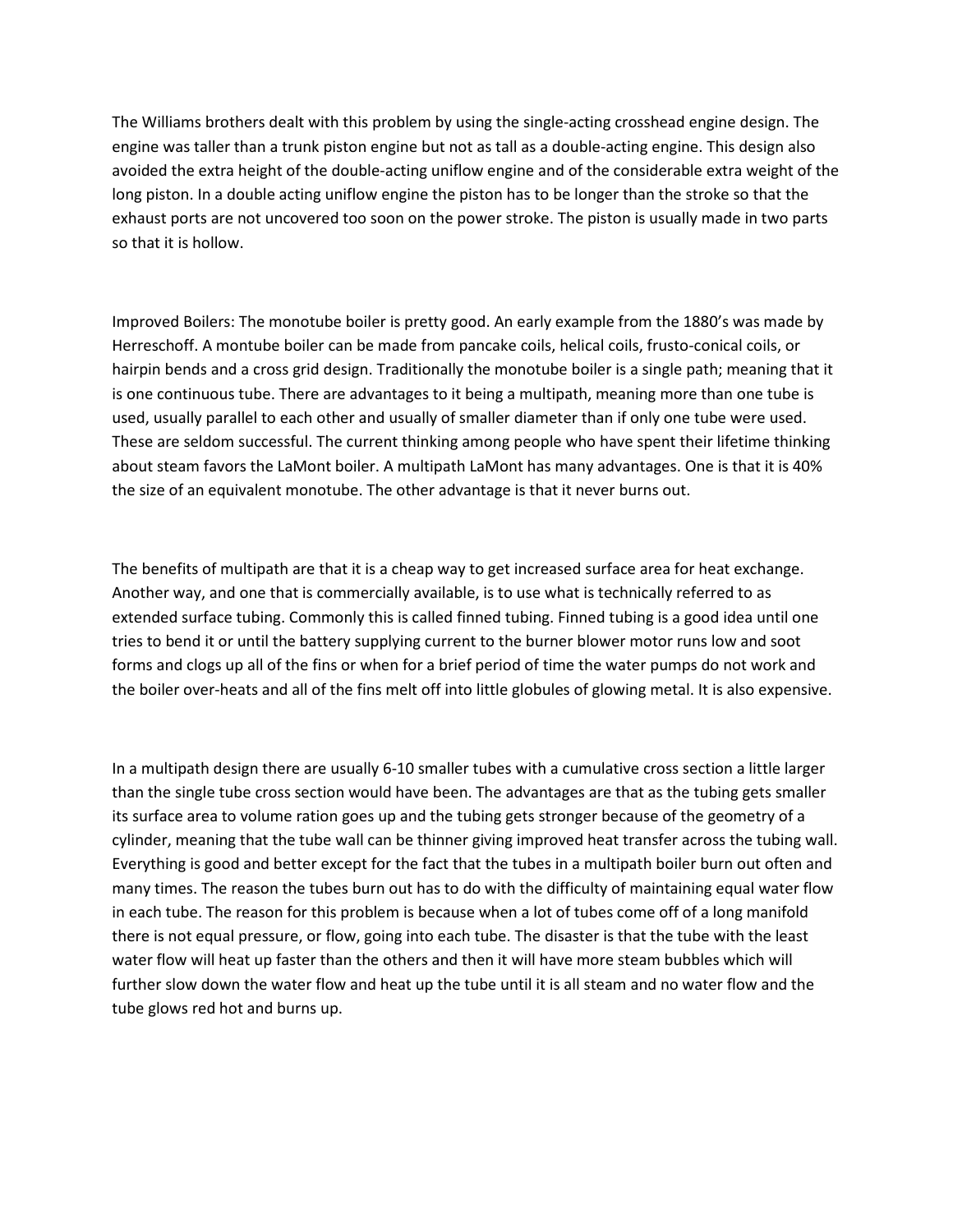There are several solutions to this problem. One is to have a separate water pump or water pump plunger for each tube. This gives an equal and positive flow into each tube. Thompson's solution is to have a 100 psi or so pressure drop across a nozzle into each tube. Because the pressure drop is stronger than the differences in pressure in each tube there will be equal flow in each tube.

Another way to get equal flow would be to have some kind of a rotary positive distribution valve that would meter water sequentially into each tube. There may be other solutions. The important point is that a person needs to design something for a solution. One cannot just plumb all of the tubes into a manifold/header pipe and then hope for the best.

## LaMont Boiler

A LaMont boiler is more or less a monotube boiler with the addition of two things. One of the things is a circulation pump and the other is a pressure vessel that separates the steam from the water and provides a water level that controls the make up water pump. The circulation pump circulates water through the system at a flow rate 5-10 times as much as would be pumped in by the feed water pump. Of course a feed water pump is needed to replace the water converted to steam. The circulation pump only needs to operate at about a 5 psi head because it only has to pump against skin friction inside the tubes. It does not have to pump against a pressure differential because it is only circulating within the pressure system. The pressure vessel/separator drum is usually located outside of the fire area although there are some packaging and insulation benefits from putting it in the middle of everything and wrapping the coils around it. The separator drum is always vertical and the top one third is for saturated steam. A water level sensor is placed where needed and this controls the feed water pump. The circulation pump draws from the bottom of this separator drum, pumps the water through the coils that are in the fire and shoots the other end of the tube or tubes into the drum near the top where, with the assistance of some baffles, the steam bubbles separate from the water.

The benefits of having rapid water flow are many. The tubes are always full of water and not steam so they do not burn out. Conductivity between the water in the tube—the water side—and across the metal wall thickness to the outside of the tubes where the flame is—the air side—is so good that there is less than a 50 degree F temperature differential between the hot side of the tube and the water inside the tube. The real benefit of this rapid water circulation is that it strips the little steam bubbles off the inside tube walls where they are constantly forming because of nucleate boiling. When there are a lot of bubbles lining the wall they insulate the water on the inside of the tube from the hot metal wall of the tube. This insulation prevents heat conductivity. There are some other benefits of rapid flow of the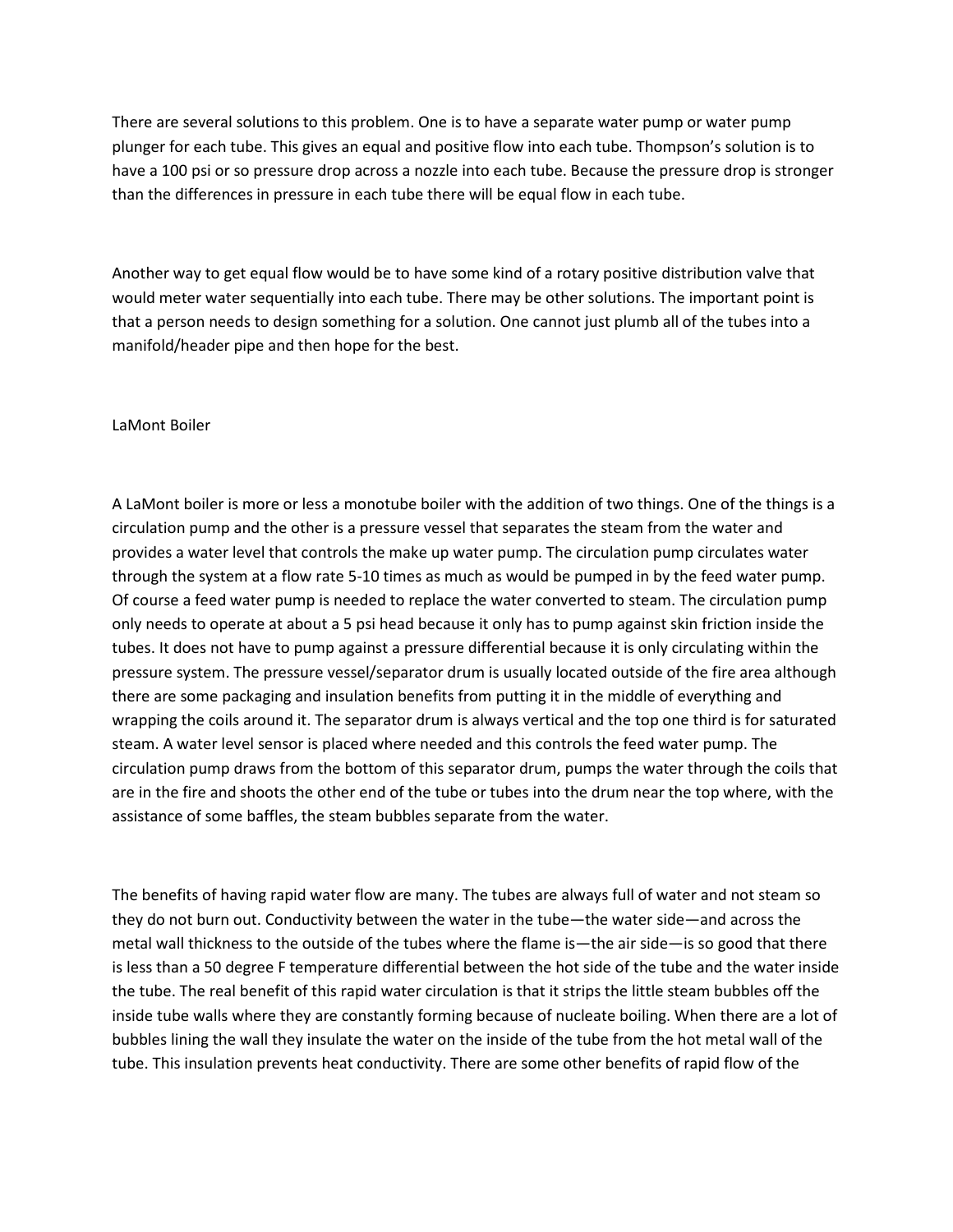fluids engaged in heat transfer. This is why a LaMont boiler is less than half as large as a once-through mono-tube boiler.

Because of the rapid flow through the tubes they are all about the same temperature and thus there is not the temperature gradient of a counter-flow mono-tube. Also, because the steam is pulled from the top of the separator drum, it comes off as saturated steam. Thus two other things are needed; a superheater and an economizer. These are just more coils of tubing, albeit in different places, and for different purposes. At the expense of a small circulation centrifugal pump and a pressure vessel a person gets a boiler of half the size and with greater reliability. Because it is a water level boiler it is very easy to control. Because it is not a counter-flow heat exchanger it can be made of helical coils instead of pancake coils. Helical coils are much easier to wind than pancake and they package into a smaller volume.

There are books on these things. A good book on heat exchangers/boilers is "Steam Generators" by Dagobert W. Rudorff, 1938. A good book on boiling water is "Boiling heat Transfer and Two-Phase Flow" by L. S. Tong, 1975. A good book on the natural circulation boiler is "The Kidwell Two-Flow Ring-Circuit Water Tube Boiler" by Edgar Kidwell, 1923. The subtitle of this book pretty well tells it all: "Containing a lucid explanation of the principles underlying correct boiler design and operation, their application to boiler analysis and how they are correctly applied in the design of the Kidwell Boiler, with other information valuable to those who wish to generate more steam for less money." A good general engineering book on the subject is the fifth edition of "Principles of Heat Transfer" by Kreith and Bohn, 1993. The best calculations come from "Compact Heat Exchangers" by Kays and London 1964. The first sentence in the introduction of the latter book is informative: "The design of a heat exchanger involves a consideration of both the heat transfer rates between the fluids and the mechanical pumping power expended to overcome fluid friction and move the fluids through the heat exchanger."

This flurry of interest in the LaMont happened because an auto worker in Detroit, Tony Grzyb, reinvented the LaMont boiler for use on his steam powered bicycle. This news then got to George Nutz, an MIT educated engineer, who then researched this and publicized it on John Woodson's web site and championed it and then designed a boiler for Rod Teel in New Hampshire who then built one for his steam boat. It has a very nice 12 volt permanent magnet motor driving a centrifugal pump and drawing very little electricity. Tony used mechanical plunger pumps for circulation achieving about a 2-1 ratio of circulation to evaporation. He still had most of the benefits of a LaMont even with this system.

As a person might imagine such a good idea was not original, it was just little known. Out in Culver City, California in the 1960's Roy Ferrier had made his shop boiler a LaMont. He machined his own circulation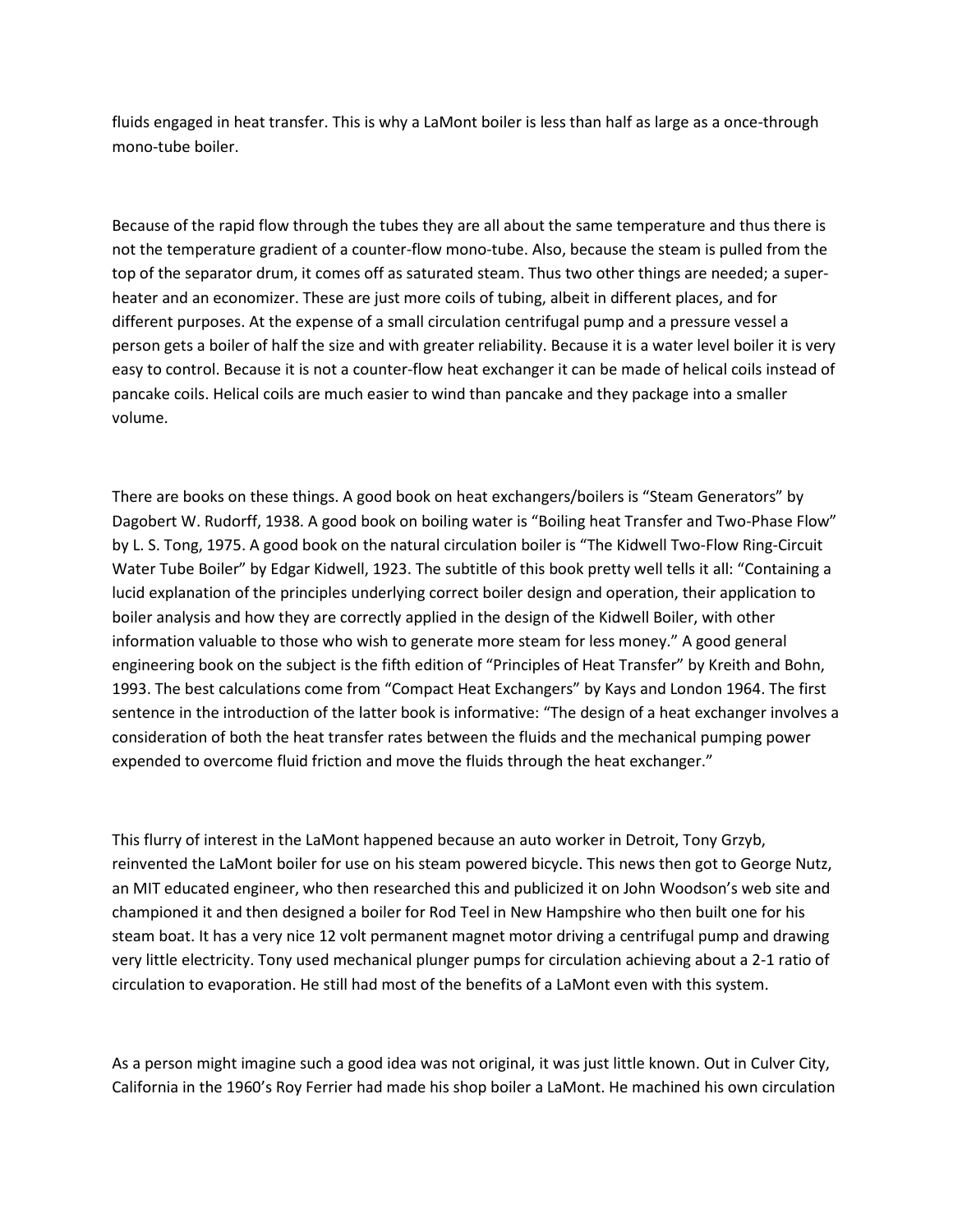pumps and even had one for the main boiler and one for the economizer. He made the vanes for the centrifugal circulation pump by milling slots into a thick disc. It was not very efficient mechanically because of the broad flat area at the end of each vane. Roy wrote nothing down and did not share much information with others after one person tried to steal and patent his steam power system.

Bill Besler favored the "spill over" boiler system that had some of the advantages of the LaMont but not all of the benefits such as the compactness. This system was well explained in his report dated September 30, 1957 for Contract Nonr 2159(00) and entitled: "Design Study of a Steam Power system for a Landing Craft" performed for the office of naval research amphibious branch. This is a modification of several other systems and its main benefit is that it works easily. The other real advantage and one that Besler mentioned, is that a spill over, which pumped about 5% more water into the monotube boiler than could be evaporated, acted as an automatic and continuous blowdown. This meant that any sediment or chemicals in the water were discarded automatically. Besler did not trust his customers to periodically blow down their boilers.

Monotube Boiler Control systems:

Monotubes are notoriously difficult to control. In a boiler, the technical term: control, means to produce steam at a precise temperature. This is very difficult to do. Great minds have spent a lifetime thinking about it and the best example is Abner Doble's boiler design notebook. Steam temperature control is important because below 700 degrees F steam contains relatively little power and above 850 degrees F the steam temperature ruins lubricating oil. A finer steam temperature control than a 100 degree range is preferred. There are several things happening in a monotube boiler. If you spend half a lifetime thinking about it most of these things will become obviously apparent. The heater is always trying to make things hotter. The water being pumped in is always trying to make things cooler. The water level is moving all over the place because the water is boiling away into steam while the water pumps are adding water. Meanwhile the automobile is alternatively stopping at stop lights and accelerating rapidly between the stoplights obviating any possibility of balancing the heat added and the water added to produce a steady supply of steam. Sometimes the burners are on all of the time and sometimes only part of the time, depending on the amount of work the engine is doing. When the boiler is run hard, meaning the burner is on all the time, then the transition zone moves to near the top of the coil stack. When the boiler is run easy, meaning the burner is on only part of the time, the transition zone, where the water is turning into steam, is nearer the bottom of the coil stack. As one can see, the superheater, which is all of the tubing full of steam and above the transition zone, changes length. It is not easy to control the amount of superheat when the length of the superheater varies.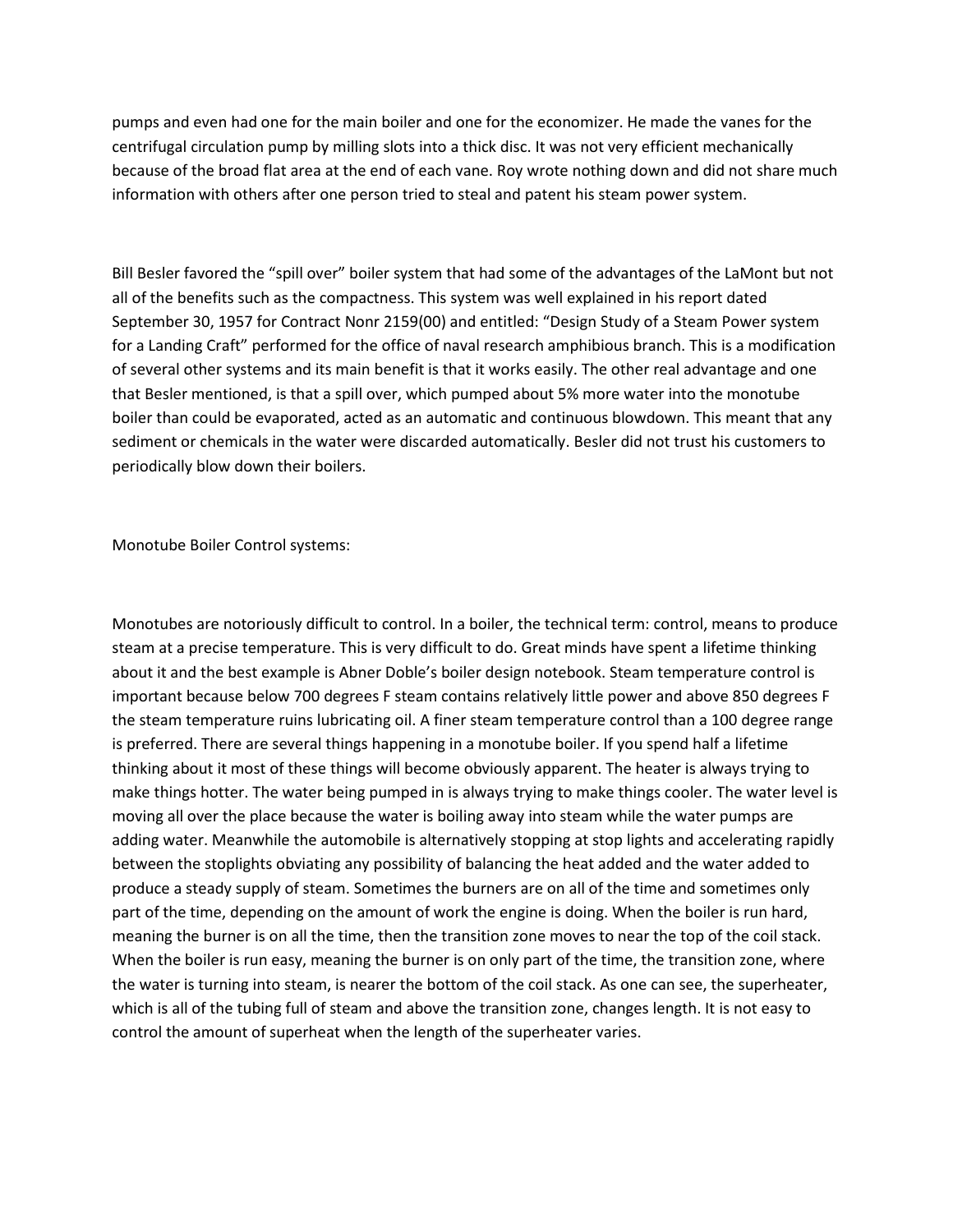The White steam automobile had a fully modulating control system. When in adjustment this worked perfectly. A complete explanation of that system will be added to this discussion.

In a non-modulation system, such as Doble's, what most people do is to turn the burner on and off based on a pressure sensor, usually based on the Bourdon Tube, and turn the water pumps on and off based on a temperature transducer in the outlet steam. This is a good idea in the abstract because adding water cools things off when they get too hot. The problem arises because there is a great deal of hysteresis in the system. The specific heat of black iron is such that several hundred pounds of it, when hot, is able to boil several gallons of water. Therefore by the time the output steam has cooled down enough to send the signal to turn off the pumps, the boiler is nearly full of water and it takes a long time to get the steam back up to the right temperature. This wide fluctuation in steam temperature is called "hunting". There are any number of possible solutions.

The fire is usually, at least by Doble, set to come full on or full off. This is because he was using basically oil furnace gun technology. The air was pumped in by a single speed electric motor powered squirrel cage fan and the fuel was injected through a pressure atomizing nozzle of a pre-set flow rate. A pressure atomizing nozzle is set to operate at one pressure and one flow rate. The Delavan nozzle, made in Wisconsin, claims to be able to operate at a flow rate between 1 and 10 gallons per hour of fuel oil. When this is used one will need to vary the air flow to match the fuel flow. The fuel and air ratio was set to give a slightly leaner than stoichometric ratio and the burner was either full on or completely off.

A variable rate burner can be made, but not easily and not using simple off the shelf components. The spinning cut atomizer has been preferred because it is not pressure dependant and can atomize liquid fuel over a wide flow range. Jay Carter, for an example, was achieving a 25-1 turn down ratio on his burner. The Williams used two nozzles so that one could be used for around town driving and then both would come on for full cruising power. The Mobile Steam Society used three nozzles of three different flow rates and a variable speed electronically controlled air fan. They could then use any combination of these nozzles to give a highly variable fire.

The water pump is controlled by an electrical signal. Sometimes an automotive electric air conditioner clutch is used to turn the water pump on and off. The Doble used an electric solenoid to open and shut a by-pass circuit back to the water tank. The pumps ran all of the time, but only against a load, or a pressure head, when water was needed. Some smaller steam systems used a variation on the Stephenson reversing link to vary the length of the stroke of the water pump. John Wetz used an electro-magnet to pick up a steel ball bearing check valve from its seat in an aluminum pump housing to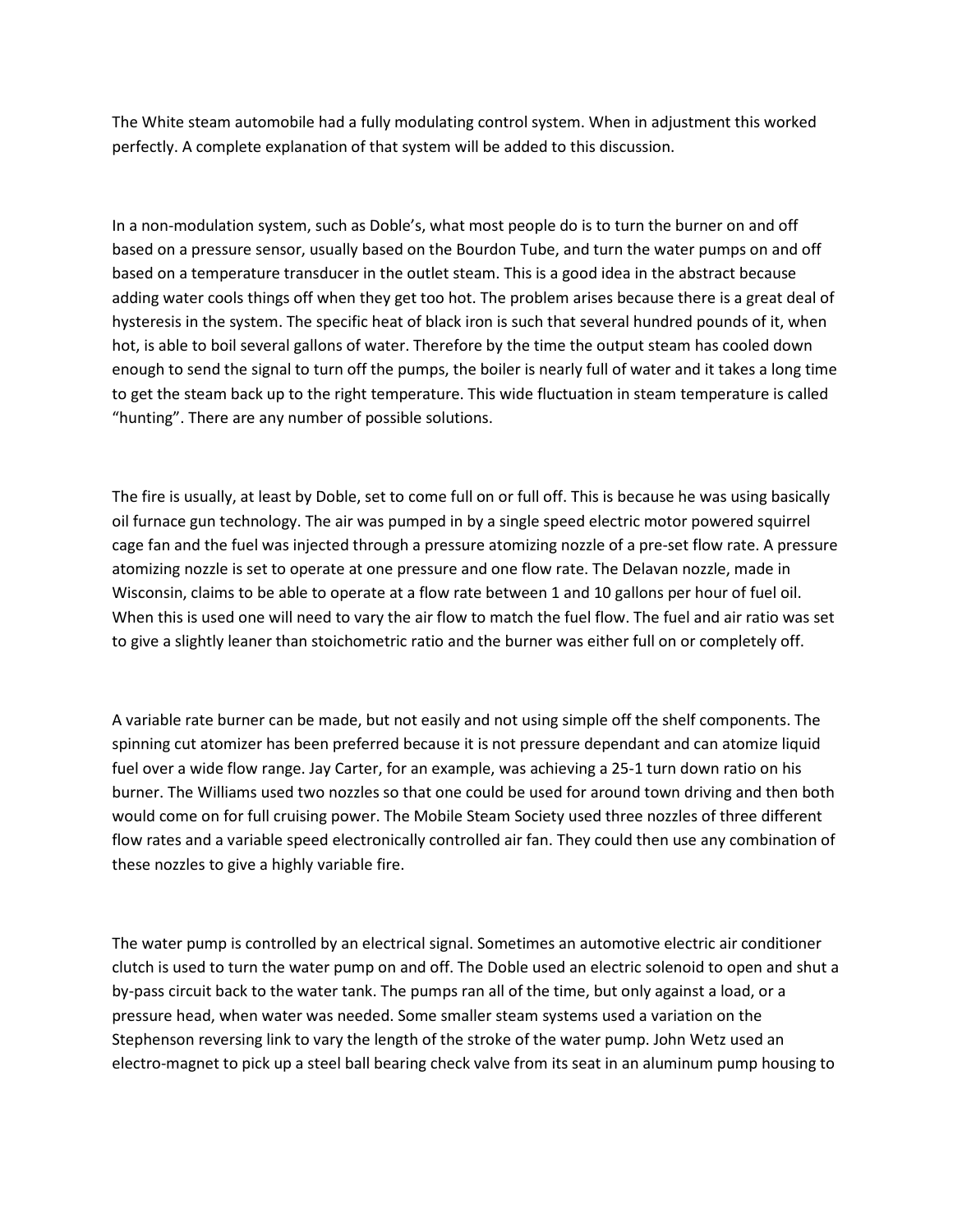control the water flow. When the solenoid picked the ball bearing check valve off its seat the plunger on the pump continued to go back and forth, but no water was pumped.

Many people wonder why a steam car cannot be driven just like a gasoline car where the torque of the engine is adjusted by stepping on the accelerator. For an example and because steam is made by the heat in the burner, all a person would need to do is to push on the accelerator and increase the burner and make steam and go. Jay Carter was able to do this. He had a very small boiler coil stack and a variable pressure boiler control system. Few others have been able to do this. In most steam engines there is too much hysteresis in the system, too much thermal lag, too much specific heat floating around. Then what a person tends to do is to put in a little reservoir of hot pressurized water to use as an energy storage system. This is a good idea. It takes a few minutes to get it all warmed up, so a person does not want to start it up cold and drive out onto the freeway in front of a large truck. The problem here is the basic problem with all hybrid vehicles, which is to be able to predict the future and know when to store energy and when to use up the stored energy. It helps to know when there is a mountain to climb and when the next traffic light will turn red.

All that a hybrid vehicle is is a relatively small engine and a relatively large energy storage system. The general rule in modern IC automobiles is to have a 5-1 ratio of power potential in the engine to power needed to go down the level road at highway cruising speeds. About 30 horsepower is needed to maintain highway speeds on level ground in a regular sized car. The extra power is there for acceleration purposes. In an IC engine this system is not efficient because of pumping losses, although that only applies to a gasoline engine because a diesel engine does not suffer from pumping losses, just one of several reasons it has a higher fuel economy than a gasoline engine. Therefore a hybrid uses a smaller half-sized engine for steady speed driving and the stored power for acceleration. The stored power is usually in the form of electricity in batteries. Batteries are not all that great because they have very low energy density and they are not able to charge up rapidly and this fact limits their value for retrieving energy during regenerative braking. Capacitors are better for fast charging. A hydraulic fluid over nitrogen system using carbon fiber pressure tanks at 23,000 psi works well, but does not have as much engineering invested into the system as the electrical battery hybrids. We do not have the time to get into flywheels and clock springs and compressed air as energy storage systems. The issue usually gets down to the energy density of all of the components in the system and losses during the energy conversions from one form to the other. Because this all involves engineering it all involves a lot of compromises being made.

In a steam engine system the logical thing to do is to store energy in the form of heat. Then if one is going to do that then all one needs to do is to get out a Physics and Chemistry Handbook and look up the specific heat tables. Specific heat is the amount of energy stored in one pound, or any weight for that matter, of material. Water is 1. Steel is 0.1 and Aluminum is 0.23.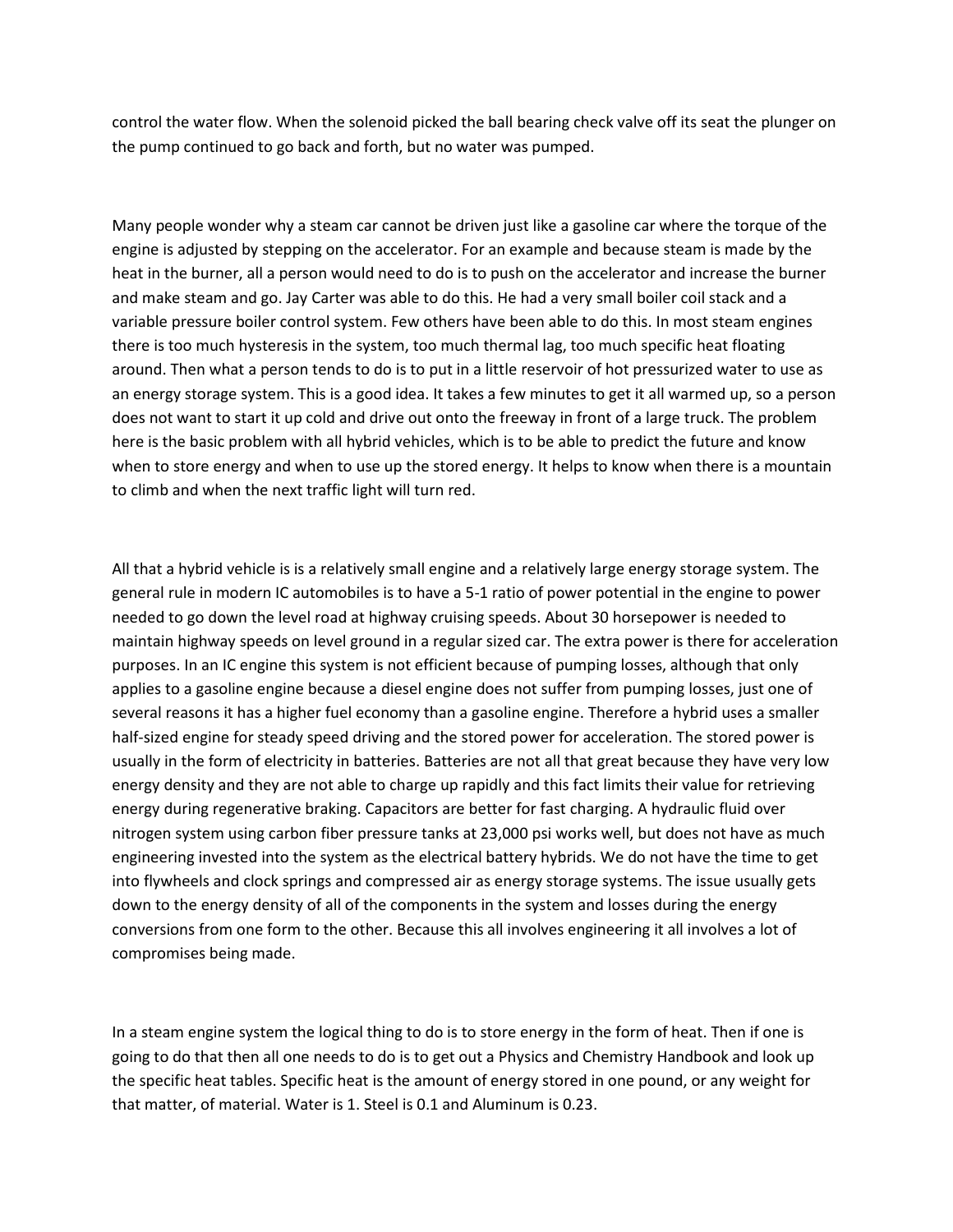The amount of stored heat in several gallons of water pressurized to 1200 psi explains a lot about how the 1906 Stanley Rocket was able to go so fast at Ormond Beach, Florida in 1906. It went 126 mph and the next year went 150 mph before the lack of good aerodynamics of the upside down canoe body with a flat bottom became obvious. To begin with it was a very light vehicle, being an upside down canoe on four bicycle wheels. Then the extra large boiler had 5 gallons of water heated to 1000 degrees and pressurized to 1200 psi. The water pumps were turned off for the record run. This was for two reasons besides the obvious one of saving the power needed to pump water: firstly the pumps were not designed to pump against that much pressure without metal bending, and secondly, twice as much power could be produced for the size of the burner if no cold water was introduced into the boiler. The burner was on full blast and this provided superheat for the steam and heat for the latent heat of vaporization for the hot water.

Here is an example of the maximum possible energy storage in water and here we will use 5 gallons, about 45# of water, as an example. This is workable with modern materials. First we need a pressure vessel that will hold 5 gallons of water at 3200 psi, except a close reading of the Keenan & Keyes pressure tables shows that water at 3000 degrees F and 3200 psi has expanded four times so we need a pressure vessel large enough to hold 20 gallons—about 3 cubic feet capacity. The reason for choosing 3200 psi is because this is where steam goes super-critical. It remains a liquid at that pressure, albeit a light liquid. So then we heat the water to about 3000 degrees F. This figure is chosen because that is about as hot as a kerosene fueled burner will get and it is about as hot as the newer inconel alloys will get without melting. The question becomes: how much energy is stored in this pressure vessel full of hot water. We do not refer to this tank of hot water as being a boiler. Boilers have a tendency to blow up and kill people so we do not have any of them sitting around.

## Steam Safety

A Stanley boiler might look like a boiler, however it has two modifications that other boilers do not have. First of all it is wrapped with either 2 or 3 layers of 300,000 psi tensile strength piano wire and secondly it is full of hundreds of 13/16 " copper tubes that will then collapse one at a time if the boiler pressure gets too high. Before collapsing and letting steam pressure leak out, the copper tubes act as stay bolts, holding the top crown sheet and bottom sheet together. Stanleys have either never or so rarely that human memory does not remember, ever blown up. A boiler is defined by the ASME as being a pressure vessel that has a direct flame impinging on part of it and has water on the other side of the piece of metal. Boilers are referred to as having an air side and a water side. The flame business is what causes the problems with boilers because if there is no water on the other side of the metal where the flame is impinging then the metal gets red hot. There are two problems with red hot iron. The first problem is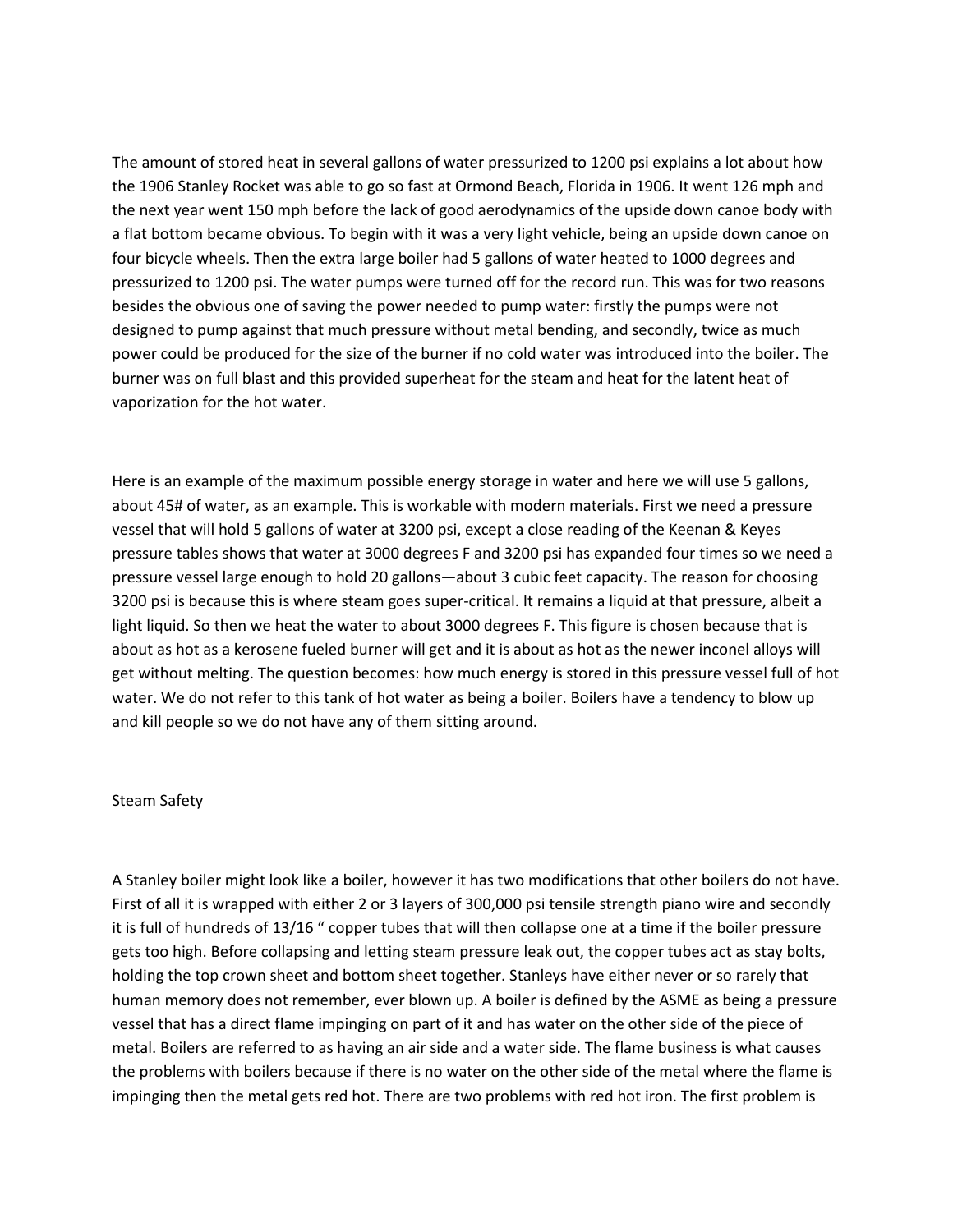that it loses strength as it gets hotter and approaches its melting temperature. The second problem happens when someone adds water to the red hot boiler or some water sloshes around in the boiler and hits the red hot iron and flashes into a large amount of steam so suddenly that the pressure relief blow off safety valve cannot release the pressure as fast as it is being created. Therefore we do not encourage the use of boilers. We admire from a distance and encourage those interested in the preservation of historic technologies to do the work necessary to keep old traction engines running. By and large these people work hard and are very careful. Still, one hundred year old iron has had many opportunities to corrode. Sometimes scale will build up insulating the steel from the cooling effects of the water, thus allowing it to be heated red hot. There are some serious issues that have to do with stay bolts and crown sheets that create emotional discomfort in my psyche. An explanation of these technical issues will follow as we have the time.

And so if we have a pressure vessel full of 45 pounds of hot water all insulated and isolated from any burner we then need to figure out how much energy it contains. If we pipe saturate steam from the top of this tank and run it through a steam engine until the pressure in the tank drops down to 500 psi then we will have boiled away about half of the water and produced a lot of energy. The way this is figured out is to study the Kennan & Keyes steam tables. It is interesting to note that because of the latent heat of vaporization one cannot store enough heat in water to boil all of it away by dropping the pressure. When the fire is out the steam is always saturated. In real life a superheater with its own fire, called a trimming fire, would be hooked up to superheat the steam coming from this storage tank.

Here is a brief presentation of steam boiler legal issues. A law was passed in 1878 by a Treasury Department order specifying that all steam launches must be operated by a licensed engineer. Shortly after that naphtha engines were invented and became popular for self-propelled pleasure boats. They were easy to operate and did not involve shoveling coal into the fire. Yarrow made one in 1888 and most were made by F. W. Ofeldt of New York. A naphtha launce was smaller, lighter, cheaper and much quicker starting than the steam launch, besides getting around the law.

Naphtha was the name at that time for what became gasoline. Naphtha was both the fuel source and the working medium. This was a good idea because naphtha was a by-product of kerosene refining, so it was cheap and readily available. It was also not steam because it did not use water as the working fluid, although the principles were exactly the same; the use of a liquid that was boiled into a vapor that was run through an expander. These ran at a lower pressure than steam and for some reason were safer, although having a lot of hot gasoline vapors around the boat caused the occasional fire. These sold like hot cakes right up to around 1900 when the internal combustion engine began to be reliable and lighter than the naphtha ones.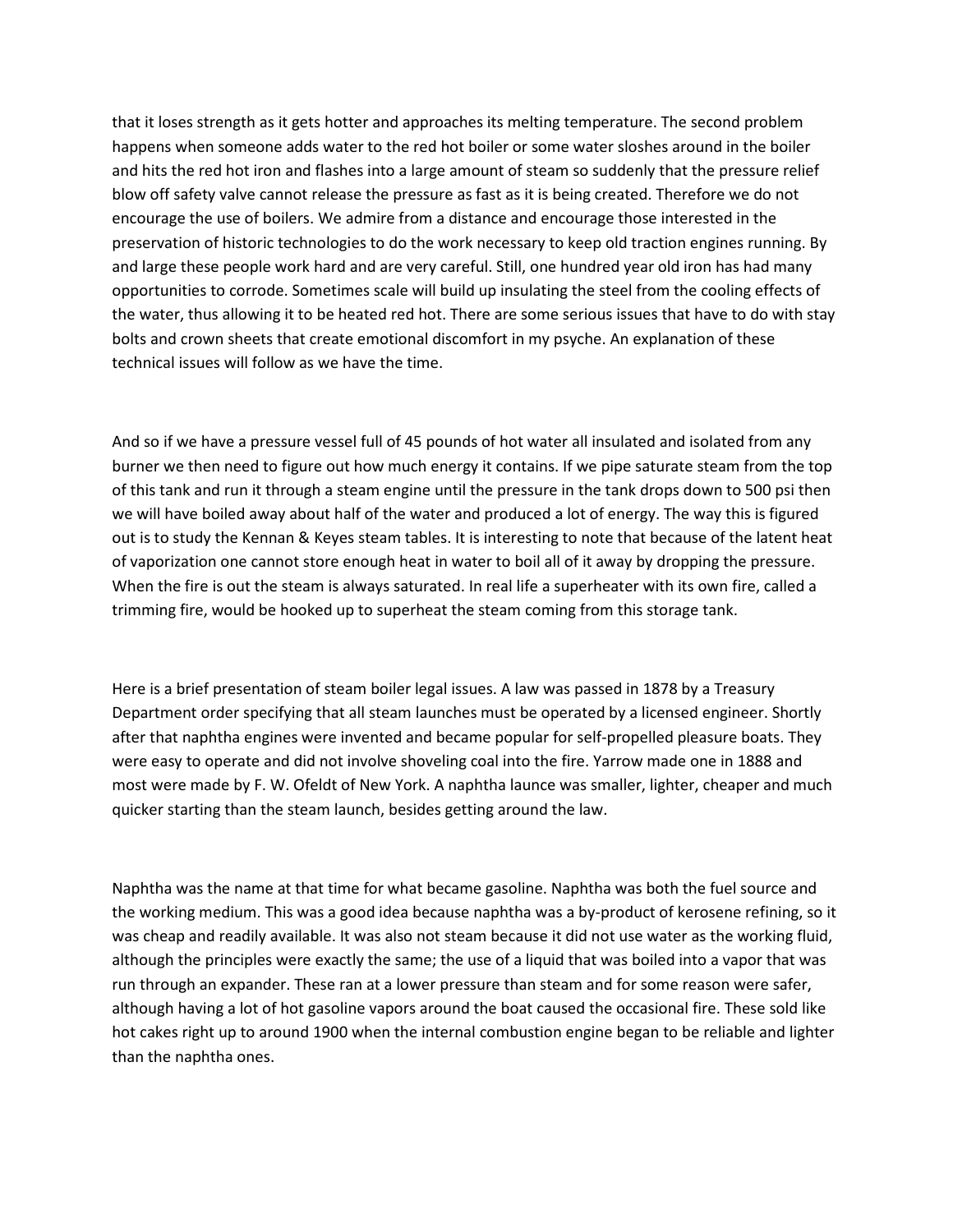Some interesting comments on the safety or more precisely, the hazards, of steam power in the 19th century come from the 1901 book published by Audel & Co.: "Maxims and Instructions for The Boiler Room. Useful to engineers, firemen & mechanics, relating to steam generators, pumps, appliances, steam heating, practical plumbing, etc." On page 285 is the heading "Hazards of the Boiler Room" that states: "During the twelve years between 1879 and 1891 there were recorded 2,159 boiler explosions; these resulted in the death of 3,123 persons, and in more or less serious injury to 4,352 others. Besides these there were innumerable other accidents during the same period, caused by other means, which emphasizes the gravity of this cautionary "chapter of accidents." Every boiler constructed of riveted plate and carrying a high head of steam, holds in constant abeyance, through the strength of a disruptive shell, a force, more destructive in its escaping violence than burning gunpowder. To the casual observer there is no evidence of this; and it is only when a rupture takes place of such a character as to liberate on the instant the entire contents of the boiler that we get a real demonstration of the fact. Unfortunately a steam boiler never grows stronger, but deteriorates with every day's age and labor, subjected, as it is, to all sorts of weakening influences; and fractures often occur, which if not at once repaired, would speedily reduce the strength of the boiler to the point of explosion."

This is a good description of the classic antique pressure vessel boiler and why steam has such a reputation for danger. Needless to say, modern steam is modern because it does not have these same dangers. We now have steam generators, made from small diameter tubing of nearly 8,000 psi burst strength, and holding very little water, usually from a quart to a gallon. Thus there is nothing to blow up and kill people. Those of us who work in steam are aware of the hazards of steam power and we keep that constantly in mind.

While on the subject of steam safety it is incumbent to mention the American Society of Mechanical Engineers that was founded in 1880 by prominent mechanical engineers to mainly work with steam power, which was the only source of power at that time. Since then the ASME has published rules on pressure vessel and boiler construction. At last count a complete set of these rules could be purchased for about \$2,000 and covered many feet of library shelving. Every State in the Union and Province in Canada has adopted the ASME rules for their laws. Also every State and Province has written exceptions to these rules. The exceptions have to do with small hobby steam things such as live steam model railroads or over the road vehicles or steam generators. Some define the size of the unregulated boiler by grate area in square feet, by boiler water capacity in gallons, by diameter of the tubes, with some being anything under 6" in diameter being exempted from the regulations. The National Board of Boiler and Pressure Vessel Inspectors out of Columbus, Ohio in 2008 put out a "Synopsis of Boiler and Pressure Vessel Laws, Rules and Regulations, by Cities, Counties and States of the United States, and Provinces and Territories of Canada". This can be downloaded and printed from the internet.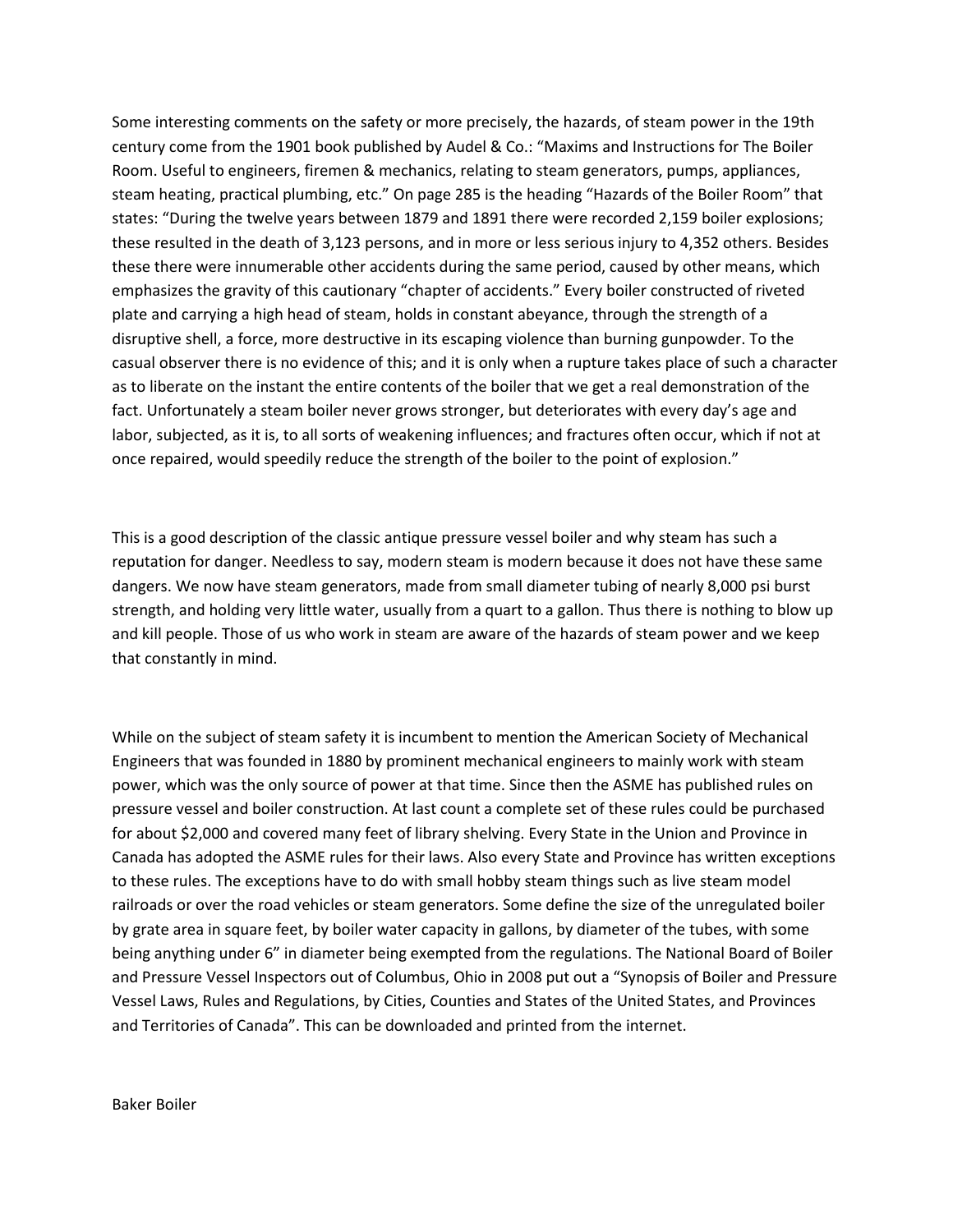As with absolutely everything else to do with steam these things have been thought of before. One of the better examples, and one worthy of serious consideration in a modern steam system, is Dr. Hartley O. Baker's steam generator Patent 1,409,515 1922. The heat exchanger was substantially a monotube boiler. A lot of design work went into separating the water from the steam so that slugs of water did not get into the engine. The energy storage system was a large diameter tubing wound into a helical coil that went around the outside of everything. Cleverness was shown at several different levels because it has the efficiencies of a monotube combined with the convenience of a storage vessel. It was safe, economical, and easy to fabricate.

A monotube steam generator does not have any reserve energy storage. A Stanley boiler does have a lot of storage and this is why they are fun to operate. The problem, one that has to be addressed by all hybrid vehicles, has to do with knowledge. The problem is that no one knows when stored power is going to be needed. No one knows when, during modern traffic conditions, a vehicle will need to go up a hill, or accelerate from in front of a large truck. Of course a system could be designed that always has the energy storage at full capacity. Then one is not able to recapture the energy of regenerative braking, and one can never predict when the light is going to turn red or when an accident will stall traffic on the freeway. Therefore, while it is possible to combine steam power with any of the existing battery electric hybrid systems, it makes little sense to do so when all that one needs is a heat storage system so that a lot of steam can be made in a short period of time. When considering energy storage the issue is always energy density. A pressure vessel full of hot water has very high energy density.

### Thermal Storage

Unfortunately a pressure vessel full of hot water also has a lot of pressure because of the vapor pressure of water. What is needed is a material that has a high specific heat and no or very little vapor pressure. One possibility for thermal storage is aluminum, because it has  $3\frac{1}{2}$  times the specific heat of iron. Another is mentioned in patent application US 2008/0121755 A1, publishing date May 29, 2008. The material mentioned is Lithium-hydrid (LiH). The patent application is for an airplane that will use solar power to stay aloft for an indefinite period of time. It appears that batteries have a much lower energy density, which means power stored per unit of weight, than a tank full of hot LiH. The patent shows a very large fuselage for the airplane with the top half of the fuselage being of some transparent material such as clear plastic and a parabolic trough collector mounted inside the fuselage. During the day the airplane will fly at right angles to the sun absorbing large amounts of heat and using some of it for powering a steam engine and storing some of it for use at night. It is an interesting idea.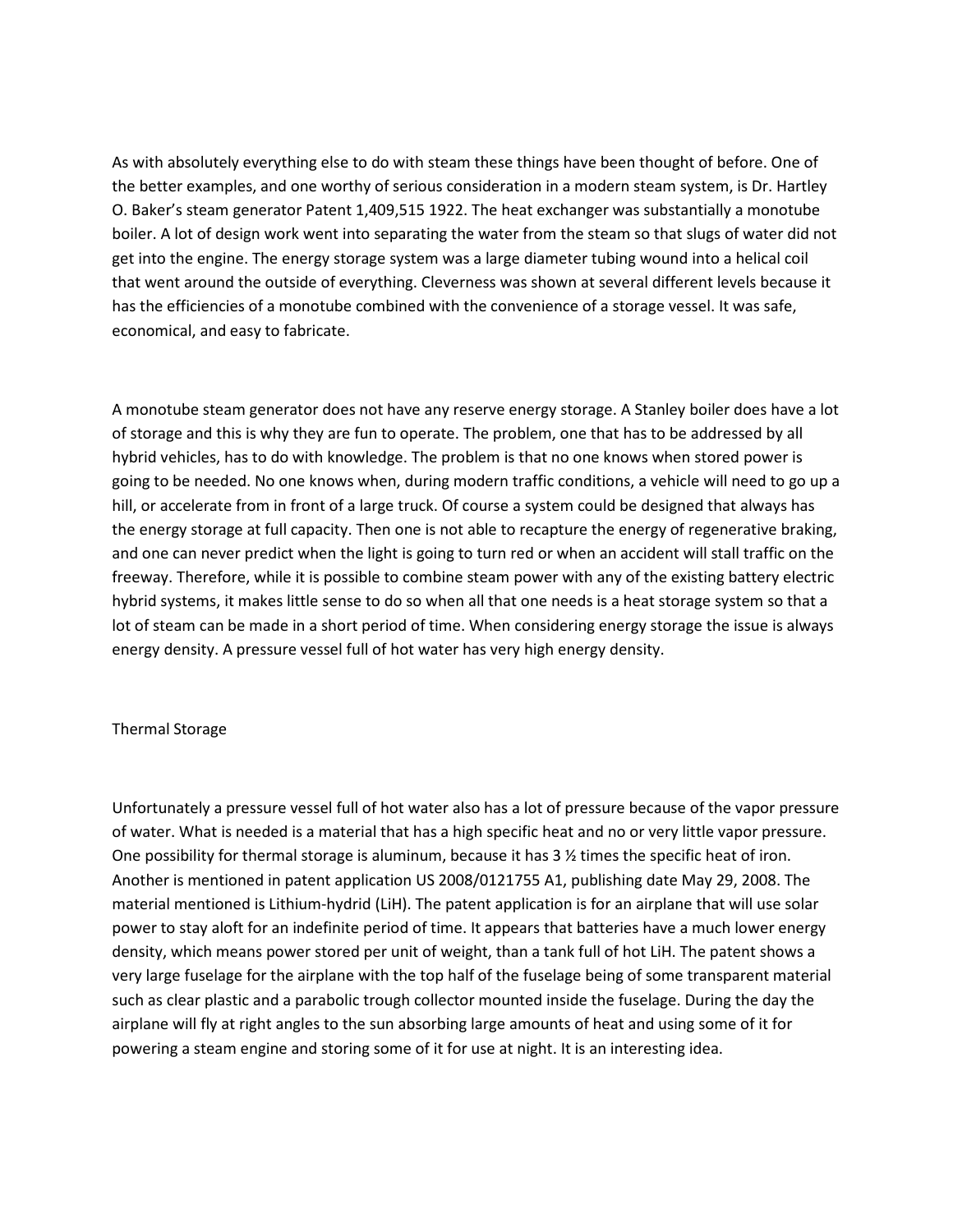The next subject has to do with sizing the boiler/heat exchanger. Heat exchanger efficiency is figured by measuring the ratio between the heat generated by the burner—heat in—to the amount of heat going out the other end and up the smokestack—heat out. 80% to 85% is considered an acceptable ratio for a mobile steam generator. It is always possible to make a more efficient heat exchanger. It does not take brains to do so, it just costs weight, volume of space, and money; which are all used to add heat exchanger surface area. Therefore it would be best to design the boiler for producing steady power at highway cruising speeds and then to over-fire the boiler, by quadrupling the flame size, when acceleration is needed. Some heat is wasted going up the smoke stack for this short period of time and a lot less weight is being hauled around by making these design compromises.

Some studies need to be done. But it appears to me that having a large boiler and a large fire that comes on intermittently, say a fourth of the time, is not very efficient. The reason is because when the fire is off no heat exchange is taking place, so all of that tubing is being hauled around for naught and then when the large fire is on some heat goes out the chimney. Therefore the compromise to be made in making an automobile for driving in modern traffic and highway conditions would be to design it for maintaining highway speeds on level roads and then over-firing it, which means to have a fire several times bigger than the steam generator can efficiently handle, for those short periods of time when more power is needed.

Over-firing is not a possibility in the Stanley system. The reason is because in an over-firing situation the water in the Stanley boiler "lifts" from the bottom sheet, which is what the flat piece of metal is called that forms the bottom end of the cylindrical boiler. This flat sheet is strong enough to withstand the boiler pressure because of the hundreds of vertical copper tubes, held in place by flared ends and steel ferrules, acting as stay bolts. Lifting is caused by a lot of steam bubbles forming on the bottom sheet, lifting the water level and insulating the fire from the water.

There are rumors that years ago in the Portland, Oregon area Bruno Galliano was able to successfully over-fire a Stanley boiler so that it could run down the road at 65 mph steadily. The usual original Stanley could maintain 45 mph. Galliano had replaced the Stanley blue flame vaporizing burner that was under the boiler with a 12 volt furnace gun pressurized nozzle burner of twice the Btu's of the original Stanley burner. Here is what we think happened inside the boiler to make it work so well. None of us looked inside the boiler to know for certain, this is just a well-educated conjecture. The gun burner blew tangentially onto the bottom of the bottom sheet. This heating of one side with direct flame caused localized boiling and the rising steam bubbles on that side caused a rapid water circulation around the horizontal axis, if one can visualize that. As the water rapidly went up, over, down the other side, and across the bottom it scoured the steam bubbles off the bottom sheet, thus avoiding the lifting problem and consequent scorching of the Stanley boiler. This is an excellent example of a natural circulation boiler, albeit in one that is not designed to be one.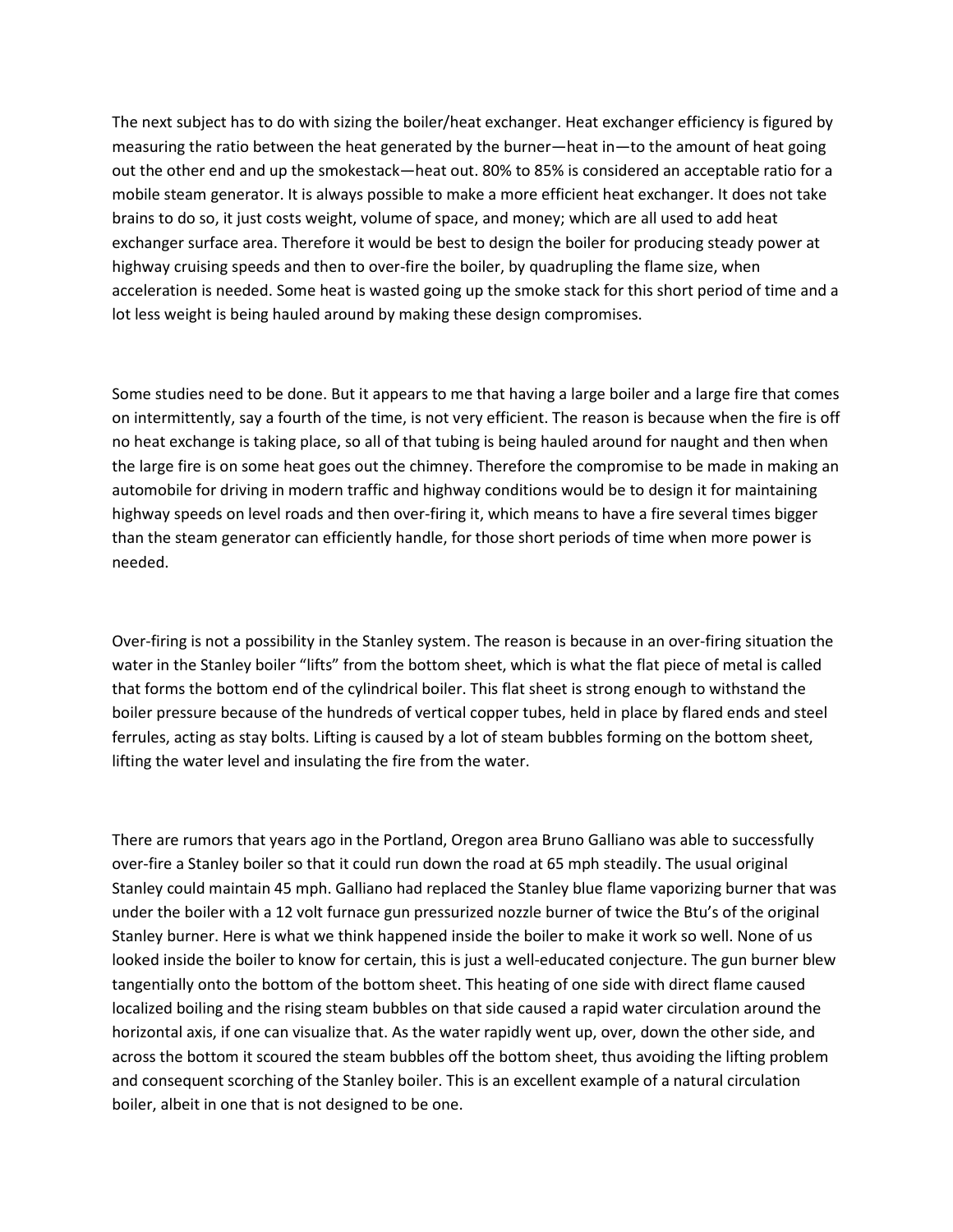Stanley people always talk about scorching a boiler. They do not explain it, they just talk about it as though it is both a bad and an inevitable thing that is going to happen sooner or later during the steam car driving experience. Here is what I think happens. First the water pumps do not pump into the boiler. This can be because of a leak, a false reading in the sight glass, a broken pump drive, or some rust particle gets under the check valves. In either case the boiler runs dry of water, thus causing the bottom sheet to get really hot. As the boiler runs dry steam pressure drops because there is less and less water to boil and as the water level gets lower there is less heat exchange surface so the pressure sensor calls for more fire to make more steam pressure. Usually by the time the boiler runs out of water, the steam pressure drops to zero and the steam car stops, two things have happened; the operator has figured out that there is a problem and he turns off the fuel flow. The other thing is the scorching of the boiler that happens instantaneously. Overheating the bottom sheet red hot causes expansion issues and the tubes then leak. The solution is to re-swage the tubes. Usually everything is caught before iron is melted and holes are burned in things. Re-swaging is an experience. The burner pan is dropped, the car operator grabs a 3# maul and a tapered swaging tool and then crawls on his back under the car to spend the next couple of days hammering uphill to re-expand the steel ferrules. One learns many things during this experience with the main one being that it is a lot more work to hammer uphill than to pound downhill.

The antique steam automobile community has several different approaches. Each one has merit and most of the people involved are emotionally committed to one approach. Some people try to remain as absolutely authentic as possible to the original factory manufactured machine. Some add a few things to improve the Stanley. That there were possible improvements is clear from a glance at the Cruban aftermarket parts catalog. What most people do is add a water column to the boiler with some kind of a water level sensing device to signal small lights in the dash. This is usually a series of spark plugs wired to some dc electricity. Water across the spark gap conducts electricity enough to sense water level. Some, such as the late Richard French, went to some length to quiet the water pumps. He made some parts out of Delrin plastic to minimize wear and then added spring loaded plungers to take the water hammer from the pumps and even out the shock and water flow. Other people are making complete automobiles from scratch, but to original designs. The reason for this is because of the high price and low availability of real steam cars. One has to respect the several approaches to owning and operating a steam automobile. It is a major commitment in time and money to maintain and operate an old steam car.

That said, there is another possible way to slightly modify a Stanley boiler that would avoid the lifting and scorching issues. To my knowledge no one has done this. The Stanley boiler, as originally designed, has a flat bottom sheet with several hundred tubes swaged into it. The ends of the tubes stick out a little bit where they are flared out and a steel ferrule is inserted to keep the ends tight. There is a slight rounded off effect at the ends. If it were a sharp right angle where the tubes met the bottom sheet then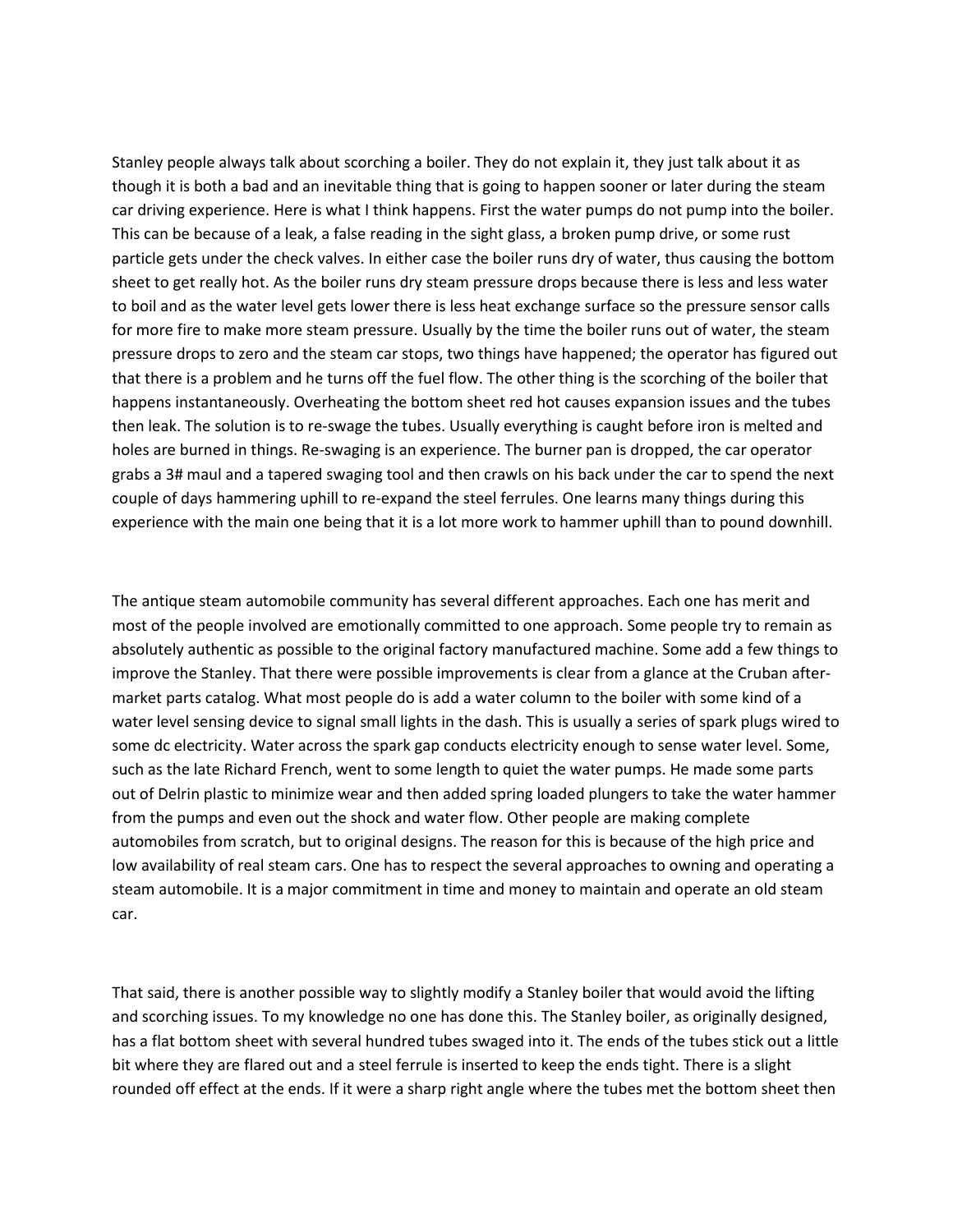the aerodynamics of the flow of the gasses into the tubes would create a vena contracta, which means that there is some turbulence where the gasses make the corner and the flow is faster in the middle of the tubes than at the surfaces of them. In fact, the combustion gas flow is away from the vertical tubes for a few inches.

The result of these two effects, the tubes projecting a little and the sharp edge of the tubes, is to both restrict the flow and to limit the heat exchange for the first few inches of the tubes because the hot gasses are not touching the walls. There is another common problem with Stanley boilers is the aforementioned scorching where the combustion gases directly touch the dry bottom sheet, overheating it.

My proposed solution will solve all three of these issues. It is best illustrated with a drawing. I will also attempt to explain it with words. The modification is to take a piece of sheet metal composed of some high temperature alloy and position it about a quarter inch below the existing bottom sheet. Then holes are punched into this sheet metal in line with the tubes such that there is created a nice streamlined flare leading into each of the tubes. The sheet metal does not have to perfectly touch the edges of the tubes as there can be a slight gap. The new sheet metal shields the old bottom sheet from direct fire so that it will not scorch. The flares direct the flame into the tubes so there is a good aerodynamic flow so that there will be little back pressure on the fire. The aerodynamic flow of the hot gasses will be touching the tube walls so that there will be much better heat exchange at the bottom two inches of the tubes, which is where the water always is and the boiler will be more efficient. The only problem will be finding a high temperature alloy that will not melt or distort while being touched by the blue flame of the vaporizing burner on the Stanley.

Instead of using sheet metal, this new added piece that is doing both insulating and streamlining of the flames, could be made out of a ceramic casting. There is considerable expense in making such a casting mold and there would need to be an accurate and uniform tube pattern in all Stanley boilers for this to work. Otherwise a ceramic bottom plate is the best design.

The steam hybrid vehicle has been thought of before and so has the compressed air vehicle. At one time people have used a Stanley steam engine as a compressed air engine and using an IC engine in the front of the car to drive the air compressor. At first blush this is a good idea because it makes an excellent automatic transmission and one that even has a reverse built into it. There are two basic problems with using compressed air as vehicle power. To begin with air has a much lower enthalpy than steam so it will not expand as much and thus not make as much power for an equal sized engine. Then, secondly, a lot of heat is generated during the air compressing process and this heat is often lost, making the system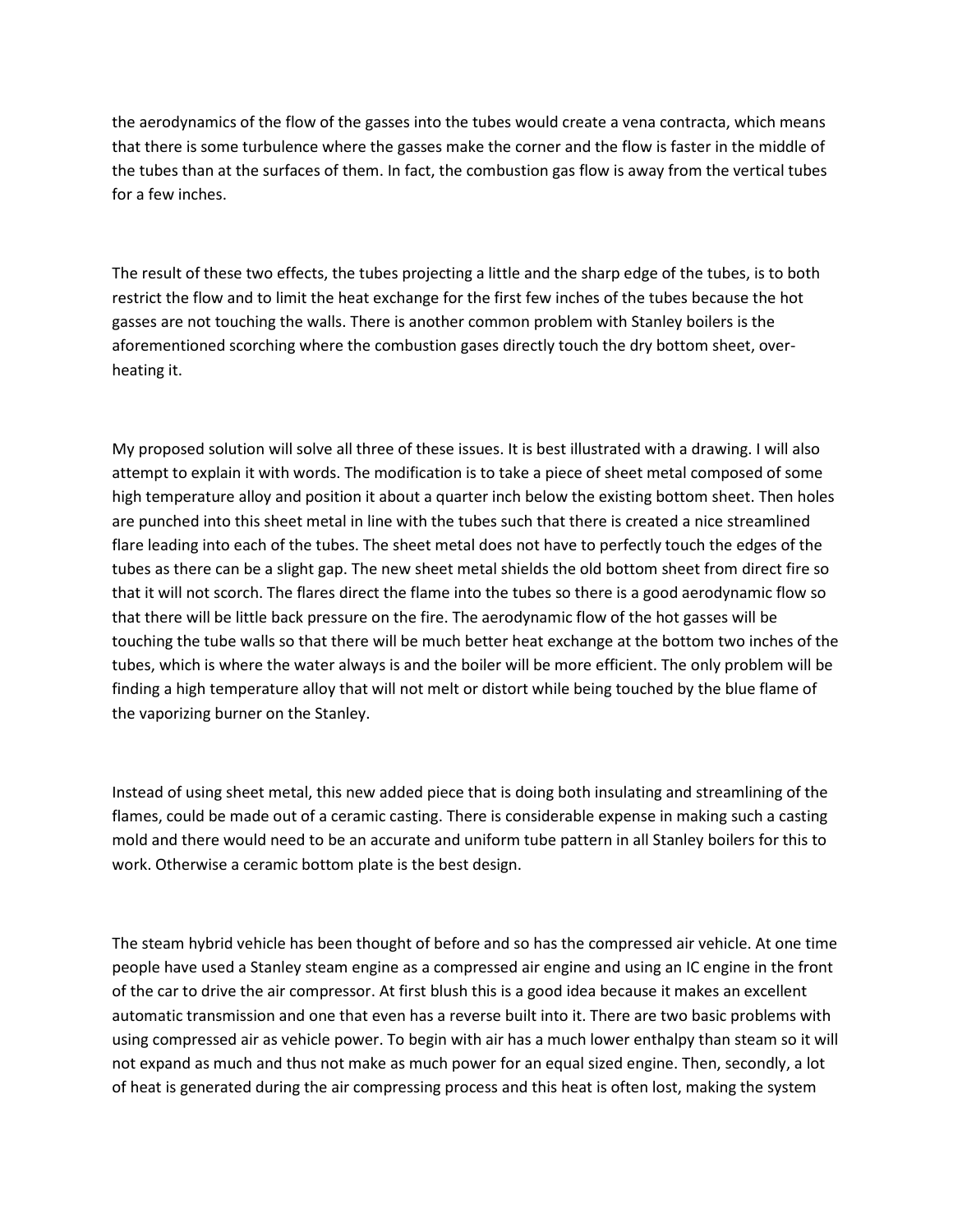very inefficient thermodynamically. In the early years of automobile development the drive train was not well developed. Clutches slipped and gears jammed. Eventually synchromesh gears were invented and automatic transmissions developed. Until then many other solutions were tried including using a Stanley engine with compressed air.

During WWII in the Los Angeles area one Frank R. Perry worked on developing a steam powered car. The main reason was to be able to burn kerosene that was both cheap and plentiful and not rationed as was gasoline. His engine was a V-4 uniflow with poppet valves and of 3 1/16" bore and 4 ¼" stroke. It used stock Packard and Marmon pistons and connecting rods. Perry came up with a number of improvements over the usual steam engine. He added some alcohol to the water to keep it from freezing and then he added some green dye to the water so that it appeared to be more exotic.

Perry came up with the original hybrid engine with regenerative braking. He proposed using a small air compressor and air tank as an integral part of the power plant. The small single cylinder air compressor as illustrated in the brochure does not appear to be engineered well for absorbing the necessary energy from regenerative braking. It would have worked only when decelerating slowly. This could always have been corrected by installing a much larger air compressor. Then when more power was needed and the boiler was not producing enough steam at enough pressure the compressed air could be used in the steam engine, as it would operate through the valves exactly the same as steam. The details of Perry's plumbing design are not available, but it would be simple to use the compressed air by opening a valve into the water line just before the boiler so the air would go through the boiler being heated by the fire and giving more power to the air. The downside of mixing air with steam and water is that it would need to be pumped out before the condenser would work properly. Also air and steam make for corrosion issues.

The French company Motor Development International has a compressed air car that can be viewed on their website: theaircar.com. This appears to work because carbon fiber scuba tanks are used that are good for 4500 psi and because they invented a folding connecting rod that slows down the expansion phase of the engine thus allowing the expanding air to extract more heat from the ambient. It is not stated explicitly but it appears that this car can be run on the Ericsson Cycle when away from city driving. We do not know if they have overcome the intrinsic thermal inefficiencies of the compressed air cycle. If a person looks at this from an economic viewpoint, efficiencies do not matter so much when electricity is cheap. About three-fourths of the energy is wasted when electricity is used to compress air and the compressed air is then run through an expander. In many places that system makes economic sense.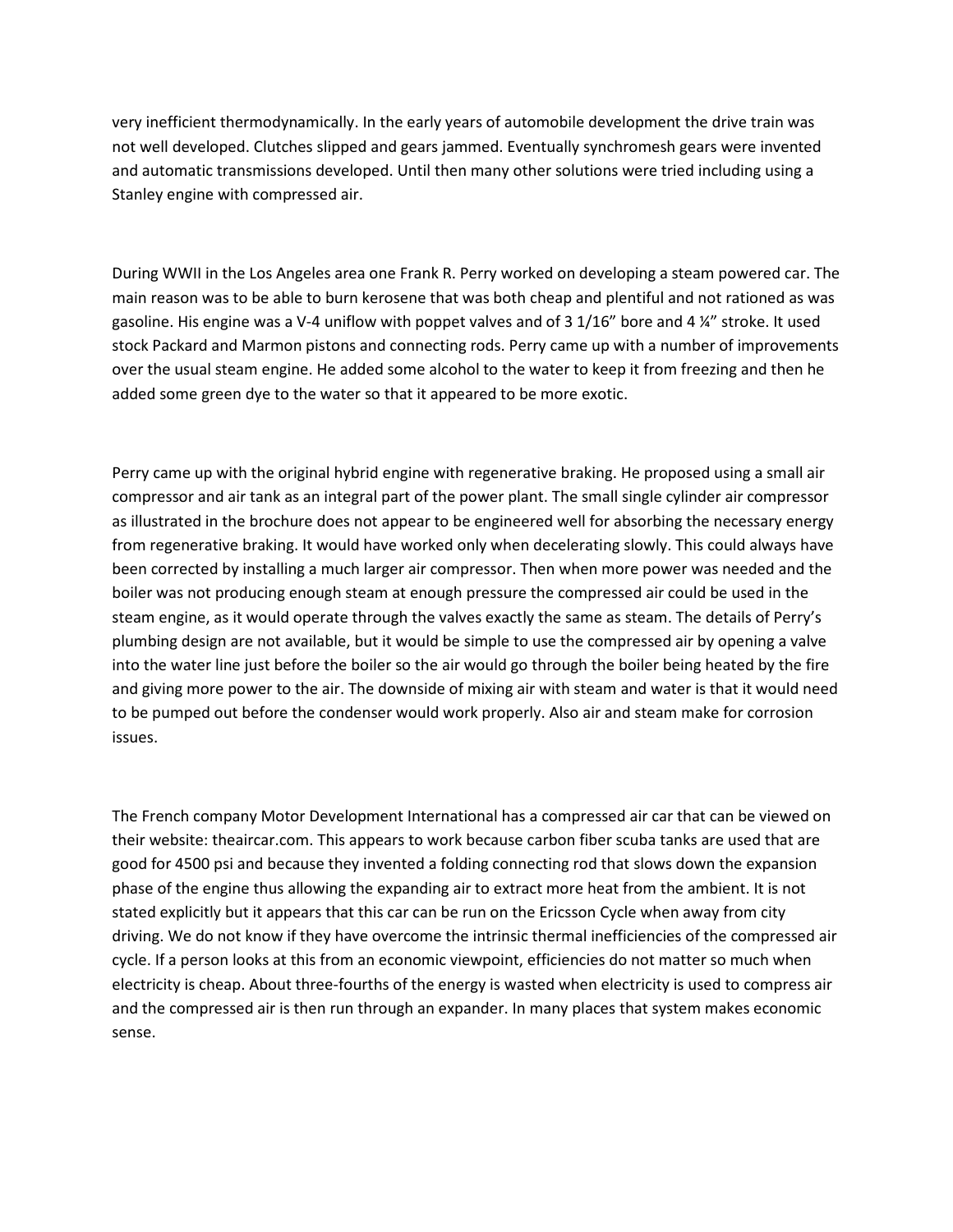Using compressed air as part of a steam hybrid cycle might work if the air were run through the superheater part of the heat exchanger so that the air has more enthalpy in it. The real problem is that air in the water and condenser system causes all kinds of problems. First of all it destroys the partial vacuum that is the benefit of a good condenser. Secondly air combines with the water to form carbonic acid and other corrosive compounds. Therefore it would be better to not go to the expense and weight of an air compressor and compressed air storage system but to use the steam and the heat itself as a storage system.

# Perrymobile

The Perrymobile was an interesting idea and one that almost worked. It is not clear from the history if Perry was successful at bilking unsuspecting investors, the usual mark of success of steam automobile developers. Little is preserved in print, although some mention is made of Bing Crosby and Henry J. Kaiser being interested in his project. He sold some prints at \$25 each and left town in a hurry which implies that he found some investor money. It is pretty clear that he had not done much real testing of this engine design because the intake steam lines were much too small to produce any real power from the engine. It appears that he sold some casting kits along with the plans.

In 1952 his engineer assistant James H. Lawler of South Gate, California manufactured a few more of the engines and installed one of them in a small tractor. Some of these engines are still around most notably in Chuk Williams' T-Model steam powered roadster.

Because steam is a compressed gas that creates power by expanding through some type of an expander because it does not need to be a complex cycle that draws in air and fuel and combusts it before the expansion cycle, such as an IC engine has to do, there are many more opportunities to be creative in making an expander. There is a temptation that few can resist to make more elaborate and complex and unworkable expanders. Usually these involve some rotary or vane engine that are either impossible to seal, so the steam pressure leaks out all over, or it is difficult to keep the hot parts and the cool parts far enough apart.

The creative expander designs do nothing to increase the efficiency of a steam engine and often decrease it. An expander is a pressure vessel. The most efficient pressure vessel is a sphere and the second most efficient one is a cylinder. Because we have a moving part that needs to be sealed, the piston, then a cylinder is the preferred geometric shape of an expander using piston rings for the seal.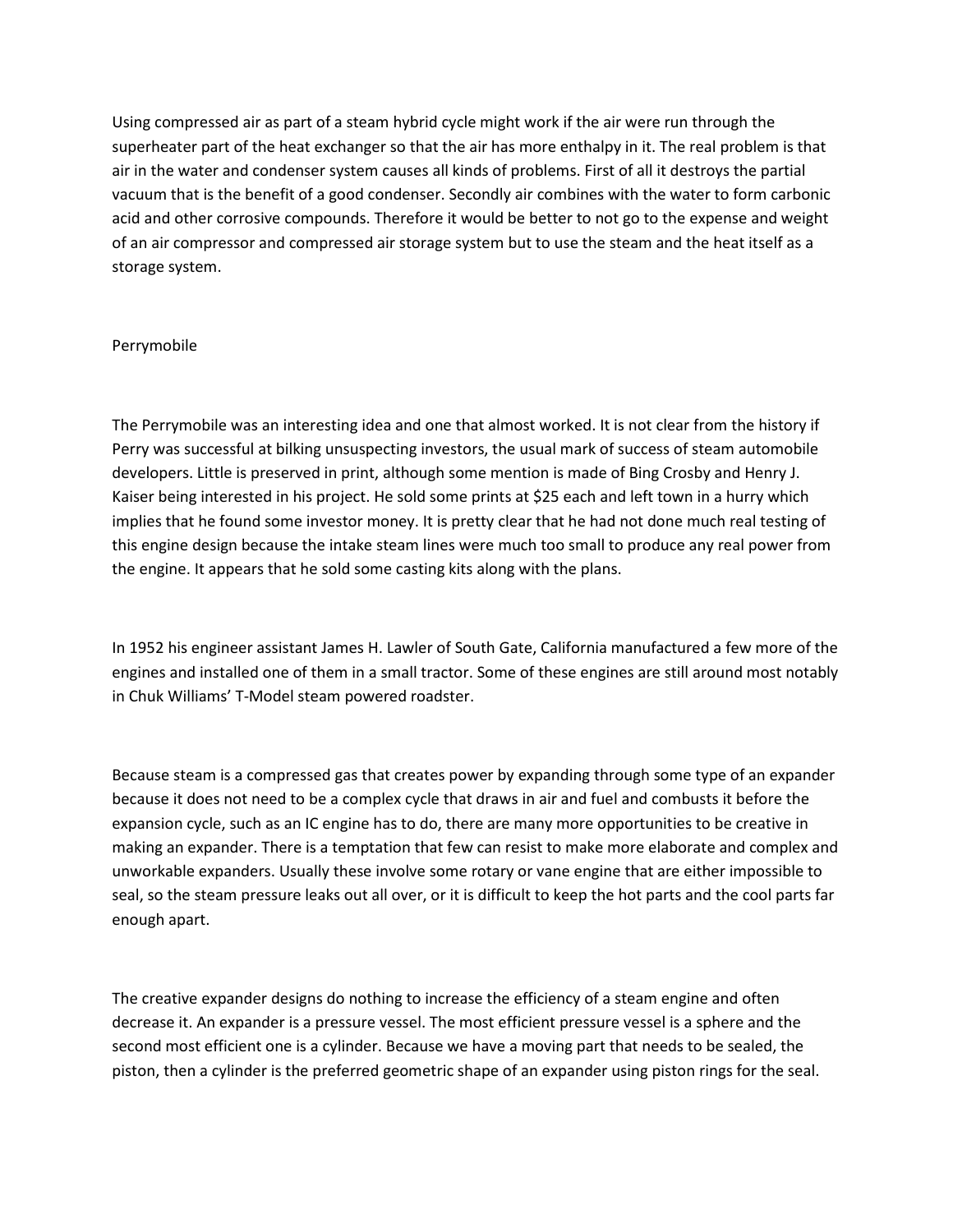Another advantage of this piston and cylinder design is that it has been explored over the years of use in IC engines and it is pretty much perfected.

One example of a creative steam engine design and one that was made with beautiful machining is the nutating disc steam engine made by the late Charlie St. Pierre of North Carolina. There is one moving part, a disc, and it runs on one of the many variations of the "Z" crank. It is dependant entirely on close machining tolerances for sealing, meaning that it is easy for the high pressure steam to leak into the low pressure parts. Because steam cools rapidly as it expands there will be differential thermal expansion causing distortions and further steam leaking.

Because a steam engine is only a small part of the steam power system and because it is so simple, because it is powered by a constant supply of pressurized gas, creative people use their creativity to make increasingly complex shapes that will turn pressure into mechanical motion. St. Pierre's work is brilliant in its design and stunning in its metal work. The parts involve two cones, a thick disc, a sphere and the outer housing is the inside of a torus. Everything fits. There are a couple of sliding seals but in several key areas it is geometrically impossible to make a seal. In this situation a seal would perform the same function as a piston ring. This nutating disc has the equivalent of four cylinders so there is a smooth overlap of the power strokes. One of the main problems with these rotary engines is differential expansion of the metals due to differences in temperature of the steam as it expands while passing through them. This differential expansion will either bind things up or loosen things up as the engine works.

Bob Bourque, who works with very high pressures at the Los Alamos National Laboratory, has stated that a steam engine is a pressure vessel and that the ideal pressure vessel is a sphere and the next best one is a cylinder. Bob also said that if you cannot keep it from leaking, then you do not have a steam engine. A steam engine needs to have such things as piston rings to keep pressure from leaking because it is not possible to make an engine with close enough tolerances to keep steam from leaking out. Steam is a much smaller molecule that air and thus it leaks easier. That is why nutating discs and vane engines and Lysholm air compressors do not work as steam engines. Another problem is thermal isolation. It is important to isolate the hot end, which is where the hot steam enters from the intake valve, from other metal parts that have contact with the cool expanded steam. Many rotary engines, including the Wankel, are not able to isolate things as well as a long cylinder.

The best study of what is involved in high pressure and high efficiency steam engines is the Dutcher Industries, Inc. Final Report – Milestone VI "Construction of an Improved Automotive Steam Engine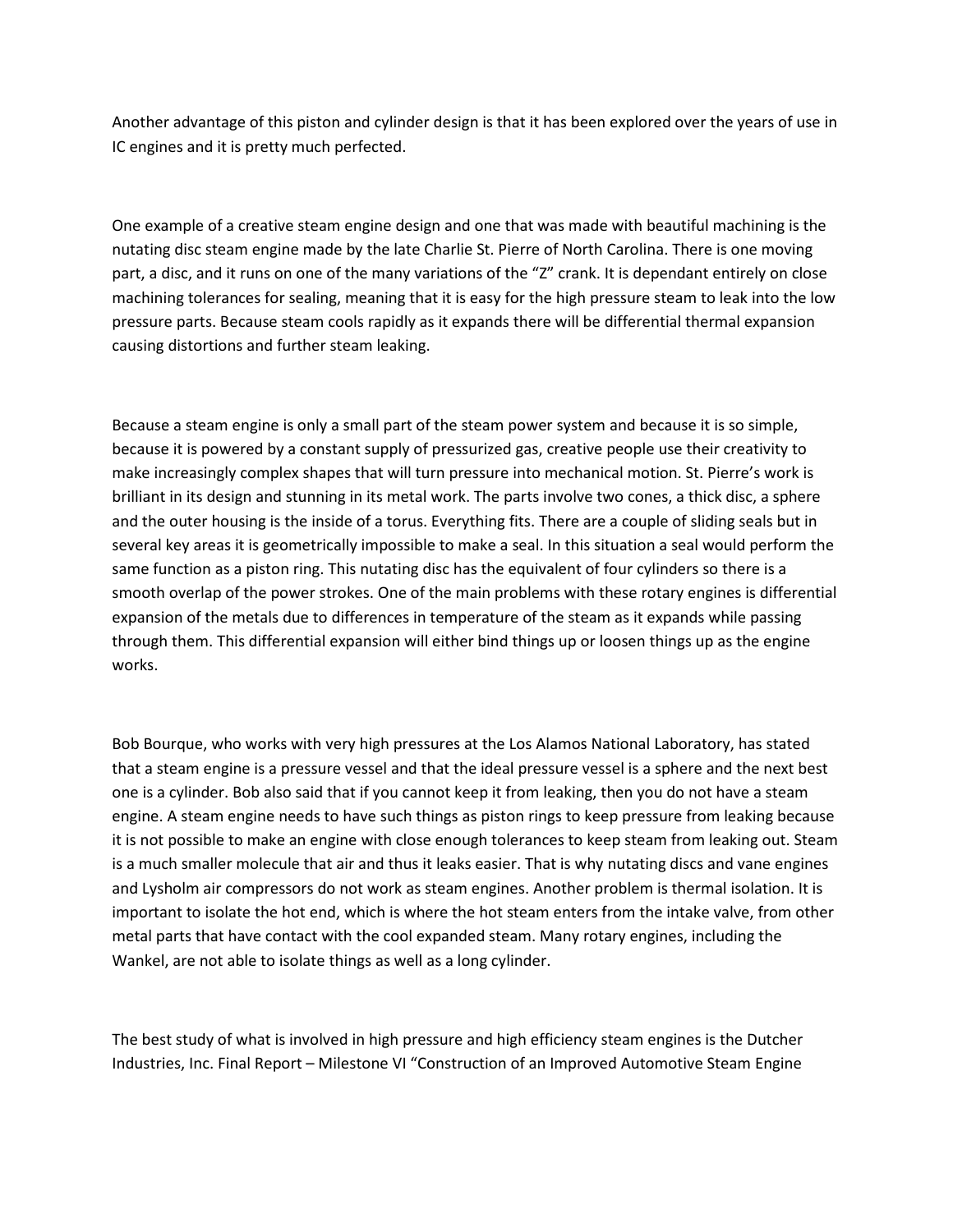Design Per CAL Trans RFP TA 77-1" by T. J. Smith. The work was done between January 1978 and June 1980. Here is the summary:

"The purpose of this research and development program was to determine the potential thermal efficiency of a small (50 Horsepower) automotive-type steam engine. The goal was to demonstrate a thermal efficiency of 27% with a laboratory engine." The follow up report to this one is by Brobeck and Renner. It is entitled "Review of Testing and Evaluation of an Improved Steam Engine" WMB&A Report No. 4500-189-10-R1 December 1981. Both of these reports are available from the SACA Storeroom.

In conclusion, they went to very high temperatures and high pressures and no matter how many piston rings they installed on the test engine they still got 10% blow-by, which goes to show how important good sealing is to make a steam engine workable. The maximum thermal efficiency they demonstrated was 22%. The value of the Brobeck and Renner follow-up report is in the degree of analysis they did to the Dutcher engine looking for a few more percentage points of thermal efficiency. One can learn a lot about steam engines by studying these two reports.

Bob Edwards, who worked at the Oak Ridge National Laboratory was more to the point in his analysis of complex steam expanders and considerably less polite. He said that many of these complex mechanical designs were "monkey motion". This term did not imply an endorsement of them.

Here is some history of the Dutcher Industries project. In the 1960's the government funded some steam power research because of the urban smog problem. After the 1972 oil crisis the government dropped all clean air projects and put money into alternative and domestic fuel sources and fuel economy. Then a few years later when the price of oil dropped to \$10 a barrel all government funding of alternative fuel sources was dropped. One might learn a few lessons here about depending on the political process to obtain money for long range technological developments.

Dutcher Industries was one of several companies that were funded by the government. Dutcher Industries was a business owned by Cornelius Dutcher. Very little is known about his history. He shows up a few years before this as an investor in a pure stock swindle run by a fellow out of Scottsdale, Arizona and it is rumored that Benson Ford's kids put some money into his steam project when it was located in San Diego. When the company was formed it was called SPS, Steam Power Systems and it had produced a steam car and a steam bus for the State of California. They had funding to work on a thermally efficient steam engine. They took an Italian diesel engine as the base of the engine and kept bolting individual cylinders onto it for their tests and ran it on a dynamometer. Later on the name was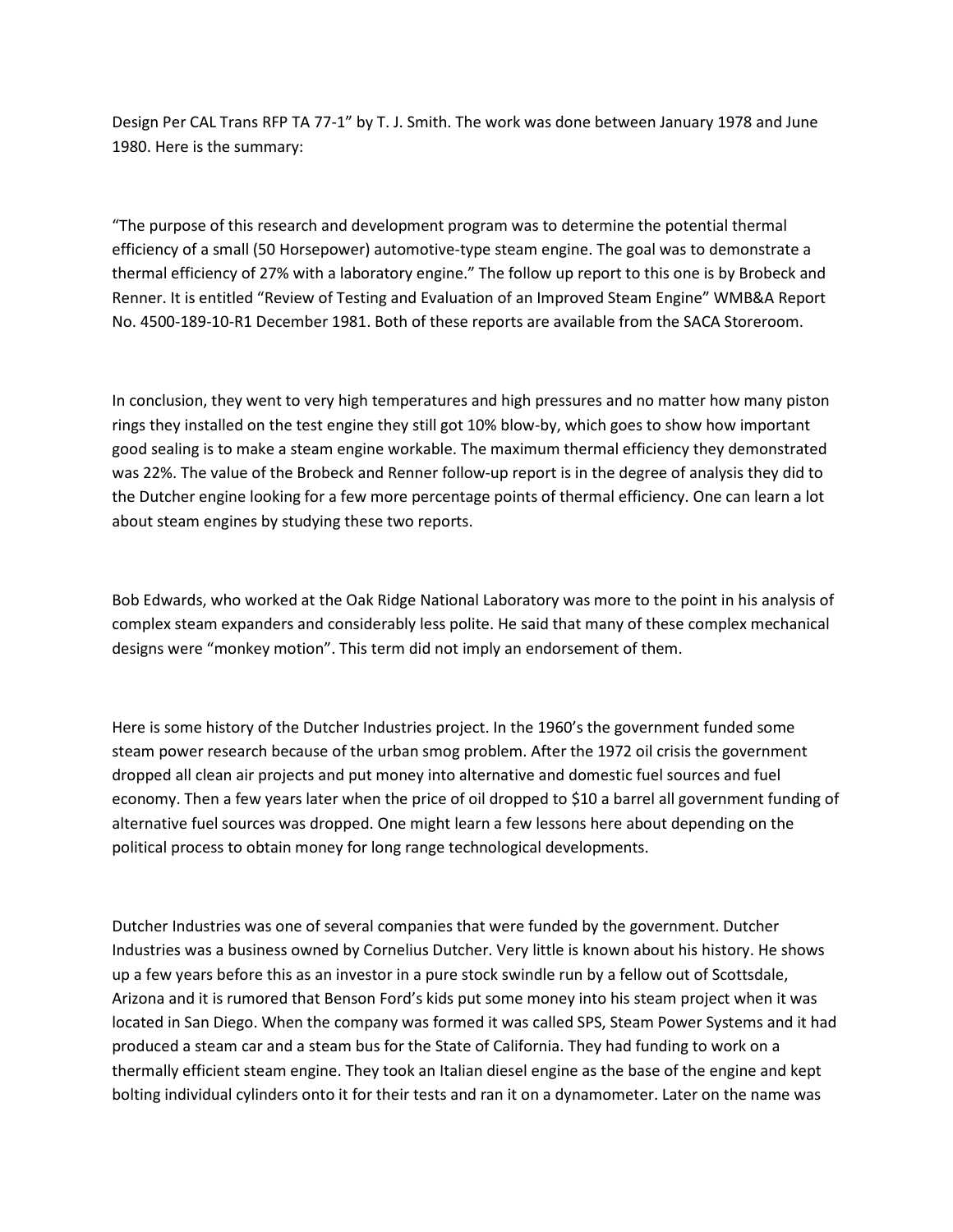changed to Dutcher Industries. Many of the people who worked there had worked for Bill Lear on his steam project.

A short history of Steam Power Systems is that it started with Ken Wallis, the same fellow who had made two turbine Indy cars and then talked Lear into a steam Indy car. After a couple of years Lear fired him so Ken moved to San Diego and talked Dutcher into making steam engines. He started with a single cylinder marine engine and then expanded that to put it into a Cortina car, although no one can remember if it ever ran. Ken started with no money and a very conservative steam engine design, a double acting compound. A car was made that is now in the Petersen Museum with a four cylinder engine and a monotube steam generator made by Solar Turbine. A bus was made for the California Clean Air Bus project with the same design expanded. After a complex valve train was tried they hired Brobeck to design a Doble type of piston valve. There is more to the story.

It is time to become acquainted with the work of Sadi Carnot (1796-1832). This name needs to be given the French pronunciation if you want to do any name dropping around physicists or engineers. Carnot said that the hotter things were the more thermally efficient they were. With regards to steam engines hotter and more pressure go together. When attempting high thermal efficiencies in steam one keeps bumping up against materials issues and lubrication issues. In fact, the Dutcher engine was water cooled so that the rings could be lubricated because the steam was so hot going into it that the iron was glowing red hot. They made one attempt to insulate the top of the piston with a piece of carbon or ceramic material. This should have worked because there was no need to have any strength in this material. The thermal stresses immediately fractured it and ruined the cylinder and piston. It may be possible with new materials to insulate the cylinder and the piston.

This is another example of why it is not possible to take a conventional IC engine and convert it to steam power. The IC engine is designed to get rid of the heat in the cylinder that comes from the combustion of the air/gas mixture. First of all the cylinders are water jacketed. The piston is made of high heat conducting material and has a long skirt on the trunk piston so as to get heat down into the lower block area. There is such a high temperature differential in a uniflow steam engine between the heat in the head and the temperature of the block at the bottom where the exhaust ports are located that the block will warp and accordion out unless individual cylinders are cast. In a steam engine the opposite situation to that of an IC engine prevails. Any heat lost from the incoming steam means lower thermal efficiency. All of the heat in the steam is needed to be preserved so that it can be used for expansion and pressure.

Tom Stoecker, who lives in Southern Illinois, and who has spent his adult life thinking about steam, says that for a person to be successful in steam they need to get past all of the bad ideas before they can get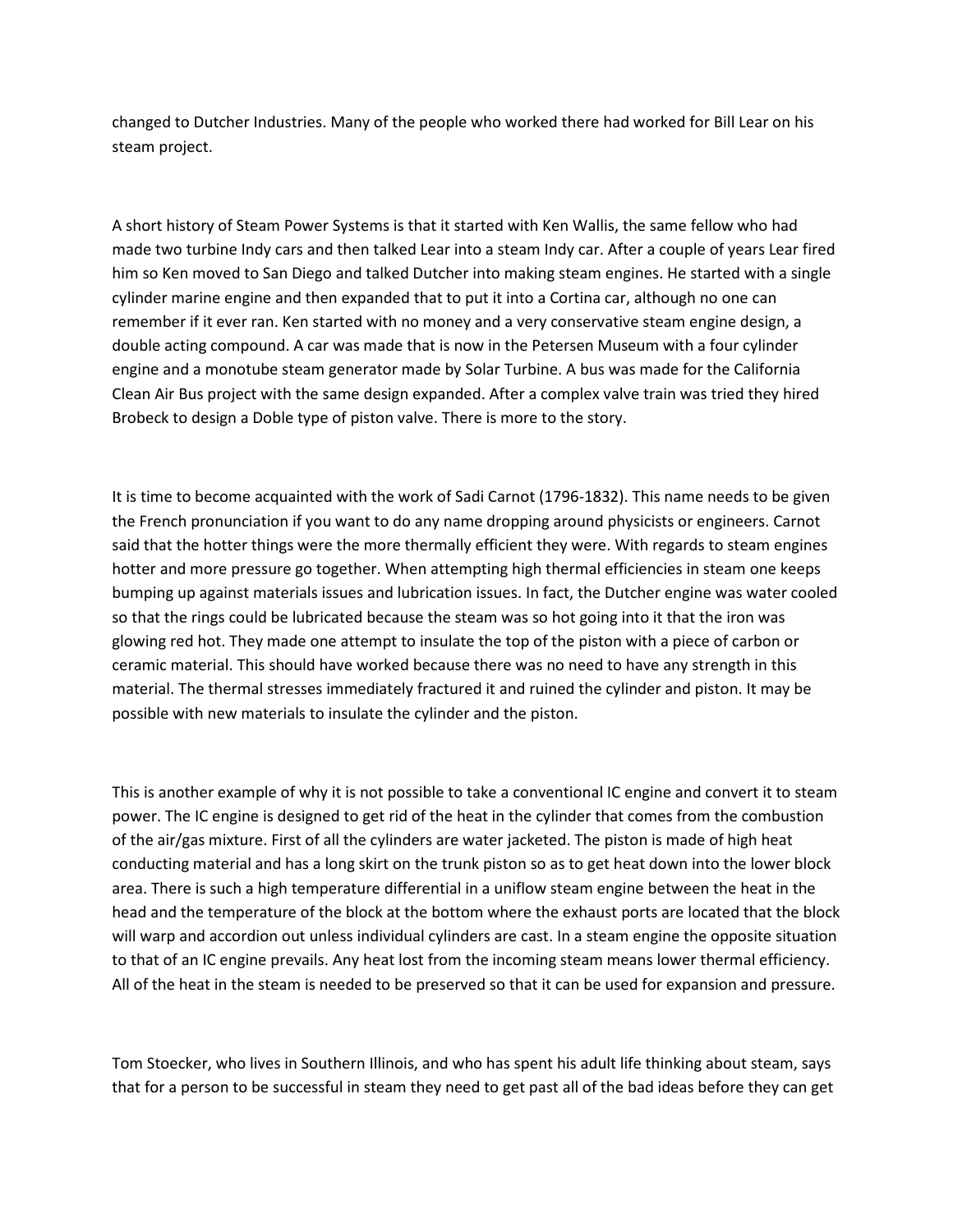to the good ideas. The implication of this is that a person needs to start working in steam early in their life; otherwise they will not have the time left to get past all of the bad ideas. The other implication is that no one is smart enough to not have any bad ideas at first. The other implication is that no one is smart enough to not have a lot of bad ideas about steam at first.

# Tesla Turbines

One of the great bad ideas in steam is the Tesla turbine. There must be some seductive attraction to it because many people are promoting it. I will be brief in my derogation of the Tesla turbine on the theory that if you do not think I know what I am doing, then, talking more will not make it better. I inherited from the late Bill Sieple's estate two PhD thesis from University Microfilm on the Tesla turbine. One of them is by Beans, Elroy William, 1931- "Performance Characteristics of a Friction Disc Turbine" Pennsylvania State University Ph.D., 1961. The other one is North, Richard Charles, 1932- "An Investigation of the Tesla Turbine" University of Maryland, Ph.D., 1969. Both of these used compressed air and water as the medium for powering these test turbines. I did not read them carefully but went right to the conclusions, which that they were at best 20% mechanically efficient. You should keep in mind that high temperature steam has a much smaller molecule than ambient temperature air and so would be even worse for efficiency. Here is where knowing something about Reynolds numbers would help.

You would do well to keep in mind that 1000 psi steam produces a nozzle velocity of 4,000 feet per second and it has about half the molecular weight of air. These two factors are important when dealing with turbine theory. The second thing to keep in mind is the inherent structural weakness of a Tesla turbine. Large holes need to be cut into the discs close to the axle, which is also where the centrifugal force is concentrated, which are for exhaust of spent steam. Then there is the differential thermal expansion of the hot steam at the outer edges of the discs and the cool centers. Thus, if the Tesla rotors do not fly apart and kill people they end up distorting so as to look like a stack of cornflakes. After looking at the 20% mechanical efficiency and the structural problems of a Tesla turbine we do not have to look at how many hundred thousand rpm's a small one has to turn and what the torque characteristics would be and how large the gear box and constant velocity transmission would need to be for this to work in a vehicle.

A regular bucket turbine works if the tip speed is one half the velocity of the steam coming out of the nozzle. This would be a tip speed of 2,000 feet per second. As an example the Lear bus turbine was 5  $\frac{y^{\prime\prime}}{x^{\prime}}$ in diameter and turned in the 30,000 rpm range and put out 300 horsepower. It would be fairly efficient if the exhaust steam from this impulse-reaction single turbine then went into a radial entry turbine with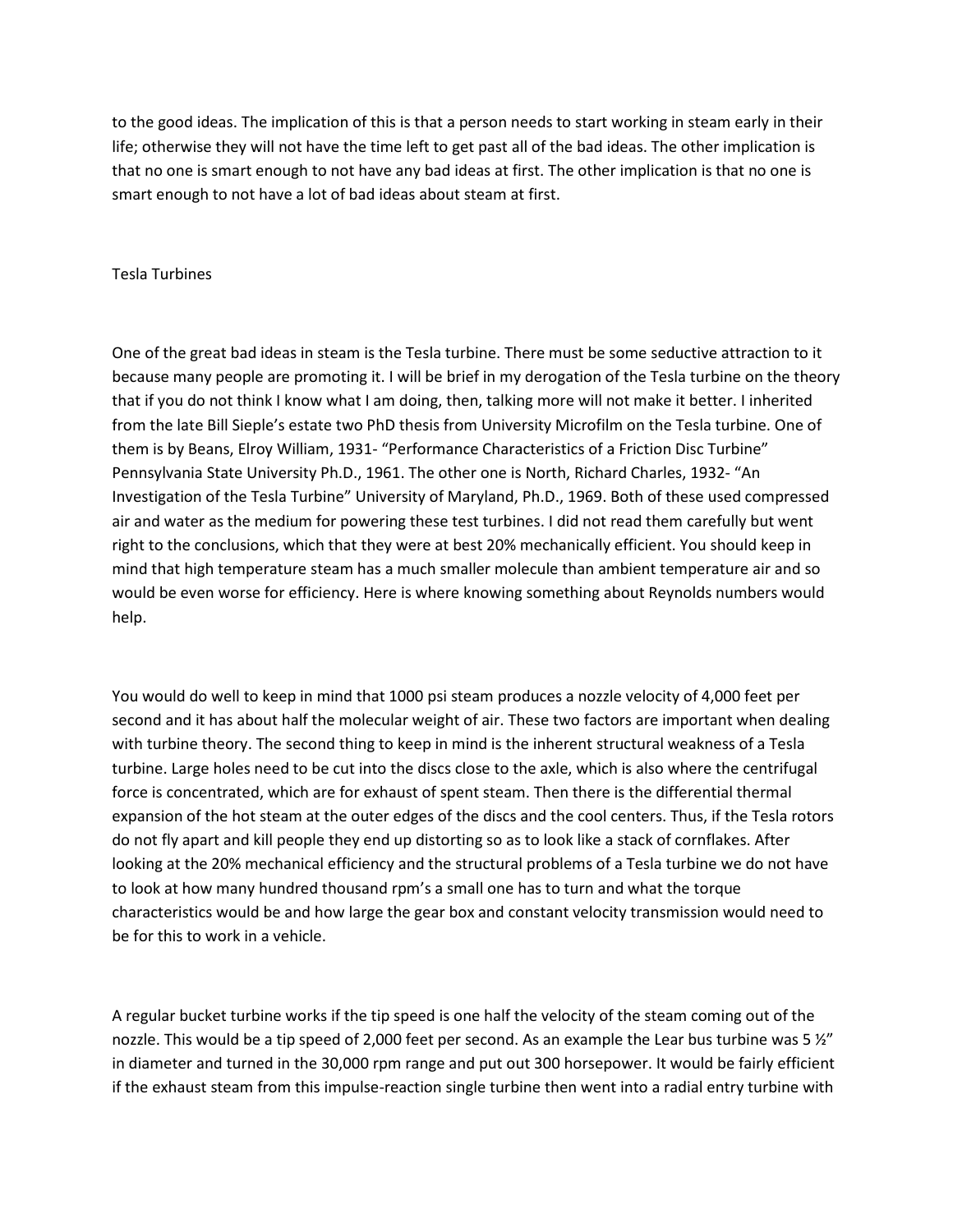variable nozzles. However, to be practical a very good transmission would be needed so that it could run at one speed all of the time. For more modest horsepower ratings a much smaller turbine disc would be needed and thus the rpm would be up over 100,000 rpm with all of the attendant issues. Also turbines do not scale well because of the issues with sealing the edges of the turbine disc.

Tethered Racing Steam Boats

There is a rule that racing improves the development of whatever it is that can be raced; airplanes, cars, and boats. Significant work in modern steam power has come from the most unlikely source—the one meter tethered racing boats over in England. This practice started in 1903 when only steam power was available as small IC engines were not developed then. Work in this area has been reported in the British publication: Model Engineering. The history is told in the little book "The History of Model Power Boats" by Edgar T. Westbury 1950 published by Percival Marshal & Co. The technical book complete with good prints and photos is "Flash Steam, Its application in model and full-size practice" by the same Westbury and printed in 1949.

Steam boat racing has some history in the US on the East coast. It still continues in England and personal communication says that the present world record holder uses a single cylinder nominal 1" bore and 1" stroke steam engine that produces 16 hp at 10,000 rpm and the little boat goes 120 miles an hour. Needless to say fuel economy is not an issue with something that is on a 100' tether in a shallow pond and needs to make 5 revolutions to complete the race. The burners are modeled on the blow-torch with a vaporizing burner. The boilers are one long helical coil mono-tube boiler. The flame extends several feet out behind the boat when it is going. Over the years every type of engine from 1-3 cylinders in every possible configuration and every type of valve gear has been tried. This illustrates what a high speed light weight steam power plant can do.

There are very few people who spent years working on steam. This means devoting their lives to making things, perfecting them, and continuously testing them under load. These people are Bill Besler, Jay Carter, the Williams' family, Roy Ferrier, the MSS group out of Oak Ridge, and Pete Barrett. These people used their own money. Significant contributions to modern steam engine work were done by John Wetz, Bill Cartland, Richard J. Smith, Charlie Keen, Bill Ryan, and now Harry Schoell. In the late 1960's and early 1970's some government money, both Federal and from the State of California, went into steam development. The main projects were the S.E.S. people based out of M.I.T. who spent about \$7 million of EPA money developing a steam car. The steam generator was very good. The engine was designed by Ricardo in England and was not very innovative. The S.P.S. project out of San Diego used the Solar Turbine division of International Harvester to design their burner and boiler. Brobeck out of the Oakland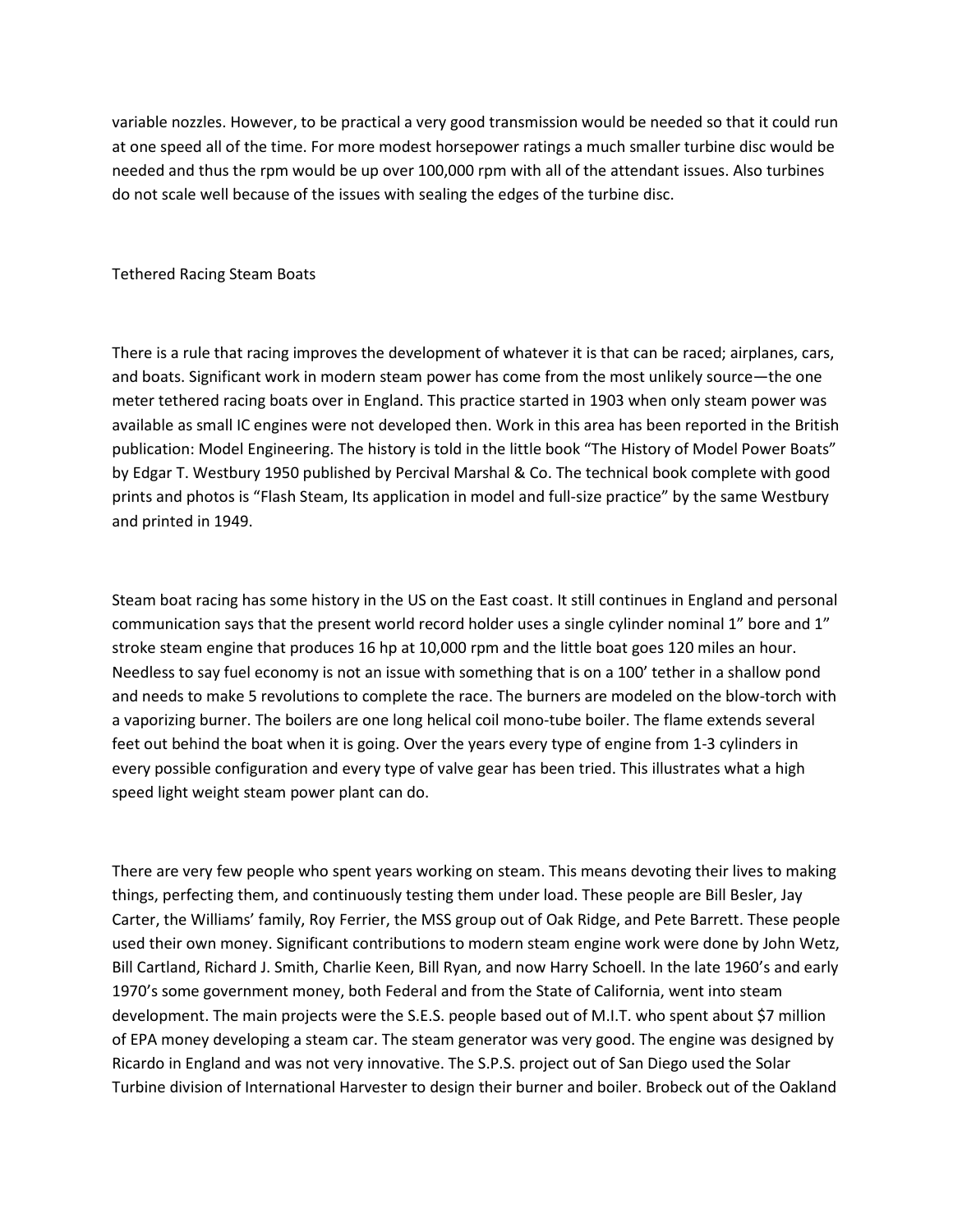area used basically Doble technology to make a bus. General Motors worked on their own steam car, the SE-101, and commissioned Bill Besler to make one, a 1969 Chevelle conversion, the SE-124. The numbers were the displacement in cubic inches of the expanders. Bill Lear put about \$10 million of his own money into steam development. A book could be written about his work. Stated very briefly, Lear did not have the temperament to do the steady incremental development work that steam engines require. If something did not work well the first time it was tried he abandoned that line of work and went on to something entirely different. That is not the way to do steam engine development.

Something can be learned from each of these projects. The government funded work produced a great many reports and technical papers. One might think that producing papers and reports was the main purpose of government funded work, if one were to look at this with a jaundiced eye. Most of this is written up in Society of Automotive Engineers technical papers. There are about 60 of them that are steam related. Otherwise much information can be gleaned from the steam related patents. To date there are about 5,000 of these. Steam power plants are fairly complex so the related patents can cover everything from burners to heat exchangers to control systems to water pumps. Each component is important.

Pete Barrett was insistent on the use of a basic IC engine which was, in his case, the VW air cooled engine. Thus the existing crankcase, crankshaft, and connecting rods and pistons could be used. The VW engine leant itself to steam work because it was common and cheap and, more importantly, it had individual cylinders that could be unbolted and replaced with custom machined steam engine cylinders and valves. A mistake Peter made that was very easy to see in retrospect was to attempt to fit the entire steam system into the original engine compartment of the Volkswagen. Some problems developed because of overheating caused by the small space, insufficient insulation on the combustion chamber, and wire shorting out problems. Most of the difficulty had to do with access to all of the components. The assumption made, and found out to be an incorrect one, was that the engineering work had been done. In practice things were continuously in need of disassembly and reworking. This would have been much easier to accomplish if the components had been laid out and bread boarded in the vehicle, are even better yet set up in a shop and run under load on the bench.

An example of how steam development work goes is one of the many annual reports Pete gave at the September Danville, Illinois steam club meets. The entire report, complete with photos, was of mounting hardware that held a ten speed bicycle to be carried along the passenger side of the VW fiberglass kit car. This having a readily available personal transportation system allowed for a wider radius of test runs to be made. The vehicle was run until it quit running, the tow vehicle and trailer was driven out from the shop, it was hauled back, diagnosed, fixed, and run again. This is the pure definition of engineering. Prior to the bicycle clamping mechanism development much valuable time was lost walking back home.